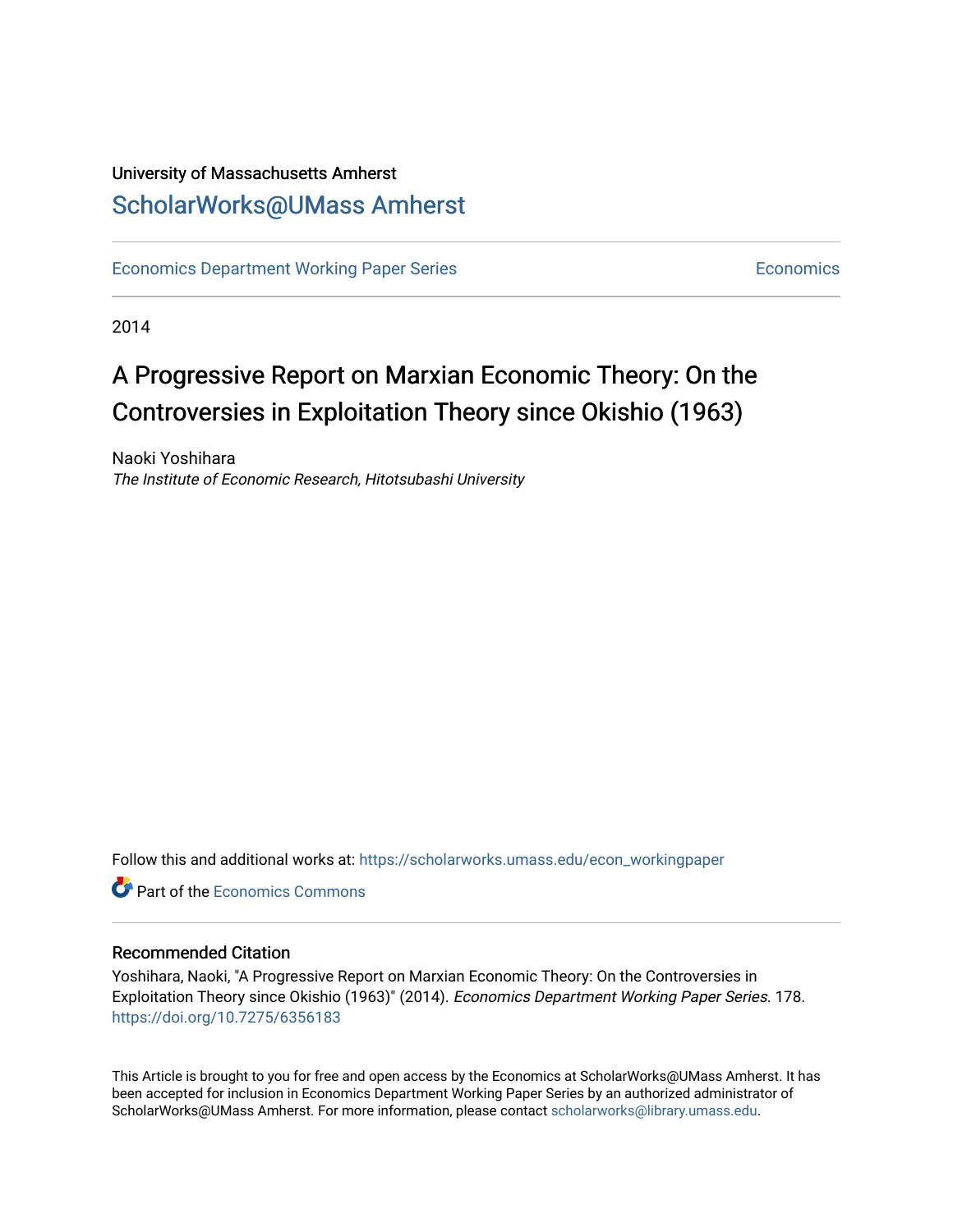# **DEPARTMENT OF ECONOMICS**

# **Working Paper**

A Progressive Report on Marxian Economic Theory: On the Controversies in Exploitation Theory since Okishio (1963)

by

Yoshihara, Naoki

Working Paper 2014-12



# **UNIVERSITY OF MASSACHUSETTS AMHERST**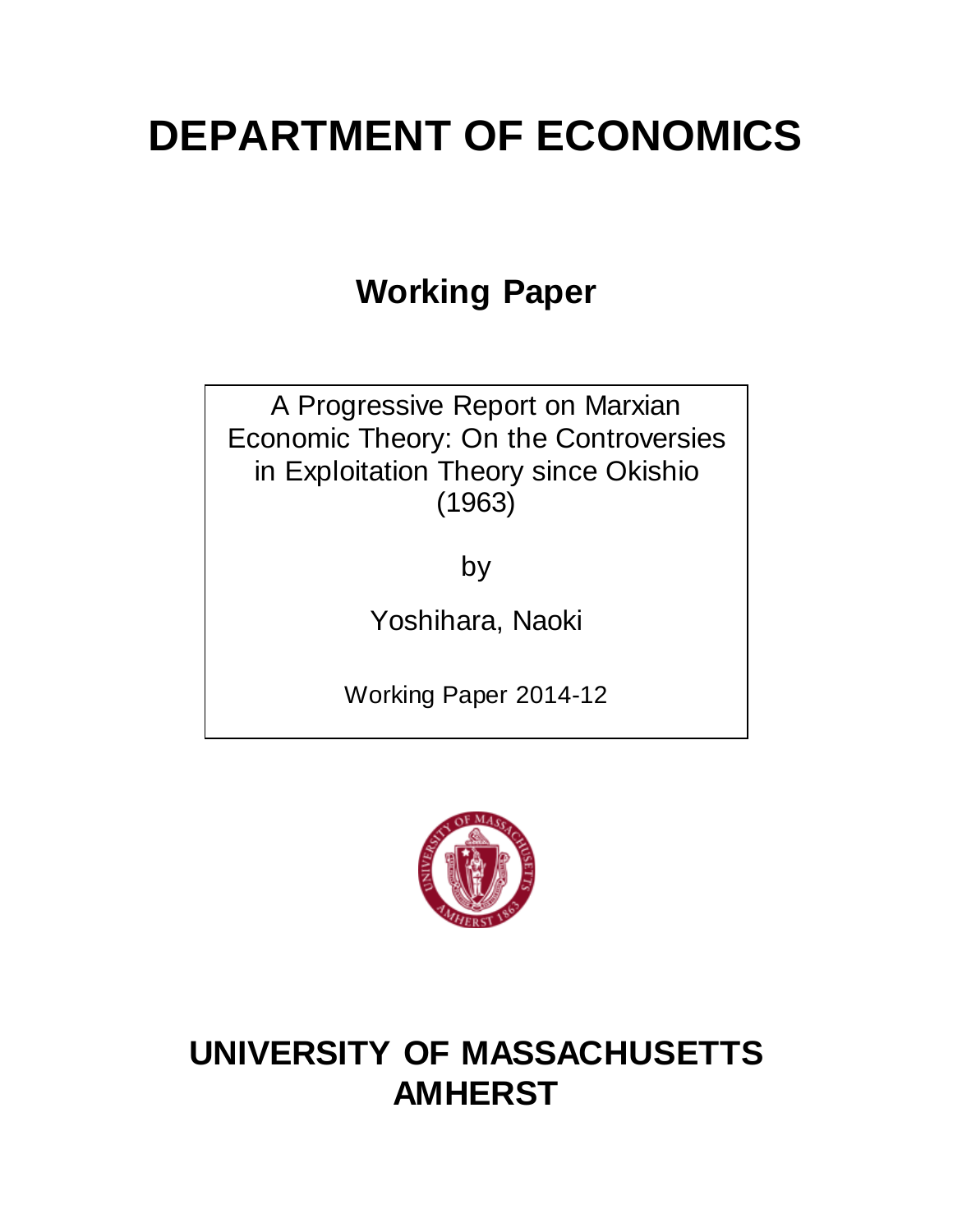# A Progressive Report on Marxian Economic Theory: On the Controversies in Exploitation Theory since Okishio (1963)<sup>∗</sup>

#### May 14, 2014

#### Abstract

This report explores the development of exploitation theory in mathematical Marxian economics by reviewing the main controversies surrounding the definition of exploitation since the contribution of Okishio (1963). The report first examines the robustness and economic implications of the debates on the Fundamental Marxian Theorem, developed mainly in the 1970s and 1980s, followed by the property relation theory of exploitation by Roemer (1982). Then, the more recent exploitation theory proposed by Vrousalis (2013) and Wright (2000) is introduced, before examining its economic implications using a simple economic model. Finally, the report introduces and comments on recent axiomatic studies of exploitation by focusing on the work of Veneziani and Yoshihara (2013a).

JEL classification: D63; D51.

Keywords: Fundamental Marxian Theorem; Property Relations Definition of Exploitation; Profit-Exploitation Correspondence Principle.

<sup>∗</sup>The author gives his special thanks to Makoto Saito and So Kaneko for motivating him to write the paper. In particular, Theorem 1 in section 3.4 of the paper is based on the joint pro ject with Kaneko. The author is also thankful to Kazuhiro Kurose and Taiji Furusama for their comments on an earlier version of this draft. The main contents of this paper are based on the two intensive lectures given by the author, "Lectures on Marxian Economic Theory" at The 3rd Summer School of Analytical Political Economy, held in Hitotsubashi University on August 31, 2013, and "A Progressive Report on Marxian Economic Theory" at the 1st Young Seminar of Japan Society for Political Economy, held in Sensyu University on October 4, 2013. The author is thankful to Jota Ishikawa, Yoshi Sato, and Takashi Ohno for their work and cooperation in organizing these events. Finally, an earlier version of this paper was presented at Workshop of Economic Theory and Political Economy at University of Massachusetts, Amherst in November, 2013. The author is thankful to all of the participants in the workshop, and gives his special thanks to Peter Skott and Deepankar Basu for their useful discussions.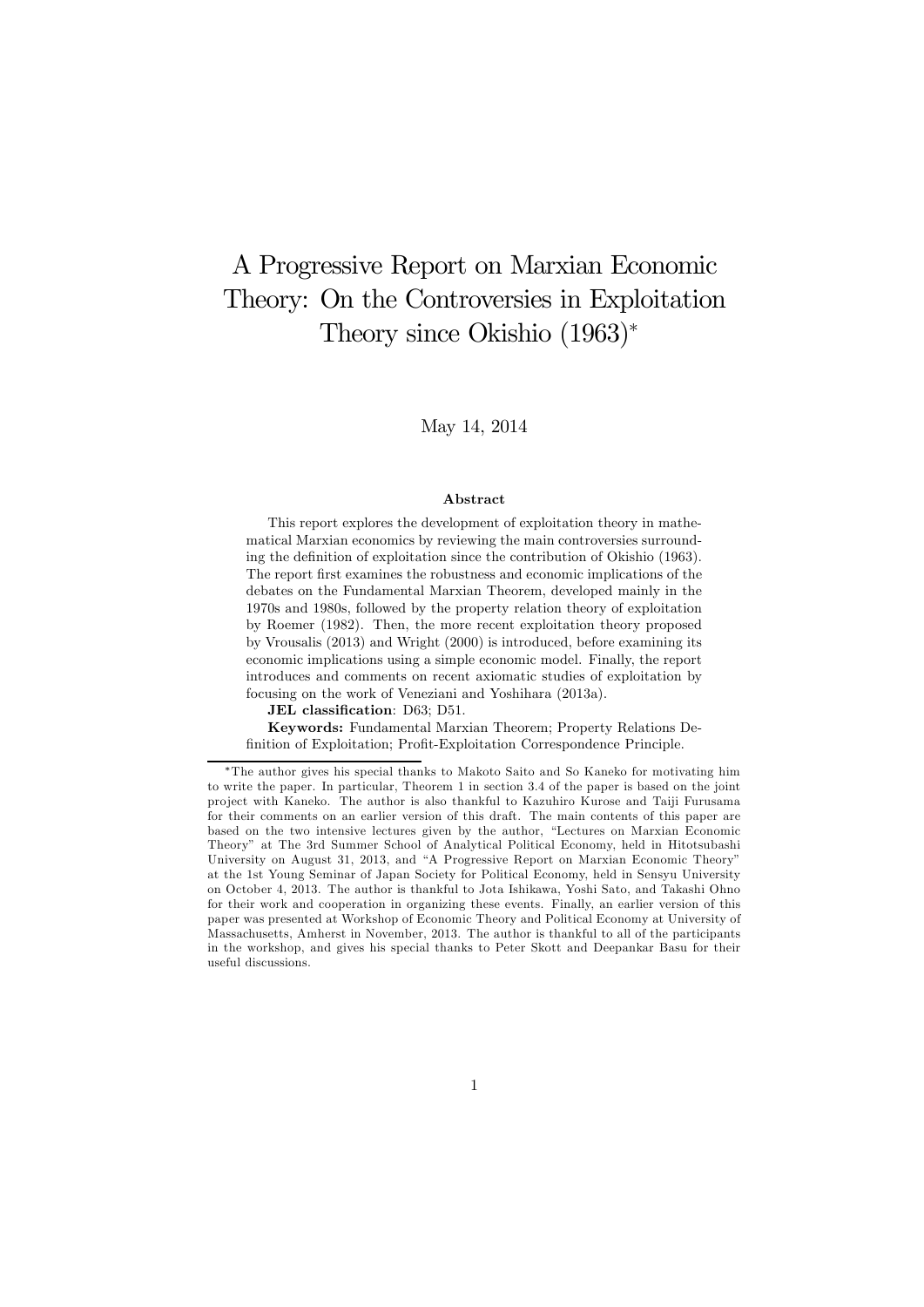#### 1 Introduction

In Marxian economics, the capitalist economy is depicted as an exploitative system. The validity of this basic Marxian insight has been recognized since the work of Okishio (1963), and proved by the so-called Fundamental Marxian Theorem (FMT), which assumes a simple Leontief economic model and uses Okishio's definition of exploitation. However, the FMT loses robustness once a more complex economic model is considered. Moreover, the Generalized Commodity Exploitation Theorem indicates that the definition of exploitation à la Okishio (1963)—Morishima (1973) does not properly capture the core feature of exploitation as a concept of social relations. Instead, it simply represents the productiveness of the economic system as a whole.

Given these two criticisms, Roemer (1982, 1994) proposed the property relational definition of exploitation (PR-exploitation), which recognizes exploitation as a concept of social relations, as stipulated by the ownership structure of productive assets. Though PR-exploitation has nothing to do with the classical labor theory of value, it is a mathematical extension of the Okishio definition. Moreover, it is generally true that, under the definition of PR-exploitation, the capitalist economy can be conceived of as exploitative. However, the PR theory of exploitation denies the relevance of exploitation as a primary normative concern: Roemer (1994) argued that the primary normative concern should be the injustice of the unequal distribution of productive assets, rather than exploitation per se. His criticism of exploitation was so influential that the Marxian theory of exploitation was almost dismissed, in that, until recently, there had been no substantial studies in this field since that of Roemer (1994).

However, the Marxian notion of exploitation has now been revived, and there have been some significant recent developments in the theory of exploitation as the social relations of the unequal exchange of labor (UE-exploitation). This report examines, among others, the proper conceptual definitions of exploitation developed by Vrousalis (2013), in political philosophy, and by Wright (2000) in sociology. Both approaches address the systematic generation of an unequal exchange of labor due to the asymmetric power relations embedded in the trading structure. Interestingly, using the new approach to exploitation à la Vrousalis (2013)—Wright (2000), Roemer's claim that the theory of exploitation is reduced to a theory of distributive injustice can be invalidated. As a result, the notion of UE-exploitation has been restored as a primary normative concern.

Given this new trend, one of the relevant subjects for Marxian exploitation theory is to properly formulate UE-exploitation, which has developed significantly as a result of an axiomatic theory of exploitation initiated by Veneziani and Yoshihara. Among their works, this report examines their Profit-Exploitation Correspondence Principle (PECP) [Veneziani and Yoshihara (2013a)] which is proposed to characterize axiomatically the eligible definitions of exploitation. Then, an extension of the exploitation form à la "New Interpretation" is shown to be uniquely eligible among the main definitions provided by current literature.

In the following discussion, section 2 examines the development of exploitation theory in mathematical Marxian economics, from the contribution of Ok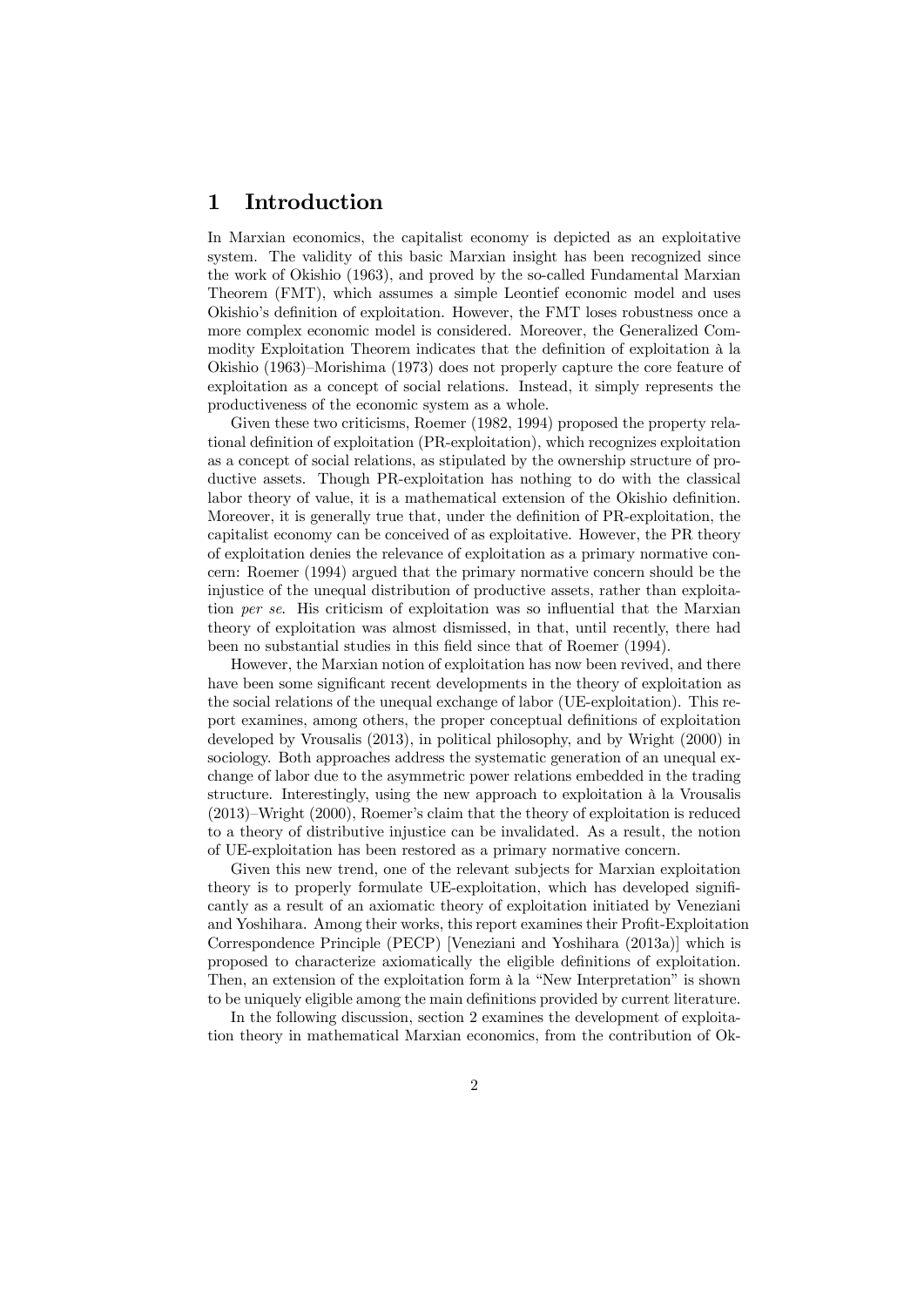ishio (1963) until the 1990s. First, this section discusses the robustness and economic implications of the debates on the Fundamental Marxian Theorem, developed mainly in the 1970s and 1980s, followed by a discussion of Roemer's (1982) property relation theory of exploitation. Section 3 introduces the recent trend in exploitation theory initiated by Vrousalis (2013) and Wright (2000), and then examines its economic implications using a simple economic model. Section 4 provides an overview of the recent axiomatic studies of exploitation by focusing on Veneziani and Yoshihara (2013a). Finally, section 5 concludes the report and provides a perspective of the remaining subjects on exploitation theory in mathematical Marxian economics.

### 2 The main developments in mathematical Marxian economics from the 1970s until the 1990s

In this section, we provide an overview of the main arguments in mathematical Marxian economics developed up to the 1990s. We begin with the significant contribution by Nobuo Okishio, known for the Fundamental Marxian Theorem, and then discuss the successive developments and relevant debates on this theorem, mainly initiated by Michio Morishima and John Roemer during the 1970s and 1980s.

#### 2.1 The formulation of labor exploitation by Okishio and the Fundamental Marxian Theorem

Let R be the set of real numbers and  $\mathbb{R}_+$  (resp.  $\mathbb{R}_-$ ) the set of non-negative (resp. non-positive) real numbers. For all  $x, y \in \mathbb{R}^n$ ,  $x \geq y$  if and only if  $x_i \geq y_i$  $(i = 1, \ldots, n); x \geq y$  if and only if  $x \geq y$  and  $x \neq y;$  and  $x > y$  if and only if  $x_i > y_i$  ( $i = 1, ..., n$ ). For any sets, X and Y, X  $\subseteq$  Y if and only if for any  $x \in X$ ,  $x \in Y$ ;  $X = Y$  if and only if  $X \subseteq Y$  and  $Y \subseteq X$ ;  $X \subsetneq Y$  if and only if  $X \subseteq Y$  and  $X \neq Y$ .

An economy comprises a set of agents,  $\mathcal{N} = \{1, ..., N\}$ , with generic element  $\nu \in \mathcal{N}$ . Denote the cardinal number of this set by N. Similarly, the cardinal number for any subset,  $S \subseteq \mathcal{N}$ , is denoted by S. There are *n* types of (purely private) commodities that are transferable in markets. The production technology, commonly accessible by any agent, is represented by a Leontief production technology,  $(A, L)$ , where A is an  $n \times n$  non-negative square matrix of material input coefficients, and L is a  $1 \times n$  positive vector of labor input coefficients. Here, A is assumed to be productive and indecomposable. For the sake of simplicity, let us assume that for each production period, the maximal amount of labor supply by every agent is equal to unity and there is no difference in labor skills (human capital) among agents. Let  $b \in \mathbb{R}^n_+$  be the basic consumption bundle, which is the minimum consumption necessary for every agent when supplying one unit of labor. Let  $\omega \in \mathbb{R}^n_+\setminus\{0\}$  be the social endowments of commodities.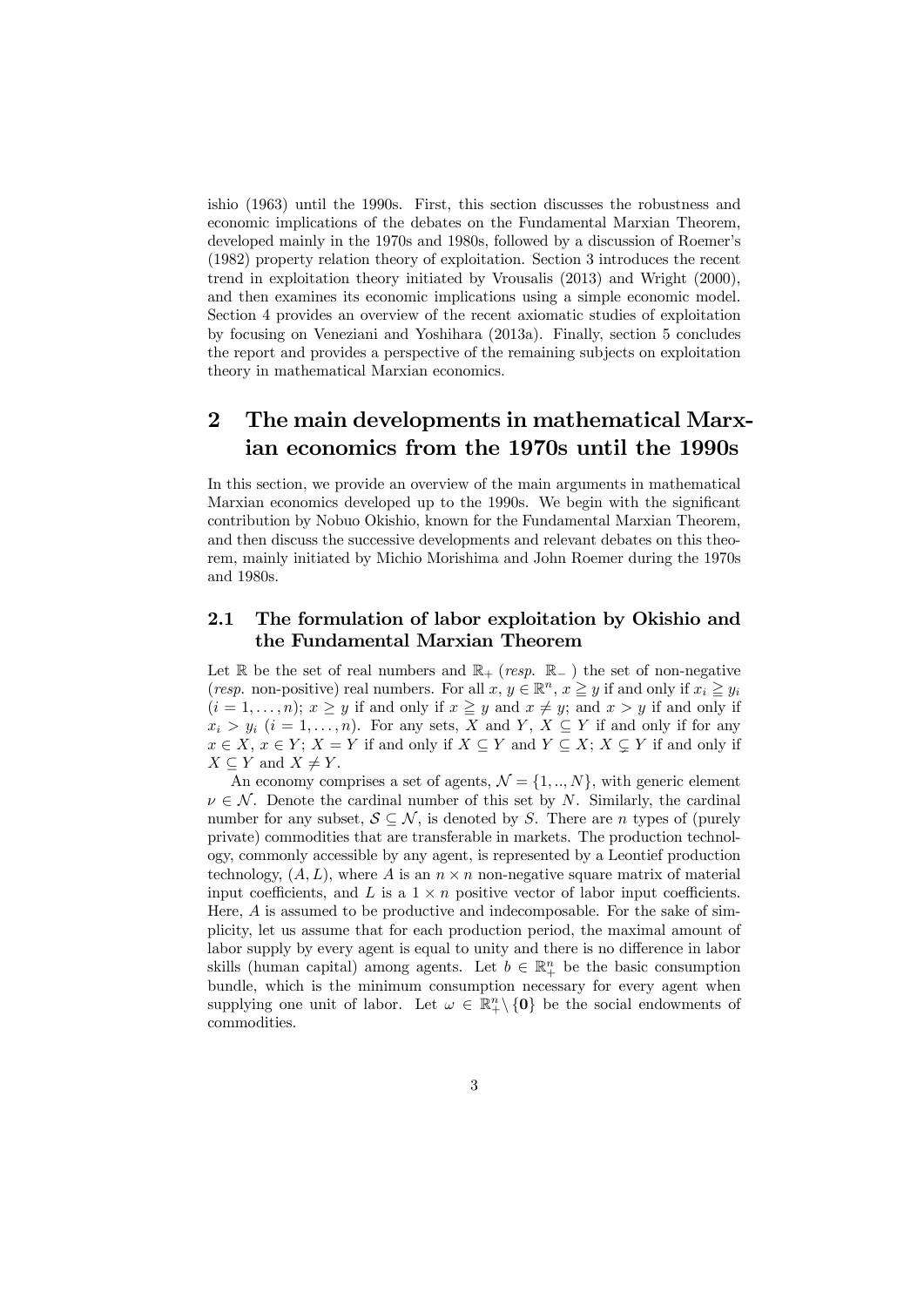Assuming a private ownership economy, let  $\omega^{\nu}$  be the initial endowment of commodities owned by agent  $\nu \in \mathcal{N}$ . In the following discussion, let  $\mathcal{W} \equiv$  $\{\nu \in \mathcal{N} \mid \omega^{\nu} = 0\}$  be the set of propertyless agents. Typically, W would represent the set of workers who own no material means of production. In summary, one *capitalist economy* is described by a profile  $\langle \mathcal{N}, (A, L), (\omega^{\nu})_{\nu \in \mathcal{N}} \rangle$ .

Let  $v$  represent a vector of each commodity's labor value. Note that, according to the classical economics and Marx, the labor value of commodity  $i$ ,  $v_i$ , is defined as the sum of the amount of labor directly and/or indirectly input to produce one unit of this commodity. Therefore, this value is mathematically formulated by the solution of the system of equations,  $v = vA + L$ . Here, since the matrix A is productive and the vector L is positive,  $v \in \mathbb{R}_{++}^n$  is the unique solution of the system of equations. Then, the labor value of any commodity vector  $c \in \mathbb{R}^n_+$  is given by  $vc \geq 0$ .

Let  $w \in \mathbb{R}_+$  represent a wage rate. Assume that any agent,  $v \in \mathcal{W}$ , can purchase the consumption vector, b, with wage revenue, w, per working day. Moreover, let  $p \in \mathbb{R}^n_+ \setminus \{0\}$  represent a vector of market prices for n types of commodities. Then:

**Definition 1:** A balanced-growth equilibrium for a capitalist economy  $\langle N; (A, L); (\omega^{\nu})_{\nu \in \mathcal{N}} \rangle$ is a profile  $(p, w) \in \mathbb{R}^{n+1}_+ \setminus \{0\}$  that satisfies the following:

$$
p = (1 + \pi) [pA + wL] \quad & w = pb,
$$

where the scalar  $\pi \geq 0$  represents the equal profit rate.

**Definition 2** [Okishio (1963)]: In a capitalist economy  $\langle \mathcal{N}; (A, L); (\omega^{\nu})_{\nu \in \mathcal{N}} \rangle$ , labor exploitation exists if and only if  $vb < 1$ .

That is, within one working day, normalized to unity,  $vb$  corresponds to the necessary labor hours for each  $\nu \in \mathcal{W}$ , so that  $1 - vb$  represents the surplus labor hours. Therefore, the existence of labor exploitation is none other than the existence of positive surplus labor.

Under Definition 2, Okishio proves the validity of the basic Marxian view, which conceives the capitalist economy as exploitative, by the Fundamental Marxian Theorem, as follows:

**Fundamental Marxian Theorem (FMT)** [Okishio (1963)]: Let  $(p, w)$  be a balanced-growth equilibrium associated with equal profit rate  $\pi$  for capitalist economy  $\langle N; (A, L); (\omega^{\nu})_{\nu \in \mathcal{N}} \rangle$ . Then:

$$
\pi > 0 \Leftrightarrow vb < 1.
$$

Morishima's (1973) introduction of this theorem prompted hot debate on its robustness and implications. There have been many studies on the robustness of the FMT. Of these, we review the work of Morishima (1974) and Roemer (1980). Both works discuss the generalization of the FMT to a more general model than that of the Leontief type, in order to show the robustness of the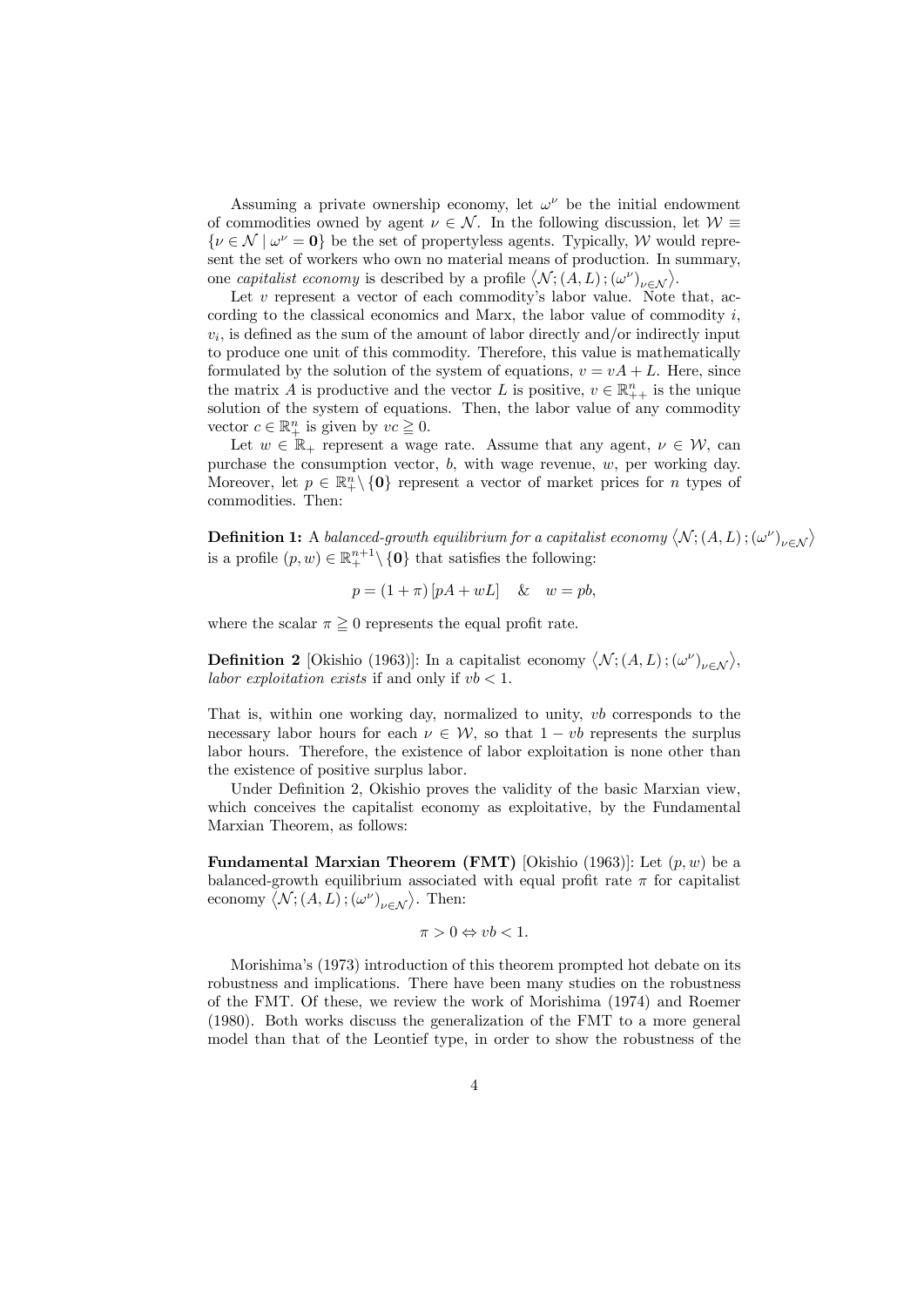FMT in economies with fixed capital, joint production, and the possibility of technical choices.1

To formulate such economies, the von Neumann production technology, represented by a profile  $(A, B, L)$ , is introduced. Note that A is an  $n \times m$  matrix, the generic component of which,  $a_{ij} \geq 0$ , represents the amount of commodity i used as an input to operate one unit of the j-th production process;  $B$  is an  $n \times m$  matrix, the generic component of which,  $b_{ij} \geq 0$ , represents the amount of commodity i produced as an output by operating one unit of the  $j$ -th production process; and L is a  $1 \times m$  positive row vector of direct labor input coefficients. Let  $x_i \geq 0$  represent an activity level of the j-th production process, so that a profile of social production activities is represented by a non-negative  $m \times 1$ column vector,  $x \equiv (x_j)_{j=1,\ldots,m}$ . In the following discussion, we will sometimes use the notation  $A_i$  (resp.  $B_i$ ) to refer to the *i*-th row vector of A (resp. B).

For a von Neumann capitalist economy,  $\langle N; (A, B, L); (\omega^{\nu})_{\nu \in \mathcal{N}} \rangle$ , we can respectively define the notions of balanced-growth equilibrium, labor values, and labor exploitation as follows:

**Definition 3:** A balanced-growth equilibrium for a capitalist economy,  $\langle N; (A, B, L); (\omega^{\nu})_{\nu \in \mathcal{N}} \rangle$ is a profile of non-negative and non-zero vectors,  $((p, w), x) \in \mathbb{R}^{n+1}_+ \times \mathbb{R}^m_+$ , that satisfy the following:

$$
pB \le (1+\pi)[pA + wL]; \ Bx \ge (1+\pi)[A + bL]x; \ pBx > 0; \ \& \ w = pb.
$$

**Definition 4** [Morishima (1974)]: Given a capitalist economy,  $\langle N; (A, B, L); (\omega^{\nu})_{\nu \in \mathcal{N}} \rangle$ , the labor value of a consumption bundle,  $c \in \mathbb{R}^n_+$ , is the solution,  $Lx^c$ , of the following constrained optimization program:

$$
\min_{x \ge 0} Lx \quad s.t. \ [B-A] \, x \ge c.
$$

**Definition 5** [Morishima (1974)]: In a capitalist economy,  $\langle N; (A, B, L); (\omega^{\nu})_{\nu \in \mathcal{N}} \rangle$ , labor exploitation exists if and only if  $Lx^b < 1$ .

Morishima (1974) shows that, under the balanced-growth equilibrium, the equivalence between the existence of labor exploitation and the positive equal profit rate is preserved, even in the von Neumann capitalist economy. This is formalized in the following theorem:

Generalized Fundamental Marxian Theorem (GFMT) [Morishima (1974)]: Let  $((p, w), x)$  be a balanced-growth equilibrium associated with the equal profit rate,  $\pi$ , for capitalist economy  $\langle \mathcal{N};(A,B,L);(\omega^{\nu})_{\nu\in\mathcal{N}}\rangle$ . Then:

$$
\pi > 0 \Leftrightarrow Lx^b < 1.
$$

<sup>&</sup>lt;sup>1</sup>There is also another generalization of the FMT to a Leontief economy with heterogeneous labor, as proposed by Morishima (1973), Bowles and Gintis (1977, 1978), and Krauze (1981). The focus of this line of research was to solve the reduction problem of heterogeneous labor into one common unit, and/or to solve the dilemma of the heterogeneity of labor and the respective rates of exploitation. So far, the robustness of the FMT in this line of generalization has remained firm.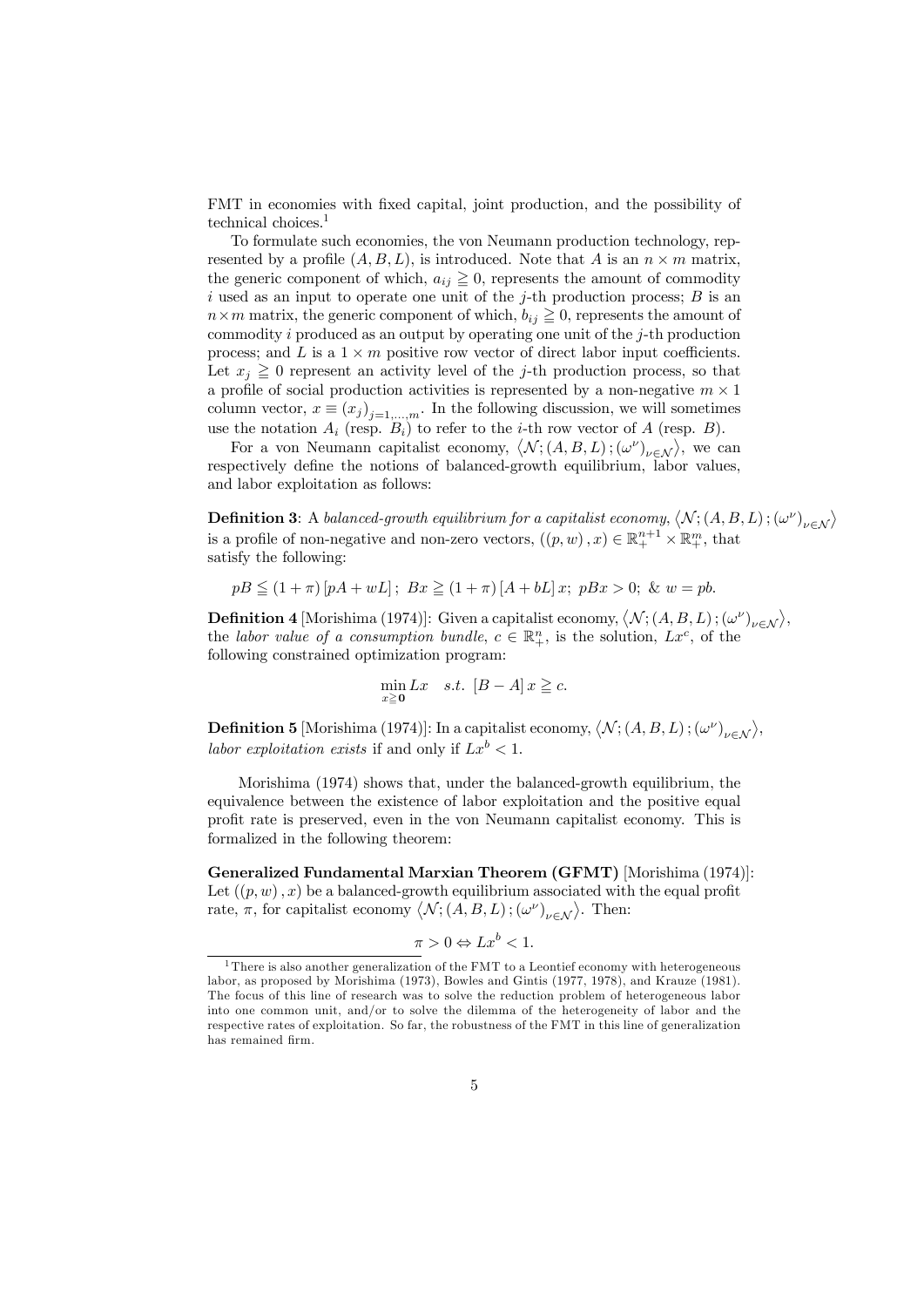In contrast, Roemer (1980) defines an alternative equilibrium notion, called a reproducible solution, which is defined to preserve its coherency with the profitmaximizing behavior of every capital owner,  $\nu \in \mathcal{N} \setminus \mathcal{W}$ . It then examines the robustness of the FMT under this equilibrium. That is:

Definition 6 [Roemer (1980)]: A reproducible solution for a capitalist economy,  $\langle \mathcal{N}; (A, B, L); (\omega^{\nu})_{\nu \in \mathcal{N}} \rangle$ , is a profile of non-negative and non-zero vectors,  $((p^*, w^*), x^*) \in \mathbb{R}^{n+1}_+ \times \mathbb{R}^m_+$ , that satisfies the following:<sup>2</sup> (a)  $x^{\nu*} \in \arg \max_{x^{\nu} \geq 0} p^* [B - A] x^{\nu} - w^* L x^{\nu}$ , such that  $[p^* A + w^* L] x^{\nu} \leq$  $p^* \omega^{\nu}$  ( $\forall \nu \in \mathcal{N} \backslash \mathcal{W}$ ), where  $x^* \equiv \sum_{\nu \in \mathcal{N} \backslash \mathcal{W}} x^{\nu^*};$ (b)  $[B - A] x^* \geq bLx^*;$ (c)  $w^* = p^*b;$ (d)  $[A + bL] x^* \leq \omega$ .

Roemer's Fundamental Marxian Theorem (RFMT) [Roemer (1980)]: For any capitalist economy,  $\langle \mathcal{N}; (A, B, L); (\omega^{\nu})_{\nu \in \mathcal{N}} \rangle$ , and any reproducible solution,  $((p^*, w^*), x^*)$ , the following two statements are equivalent: (1)  $p^* [B - A] x^* - w^* L x^* > 0 \Leftrightarrow L x^b < 1;$  $(2) \forall x, x' \geq 0, Lx = Lx', \exists i \in \{1, ..., n\} : (B_i - A_i)x > (B_i - A_i)x' \Rightarrow \exists x'' \geq 0$ **0** : Lx<sup>n</sup> = Lx', (B<sub>i</sub> − A<sub>i</sub>) x'' = (B<sub>i</sub> − A<sub>i</sub>) x', & ∃i' ∈ {1, ..., n} : (B<sub>i'</sub> − A<sub>i'</sub>) x'' >  $(B_{i'} - A_{i'}) x.$ 

In the above theorem, statement (1) implies the equivalence between the positivity of total profit,  $p^* [B - A] x^* - w^* L x^*$ , at the reproducible solution and the existence of labor exploitation in terms of Definition 5. In contrast, statement (2) characterizes the necessary and sufficient condition for statement (1) to hold. Suppose two production activities, say x and  $x'$ , that have the same corresponding labor inputs. Then, according to statement (2), if the net output of some commodity, say  $i$ , via activity  $x$  is strictly greater than that via activity  $x'$ , then there is another commodity, say i', such that the net output of i' via some suitable production activity  $x''$ , which may be identical to or different from  $x'$ , is strictly greater than that via x. This statement can be interpreted as a condition that excludes the possibility of production via an inferior process. Thus, the RFMT implies that, in any capitalist economy, the equivalence relationship between positive profits and the existence of labor exploitation holds for any reproducible solution if and only if there is no inferior production process (in terms of the condition (2)) in this economy.

To see the difference between the GFMT and RFMT, consider the following example.

**Example 1:** Consider a von Neumann economy,  $\langle N; (A, B, L); (\omega^{\nu})_{\nu \in \mathcal{N}} \rangle$ , such

<sup>&</sup>lt;sup>2</sup>As Roemer (1980) explicitly shows, there is essential no difference between the balancedgrowth equilibrium (given as Definition 1) and the reproducible solution in capitalist economies with a Leontief production technology. However, these two notions of equilibrium are different whenever a more general model of capitalist economies is considered.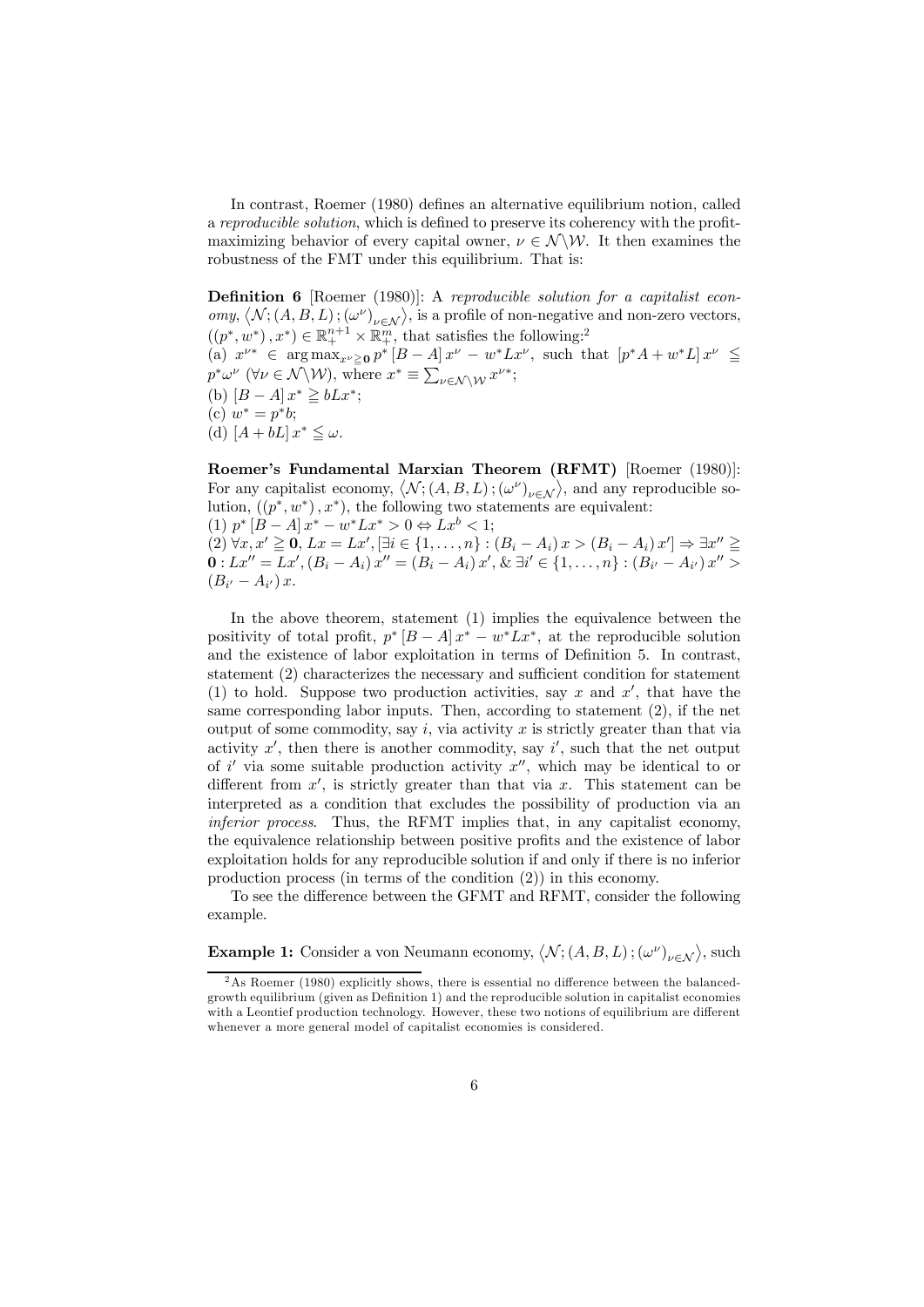$$
A = \begin{bmatrix} 1 & 1 \\ 1 & 0 \end{bmatrix}, B = \begin{bmatrix} 2 & 3 \\ 2 & 1 \end{bmatrix}, L = (1,1), b = \begin{bmatrix} 1 \\ 1 \end{bmatrix}, \text{ and } \omega = \begin{bmatrix} 2 \\ 1 \end{bmatrix}.
$$

In this economy, condition (2) of the RFMT is violated, because  $B - A =$  $\begin{bmatrix} 1 & 2 \\ 1 & 1 \end{bmatrix}$ and  $L = (1, 1)$ , which implies that the 1st production process is inferior to the 2nd production process.

Note that in this economy, the set of the balanced-growth equilibria is characterized by

$$
\{((p, w), x) \in \{((0, 1), 1)\} \times \mathbb{R}^2_+ \mid x \neq \mathbf{0}\},\
$$

where all balanced-growth equilibria are associated with  $\pi = 0$ . In contrast, the set of reproducible solutions is characterized by

$$
\left\{ \left( \left( p^*, w^* \right), x^* \right) \in \mathbb{R}_+^2 \times \{1\} \times \left\{ \left[ \begin{array}{c} 0 \\ 1 \end{array} \right] \right\} \mid p_1^* + p_2^* = 1 \right\},\
$$

where, if  $p_1^* > 0$ , then  $\pi^* = \frac{p_1^*}{2p_1^* + p_2^*} > 0$ ; while, if  $p_1^* = 0$ , then  $\pi^* = 0$ .

Next, in this economy, the labor value of the commodity bundle b is  $Lx^b = 1$ , where  $x^b$  is any non-negative vector satisfying  $x_1^b + x_2^b = 1$ . Thus, according to Definition 5, there is no exploitation in this economy.

Therefore, the GFMT holds in this economy, since in any balanced growthequilibrium, the corresponding profit rate is  $\pi = 0$ , while there is no exploitation. However, we can find a reproducible solution  $((p^*, w^*), x^*)$ , with  $p_1^* > 0$ , whose corresponding profit rate is  $\pi^* > 0$ . Thus, if the economy arrives at this equilibrium, then positive profits are generated in conjunction with no exploitation, which violates condition (1) of the RFMT. This contrast between the GFMT and RFMT can be observed when the economy does not satisfy condition (2) of the RFMT.  $\blacksquare$ 

Next, we comment briefly on the Okishio—Morishima proposal for the formulation of labor exploitation given in Definitions 2, 4, and 5. Firstly, these definitions presume the employment relation of capital and labor in the production process. Secondly, these are faithful to the Marxian theory of surplus value in that labor exploitation is defined as the existence of positive surplus value. In other words, the supply of labor time exceeds the necessary labor time (the value of labor power). Thirdly, these definitions are consistent with the basic perception of the labor theory of value, since they are formulated completely independently of price information. As a result of these properties, the Okishio—Morishima formulation of labor exploitation is conceivably faithful to the conceptual definition of exploitation given in Marx's Das Kapital.

The works developed by Morishima and Roemer indicate that we cannot generally confirm the basic Marxian perception of the capitalist economy as exploitative. Firstly, according to Morishima's GFMT, it is true even under a general economic environment with the possibility of fixed capital, joint production, and technical choices that the necessary and sufficient condition for positive

that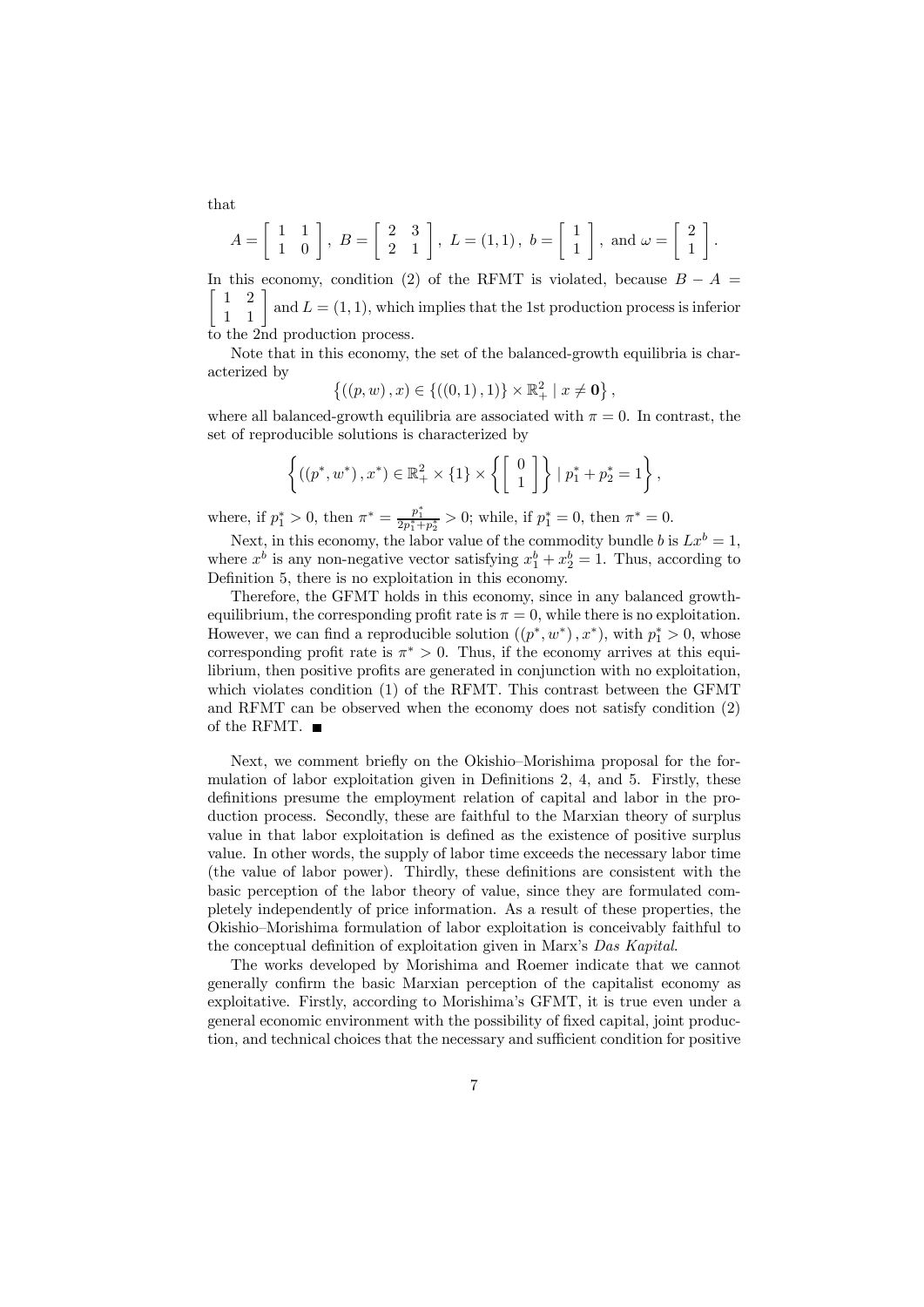profits is the existence of labor exploitation, as long as only a balanced-growth equilibrium is assumed. However, secondly, the RFMT suggests that, given the Okishio—Morishima definition of exploitation, once we extend our concern from the balanced-growth equilibrium to the reproducible solution, the equivalence between positive profits and the existence of exploitation no longer holds in a general economic environment with the possibility of fixed capital, joint production, and technical choices. Note that this extension of the notion of equilibrium seems reasonable whenever we view a capitalist economy as a resource allocation mechanism working via the capitalists' profit-seeking motivation under market competition.

There is another, even more serious criticism of the FMT, which raises doubt about the FMT characterizing a capitalist economy as an exploitative system. This criticism is based on the Generalized Commodity Exploitation Theorem (GCET), as shown by Bowles and Gintis (1981), as well as Samuleson (1982) and Roemer (1982). To see the GCET, we return to a Leontief capitalist economy,  $\langle N; (\hat{A}, L); (\omega^{\nu})_{\nu \in \mathcal{N}} \rangle$ . Then, take any commodity, k, and let  $v_i^{(k)}$ , for each commodity i, be the aggregate amount of commodity k directly and/or indirectly input to produce one unit of the commodity i. Let  $v^{(k)} \equiv \left(v_i^{(k)}\right)$ i∈{1,...,n} be a vector of commodity k-values. Analogical to the case of the vector of labor values,  $v^{(k)}$  can be defined as the solution of the following system of equations:

$$
v^{(k)} = v^{(k)} [A + bL] + (1 - v_k^{(k)}) [A_k + b_k L],
$$

where  $A_k$  is the k-th row vector of the matrix A. Then:

**Definition 7** [Bowles & Gintis (1981)]: In a capitalist economy,  $\langle N; (A, L); (\omega^{\nu})_{\nu \in \mathcal{N}} \rangle$ , the exploitation of commodity k exists if and only if  $v_k^{(k)} < 1$ .

Generalized Commodity Exploitation Theorem (GCET) [Bowles & Gintis (1981). Let  $(p, w)$  be a balanced growth-equilibrium associated with the equal profit rate,  $\pi$ , for capitalist economy  $\langle \mathcal{N};(A,L);(\omega^{\nu})_{\nu\in\mathcal{N}}\rangle$ . Then:

$$
\pi > 0 \Leftrightarrow vb < 1 \Leftrightarrow v_k^{(k)} < 1.
$$

Establishing the GCET leads us to see the Okishio—Morishima definition of labor exploitation as representing the productiveness of an overall economic system, which uses labor power as a factor of production in a technologically efficient way to guarantee the possibility of surplus products. This is because the existence of commodity k's exploitation is the exact numerical representation of the productiveness of an overall economic system if we select commodity  $k$ as the numéraire, in the sense that the overall economic system is productive enough to guarantee the possibility of surplus products via the technologically efficient use of commodity  $k$  as a factor of production. Analogically, we can interpret the existence of labor exploitation as the numerical representation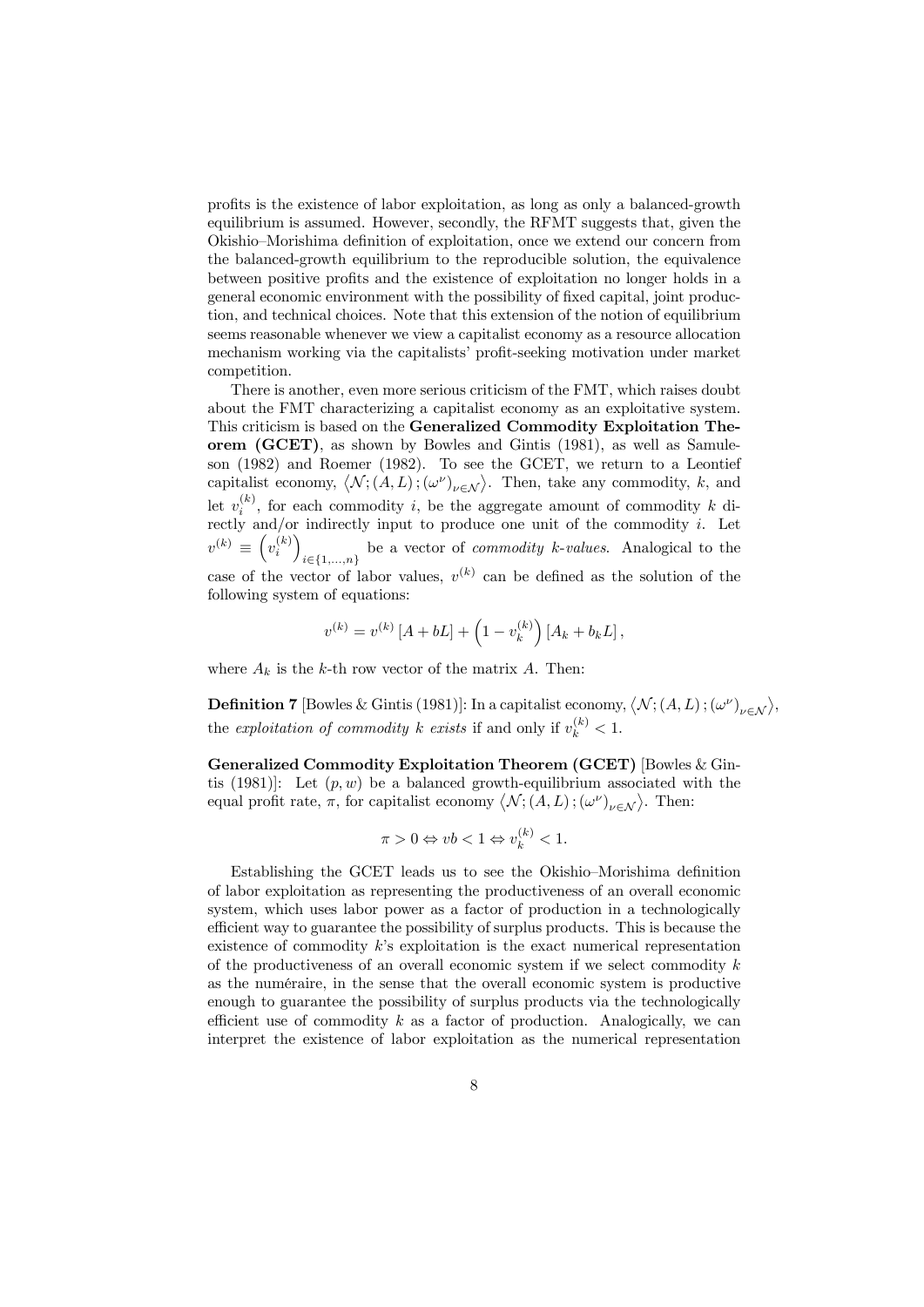of the productiveness of an overall economic system by selecting labor as the numéraire. Therefore, the equivalence between the FMT and GCET indicates that the necessary and sufficient condition for positive profits is that the whole economic system is sufficiently productive to guarantee the possibility of surplus products, which is a trivial proposition. This view prompted the criticism of Okishio's original motivation and interpretation of the FMT: that it may simply affirm the productiveness of the capitalist economy, rather than the Marxian perception of the capitalist economy as an exploitative system.3

#### 2.2 The property relations definition of exploitation by Roemer (1982)

Recall that the Okishio—Morishima definition of labor exploitation is a formulation of the unequal exchange of labor (UEL), presuming that the UEL represents an essential feature of the notion of exploitation. In contrast, John Roemer (1994) argues that exploitation as the UEL should be replaced with exploitation as the distributional consequences of an unjust inequality in the distribution of productive assets and resources. What constitutes unjust inequality? Roemer (1994) argues that this is the unequal distribution of alienable assets, which is unjust in capitalist societies.<sup>4</sup>

Based on this view, Roemer (1994) proposes the property relational definition of exploitation ( $PR\text{-}exploitation$ ). That is, a group or individual (capitalistically) exploits another group or individual if and only if the following three conditions hold: (i) were the latter to withdraw from the society, endowed with his/her per capita share of social alienable goods and with his/her own labor and skill, then he/she would be better off in his/her welfare than at the present allocation; (ii) were the former to withdraw under the same conditions, then he/she would be worse off in his/her welfare than at the present allocation; and (iii) were the latter to withdraw from the society, endowed with his/her own endowments, then the former would be worse off than at present.

Such a definition can be formulated within the framework of cooperative game theory. Let  $(V^1, ..., V^N) \in \mathbb{R}^N_+$  be a profile of each agent's welfare level in the present society. Let  $P(\mathcal{N})$  be the power set of  $\mathcal N$  and let  $K: P(\mathcal{N}) \to \mathbb{R}_+$  be a *characteristic function* of the society, which assigns to every coalition  $S \subseteq \mathcal{N}$ , with S agents, an aggregate payoff,  $K(S)$ , if it withdraws from the economy. Then:

**Definition 8** [Roemer (1982)]: At a welfare allocation  $(V^1, \ldots, V^N)$  of the present society, coalition  $S \subseteq N$  is exploited (resp. exploiting) with respect

<sup>3</sup>For a more detailed discussion on the implications of the GCET, see Roemer (1982) and Yoshihara and Veneziani (2010a, b). In addition, some recent literature criticizes the GCET, supporting the Okishio—Morishima definition of labor exploitation. For more information, see Fujimoto and Fujita (2008) and Matsuo (2009).

 $^{4}$ Alienable assets are typically financial assets and/or material capital goods. In contrast, inalienable assets are typically talents and/or skills immanent in individuals.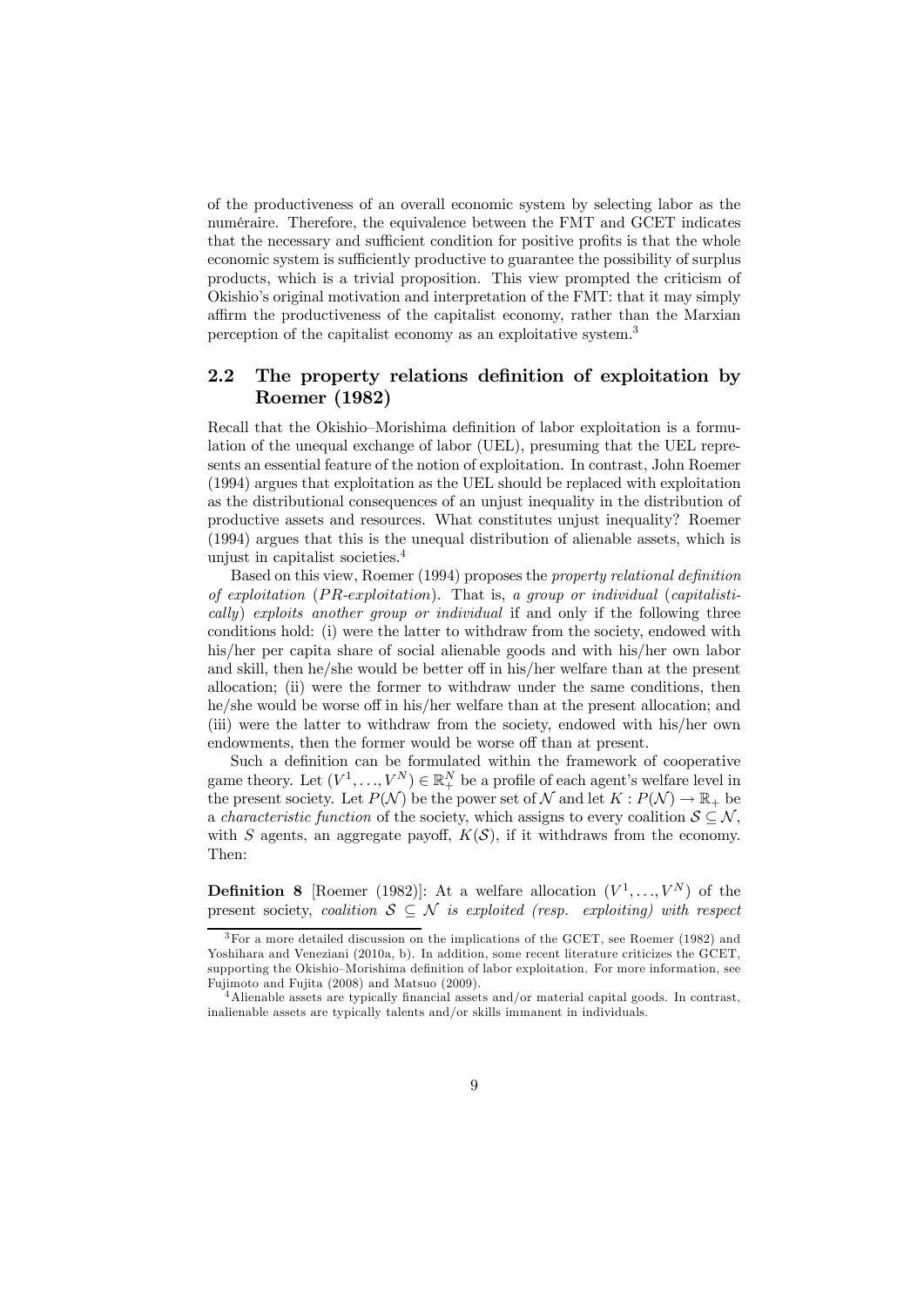to alternative K if and only if the complement  $\mathcal{T} \equiv \mathcal{N} \setminus \mathcal{S}$  is in a relation of dominance to  $S$ <sup>5</sup>, and the following two conditions hold:

(i)  $\sum_{\nu \in \mathcal{S}} V^{\nu} < K(\mathcal{S})$  (resp.  $\sum_{\nu \in \mathcal{S}} V^{\nu} > K(\mathcal{S})$ );<br>
(ii)  $\sum_{\nu \in \mathcal{T}} V^{\nu} > K(\mathcal{T})$  (resp.  $\sum_{\nu \in \mathcal{T}} V^{\nu} < K(\mathcal{T})$ ).

That is, condition (i) of Definition 8 states that an exploited coalition would be improved with respect to its aggregate payoff by withdrawing from the present society to the alternative society characterized by the allocation rule  $K$ . Condition (ii) implies that the complement of the exploited coalition would become worse off by withdrawing from the present society to the alternative society. It may be supposed that there exists a sub-coalition of the complement that exploits the exploited coalition in the present society.

What kinds of features would characteristic function K have to include as a welfare allocation rule of the alternative society? This depends on what the alternative society would be. For instance, if the present society is a capitalist society, function  $K$  would be defined in terms of the welfare allocation implementable from the equal distribution of alienable assets. That is, firstly, let  $u : \mathbb{R}_+^n \times [0,1] \to \mathbb{R}_+$  be the welfare function of each agent that associates a non-negative real number,  $u(c, l)$ , with each  $c \in \mathbb{R}^n_+$  of consumption vectors and each  $l \in [0,1]$  of labor supply. Secondly, define feasible allocations for an economic environment with a Leontief production technology:

**Definition 9:** Given a Leontief production economy,  $\langle \mathcal{N}; (A, L); \omega \rangle$ , profile  $((c^{\nu}, l^{\nu})_{\nu \in \mathcal{N}}, x) \in (\mathbb{R}_+^n \times [0, 1])^N \times \mathbb{R}_+^n$  constitutes a feasible allocation if and only if the following conditions hold for this profile:

(i)  $Ax \leq \omega$ ; (ii)  $Lx = \sum_{\nu \in \mathcal{N}} l^{\nu};$ (iii)  $(I - \overline{A})x \geq \sum_{\nu \in \mathcal{N}} c^{\nu}$ .

Denote the set of feasible allocations for economy  $\langle \mathcal{N}; (A, L); \omega \rangle$  by  $Z(\omega)$ . If a feasible allocation  $((c^{*\nu}, l^{*\nu})_{\nu \in \mathcal{N}}, x^*) \in Z(\omega)$  is implemented as a reproducible solution for the capitalist economy  $\langle N; (A, L); (\omega^{\nu})_{\nu \in \mathcal{N}} \rangle$ , then its corresponding welfare allocation is denoted by  $(V^{*1}, \ldots, V^{*N})$ , where  $V^{*\nu} \equiv u(c^{*\nu}, l^{*\nu})$ , for each  $\nu \in \mathcal{N}$ .

Now, we denote a welfare allocation rule of an alternative society to the capitalist society by  $K^{CE}: P(\mathcal{N}) \to \mathbb{R}_+$ . For each coalition,  $\mathcal{S} \subseteq \mathcal{N}$ , consider the following optimization program  $(CE)$ :

$$
\max_{((c^{\nu}, l^{\nu})_{\nu \in S}, x)} \sum_{\nu \in S} u(c^{\nu}, l^{\nu})
$$
  
s.t.  $(I - A)x \ge \sum_{\nu \in S} c^{\nu}; Lx = \sum_{\nu \in S} l^{\nu} \le S; \& Ax \le \frac{S}{N} \omega.$  (CE)

<sup>&</sup>lt;sup>5</sup>Note that there is no explicit formal definition of the dominance relation of coalition  $S$ and coalition  $\mathcal T$ . Roemer (1982) simply states that the notion of 'the dominance relation' here is given mainly based on a sociological concept.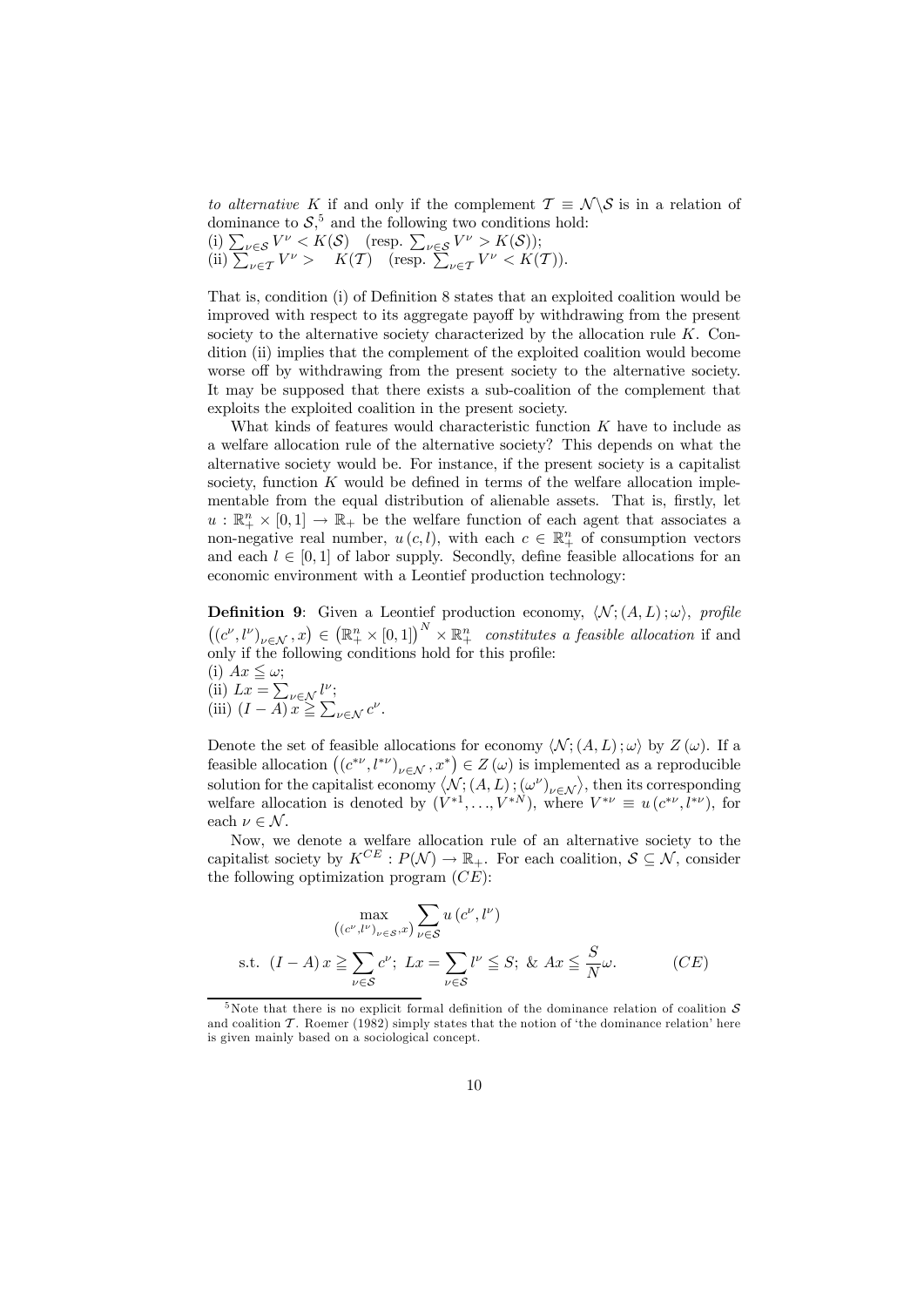Denote the solution of program  $(CE)$  by  $((c^{**}\nu, l^{**}\nu)_{\nu \in S}, x^S)$ . Then, the characteristic function,  $K^{CE}$ , is defined by  $K^{\tilde{CE}}(\mathcal{S}) \equiv \sum_{\nu \in \mathcal{S}} u\left(e^{**\nu}, l^{**\nu}\right)$ , for each  $S \subseteq \mathcal{N}$ .

The program  $(CE)$  presumes a counterfactual situation in which a group,  $S$ , withdraws from the capitalist society to form a *commune* comprising the members of this group, and then investigates the expected sum of the welfare levels achievable in that alternative society. That is, the program maximizes the aggregate of the welfare levels attainable by the group  $S$  endowed with its accessible aggregate capital stock,  $\frac{S}{N}\omega$ . Here,  $\frac{S}{N}\omega$  is the sum of the capital stocks of all members in  $S$  derived from the counterfactual equal distribution of the overall material means of production,  $\omega$ . It is the solution of this program that constitutes the value  $K^{C\overline{E}}(\mathcal{S})$  as the total payoff attainable by the group  $\mathcal{S}$  if it forms a communal society by withdrawing from the present society. Following Roemer (1982), the property-relational exploitation of a capitalist society (capitalist PR-exploitation) is defined by means of this  $K^{CE}$ , as follows:

**Definition 10** [Roemer (1982)]: At a welfare allocation  $(V^{*1}, \ldots, V^{*N})$  of a capitalist economy,  $\langle N; (A, L); (\omega^{\nu})_{\nu \in \mathcal{N}} \rangle$ , coalition  $S \subseteq \mathcal{N}$  is capitalistically exploited (resp. capitalistically exploiting) if and only if the complement  $\mathcal{T} \equiv$  $\mathcal{N} \setminus \mathcal{S}$  is in a relation of dominance to  $\mathcal{S}$ , and the following two conditions hold: (i)  $\sum_{\nu \in S} V^{*\nu} < K^{CE}(S)$  (resp.  $\sum_{\nu \in S} V^{*\nu} > K^{CE}(S)$ );<br>
(ii)  $\sum_{\nu \in T} V^{*\nu} > K^{CE}(T)$  (resp.  $\sum_{\nu \in T} V^{*\nu} < K^{CE}(T)$ ).

That is, condition (i) of Definition 10 states that a capitalistically exploited coalition is worse off in terms of its attainable payoff in the capitalist society than in the communal society endowed with an equal distribution of material means of production. Moreover, condition (ii) of Definition 10 states that the complement of the capitalistically exploited coalition would be better off in terms of its attainable payoff in the capitalist society than in the communal society of this complement. It would be expected that a capitalistically exploiting coalition would exist within this complement. In addition to the definition given in Roemer (1982), Roemer (1994) introduces a third condition, as noted above. This condition suggests that the aggregate welfare of group  $T$  would be worse off if group S withdraws, taking  $\omega^S = \sum_{\nu \in S} \omega^{\nu}$  with it from the capitalist society. This condition would naturally follow whenever the welfare allocation  $(V^{*1}, \ldots, V^{*N})$  is derived from the reproducible solution in our setting of the Leontief capitalist economy.

A non-exploitative society in terms of Definition 10 can be formulated as a society without an unequal distribution of material capital goods, as confirmed by the following definition.

**Definition 11** [Roemer (1982)]: For any Leontief production economy,  $\langle N; (A, L); \omega \rangle$ , a welfare allocation  $(V^{*1}, \ldots, V^{*N})$  lies in a communal core if and only if any coalition  $S \subseteq \mathcal{N}$  is not capitalistically exploited by the allocation.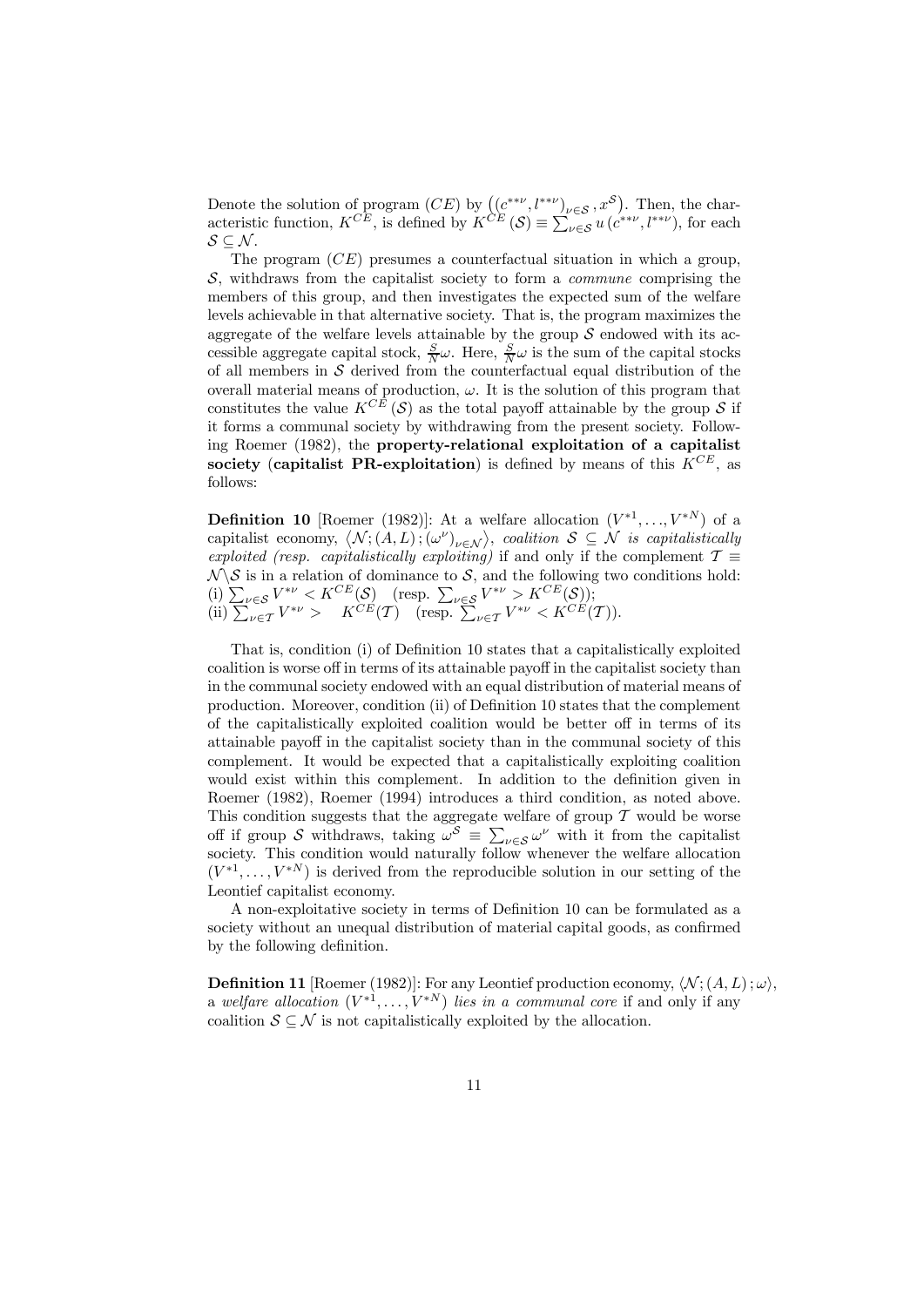Definition 11 implies that the core property of a communal society is equivalent to the non-existence of capitalist exploitation in terms of Definition 10.

What types of feasible allocations can a communal core contain? To answer this question, consider the program (CE) in the case of  $S = \mathcal{N}$ , and denote the corresponding optimal solution by  $((e^{**\nu}, l^{**\nu})_{\nu \in \mathcal{N}}, x^{\mathcal{N}})$ . Note that, each agent has a common welfare function and common level of labor skill. Therefore, for the sake of simplicity, we can restrict our attention to the symmetric allocation in which all agents consume the same consumption bundle,  $c^{**N}$ . and supply the same labor hours,  $l^{**N}$ . Hence, the corresponding welfare allocation,  $(V^{\mathcal{N}*\nu})_{\nu \in \mathcal{N}}$ , has the property that, for any  $\nu, \nu' \in \mathcal{N}$ ,  $V^{\mathcal{N}*\nu} = V^{\mathcal{N}*\nu'}$ holds, where  $\overline{V^{N*\nu}} \equiv u\left(e^{**N}, l^{**N}\right)$ . In this case, for any coalition,  $S \subsetneq N$ ,  $\sum_{\nu \in S} V^{\mathcal{N}*\nu} = S u\left(e^{**N}, l^{**N}\right) = S u\left(e^{**S}, l^{**S}\right) = K^{CE}(\mathcal{S})$  holds, which implies that the welfare allocation  $(V^{\mathcal{N}*\nu})_{\nu\in\mathcal{N}}$  lies in the communal core. That is, the welfare allocation lies in the communal core if, (i) it is generated from the situation in which all individuals in  $N$  constitute a communal society, (ii) all individuals engage in a cooperative production activity using the overall set of material capital goods,  $\omega$ , (iii) all individuals share the reward of the activity equally. Such an allocation is a non-exploitative allocation in terms of Definition 10.<sup>6</sup>

Unlike the traditional Marxian theory of exploitation, the capitalist PRexploitation formulated in Definition 10 never refers to the UEL. Rather, it straightforwardly refers to the unequal distribution of material means of production as the basic feature of exploitation in the capitalist economy. However, Definition 10 is an extension of the Okishio—Morishima definition of labor exploitation, as pointed out by Roemer (1982). Indeed, given the reproducible solution  $((p^*, w^*), x^*)$  in the capitalist economy  $\langle \mathcal{N}, (\overline{A}, L), (\omega^{\nu})_{\nu \in \mathcal{N}} \rangle$  discussed in the last section, if any worker,  $\nu \in \mathcal{W}$ , is identified as an exploited agent by the Okishio—Morishima definition of exploitation, then he/she would be a member of an exploited coalition in terms of Definition 10. This is because, while each worker,  $\nu \in \mathcal{W}$ , receives, at most, the welfare level  $u(b, 1)$  in the present reproducible solution,  $((p^*, w^*), x^*)$ , they can all enjoy a higher level of welfare than  $u(b, 1)$  by withdrawing, with the material capital goods  $\frac{W}{N}\omega$ , from the capitalist economy to form their own commune: each worker in the commune of W can access a welfare level available from the revenue,  $\pi^* \frac{p^* \omega}{N} + w^*$ , while his/her welfare level,  $u(b, 1)$ , under the capitalist economy is simply derived from his/her wage revenue,  $w^* = p^*b$ . Thus, every exploited agent in terms of the Okishio—Morishima definition is a member of an exploited group in terms of Definition 10. Furthermore, Definition 10 allows us to identify all exploited agents beyond the members of  $W$ , as well as all members of the exploiters. Henceforth, the PR theory of exploitation provides a finer definition of exploitation than do the theories of the UEL, such as the Okishio—Morishima approach. In summary, whenever we are interested in exploitation as a feature of social relations, Roemer (1994) concludes that we should discuss it based on the PR definition rather than the UEL definition of exploitation.

 $6$ For a more detailed discussion, see Veneziani and Yoshihara (2013b; section 4.4).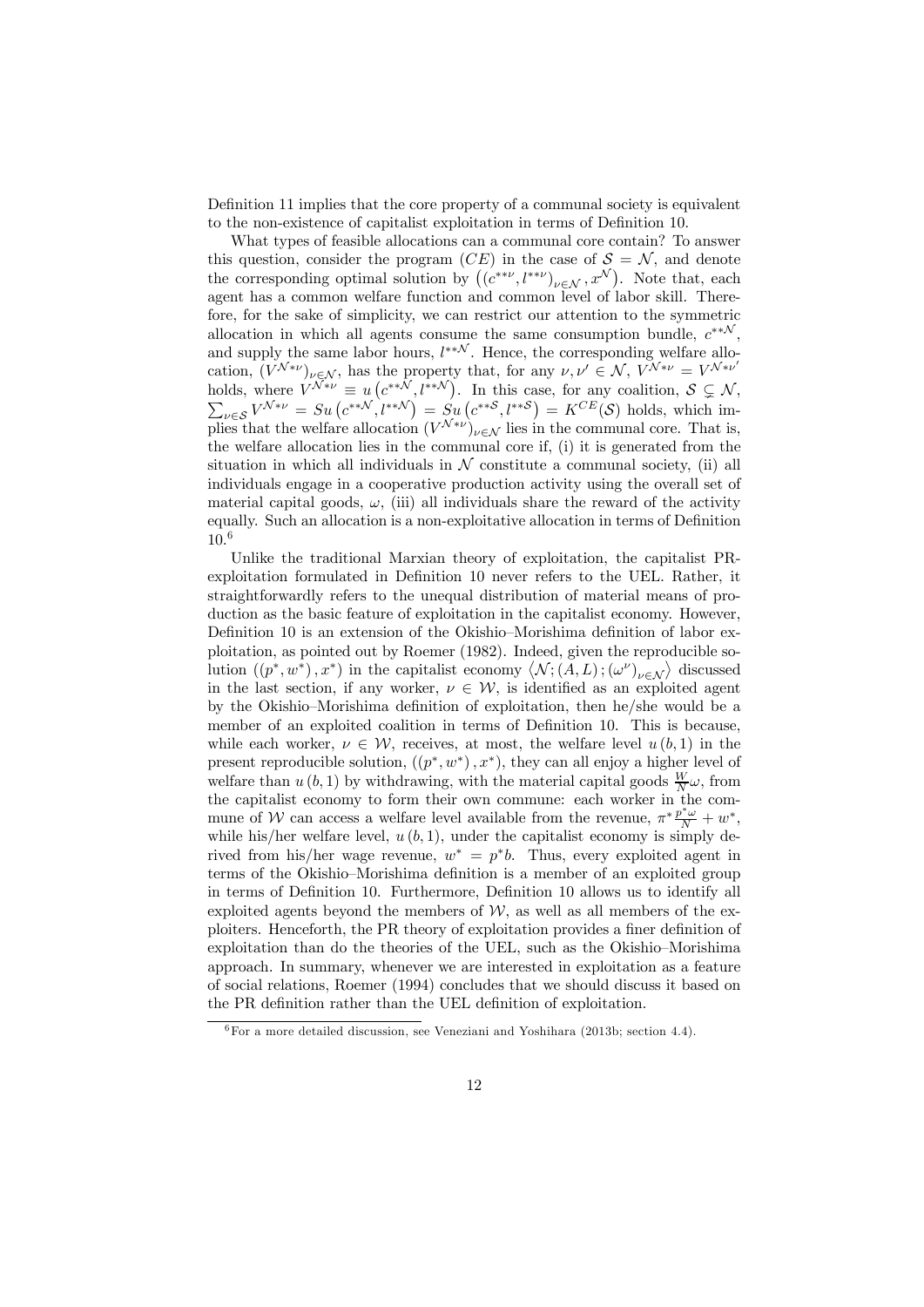Given this alternative definition of exploitation, Roemer (1994) questions whether the issue of exploitation is an intrinsic normative problem worth discussing in the context of contemporary societies. That is, he argues that exploitation is per se, at best a morally secondary phenomenon. Instead, he believes that the normatively primary concern that we should be addressing is the injustice of property relations. For instance, according to Definition 10, capitalist PR-exploitation exists whenever alienable capital goods are unequally distributed. However, though inequality in the distribution of alienable resources could be conceived of as unjust when all agents are homogenous in their welfare functions and skills, the issue is less straightforward when these functions and skills are heterogeneous and diverse. Given that the heterogeneity and diversity of agents are generic features of contemporary societies, it seems necessary for us to develop a more comprehensive theory of distributive justice, which should be the subject of normatively primary concern in contemporary societies, rather than the development of exploitation theory.

So, what kinds of theories of distributive justice should be addressed? As a solution, Roemer (1994, 1998) has developed a theory of equality of opportunity, based on the debates on equality by Dworkin (1981), Arneson (1989), and Cohen (1989). His theory can be summarized by the following axiom:

Principle of voluntary disadvantage: The distribution of alienable resources between any agents,  $\nu \in \mathcal{N}$  and  $\nu' \in \mathcal{N}$ , is just if and only if any difference in  $\nu$ 's and  $\nu$ 's enjoyment of the resources reflects a difference in their choices, desserts, or faults.

Any inequality violating this principle implies *involuntary disadvantage*, which should be deemed distributive injustice.

Note that involuntary disadvantage implies disadvantages due to circumstantial factors for which individuals should not be deemed responsible, such as those due to household environments, native talents, disaster, and so on. It is reasonable to regard an agent's disadvantage in private ownership of material capital goods as involuntary, at least in his/her initial stage of economic activities. For instance, in the above-mentioned capitalist economy,  $\langle \mathcal{N};(A,L);(\omega^{\nu})_{\nu\in\mathcal{N}}\rangle$ , there is supposedly no difference in agents' native talents, and the possibility of disaster is not considered. Therefore, it is the inequality in private ownership of material capital goods that is the sole source of involuntary disadvantages in this economy. In this respect, an equilibrium allocation in the economy  $\langle \mathcal{N};(A,L);(\omega^{\nu})_{\nu\in\mathcal{N}}\rangle$  implies involuntary disadvantages if and only if it entails capitalist PR-exploitation in terms of Definition 10.

In summary, given the above arguments, the existence of exploitation, à la Roemer's theory of PR-exploitation, is equivalent to distributive injustice, à la Roemer's theory of equality of opportunity, at least in any Leontief capitalist economy with no heterogeneity or diversity of agents. Hence, in such homogeneous societies, it is sufficient to argue distributive injustice in terms of the theory of equality of opportunity. Moreover, the theory of equality of opportunity can diagnose allocations of alienable resources as unjust, even in societies with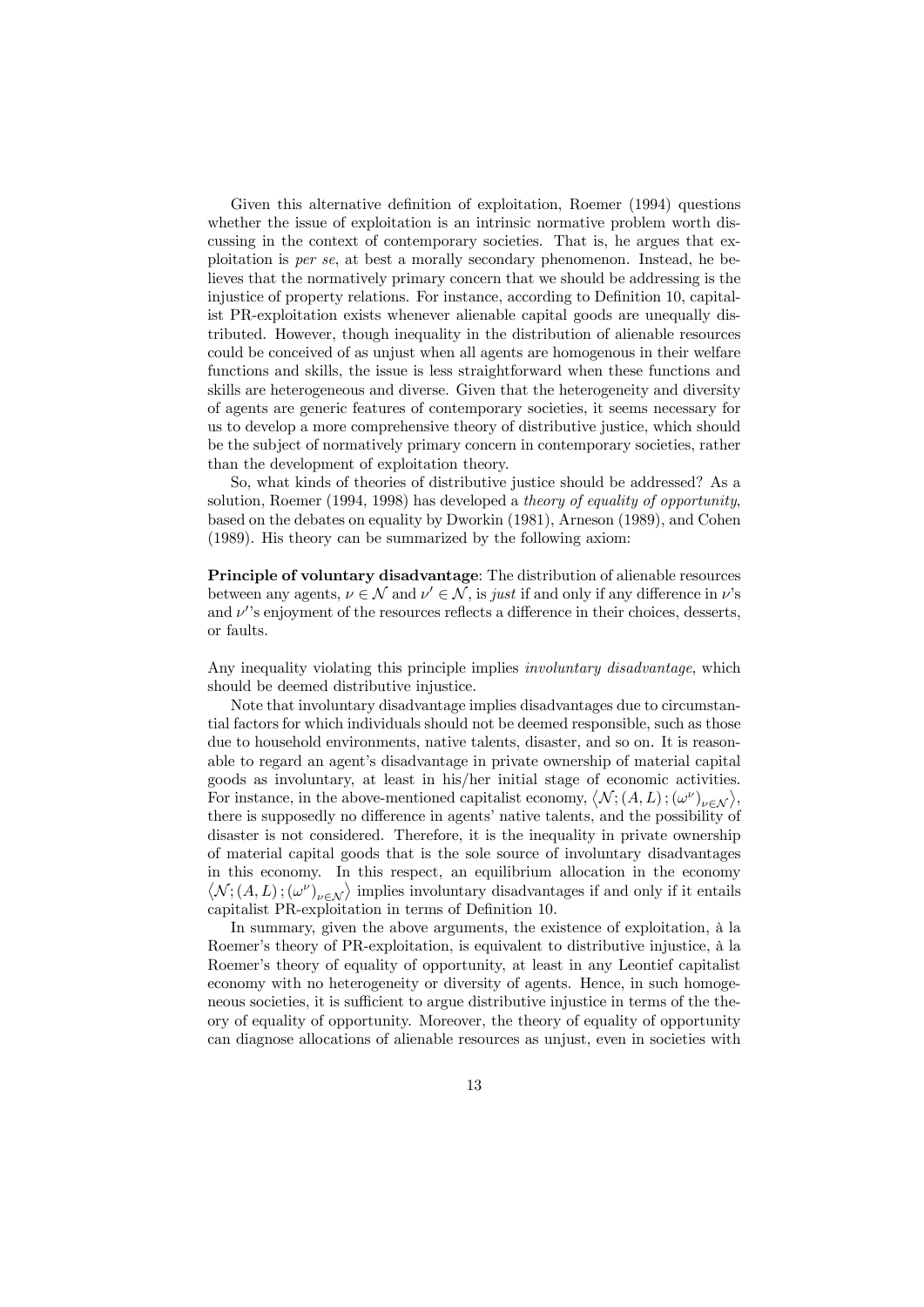heterogeneity and/or diversity among agents. Therefore, the issue of exploitation can be replaced with, or be reduced to the issue of distributive injustice due to the theory of equality of opportunity. Remember that the Okishio— Morishima theory of exploitation is contained within Roemer's PR theory of exploitation. Given this point, the Marxian theory of exploitation, as represented by the Okishio—Morishima formulation, is no longer per se the subject of normatively primary concern. Rather, it is sufficient that we diagnose societies using the theory of equal opportunity, which is the main message derived from Roemer's PR theory of exploitation in conjunction with the theory of equality of opportunity.

### 3 Recent trends of exploitation theory in political philosophy and sociology

This section introduces new trends in exploitation theory, mainly developed in the fields of political philosophy and sociology. Here, the work of Vrousalis (2013) provides a remarkable new development of exploitation theory in political philosophy, while in sociology, the work of Wright (2000) has made a significant contribution to the recent revival of exploitation theory.

#### 3.1 A conceptual definition of Vrousalis (2013) in political philosophy

Nicholas Vrousalis (2013) gives the following argument for the general conceptual definition of exploitation:

**Definition 12** [Vrousalis (2013)]: An agent,  $\nu$ , exploits an agent,  $\mu$ , if and only if  $\nu$  and  $\mu$  are embedded in a systematic relationship in which (a)  $\nu$  instrumentalizes  $\mu$ 's vulnerability to  $\nu$  in order to (b) extract a net benefit from  $\mu$ .

To make this definition understandable, we examine each concept in Definition 12 individually.

First, instrumentalization of a subject implies that the subject is being used as a means to an end. Note that, according to Vrousalis (2013), neither unfairness nor intentionality of instrumentalization is necessary for the definition of exploitation. Others, such as Roberto Goodin, define exploitation as unfairly taking advantage of another's attributes. For example, one might take advantage of a person's honesty or blindness to steal from him/her. This would constitute exploiting that person. However, as we will see, Vrousalis (2013) provides examples of the "non-unfair" utilization of others' attributes, which is still deemed to be exploitative. Vrousalis (2013) also discusses that one can unintentionally or unknowingly instrumentalize another's vulnerability, and thereby exploit that person.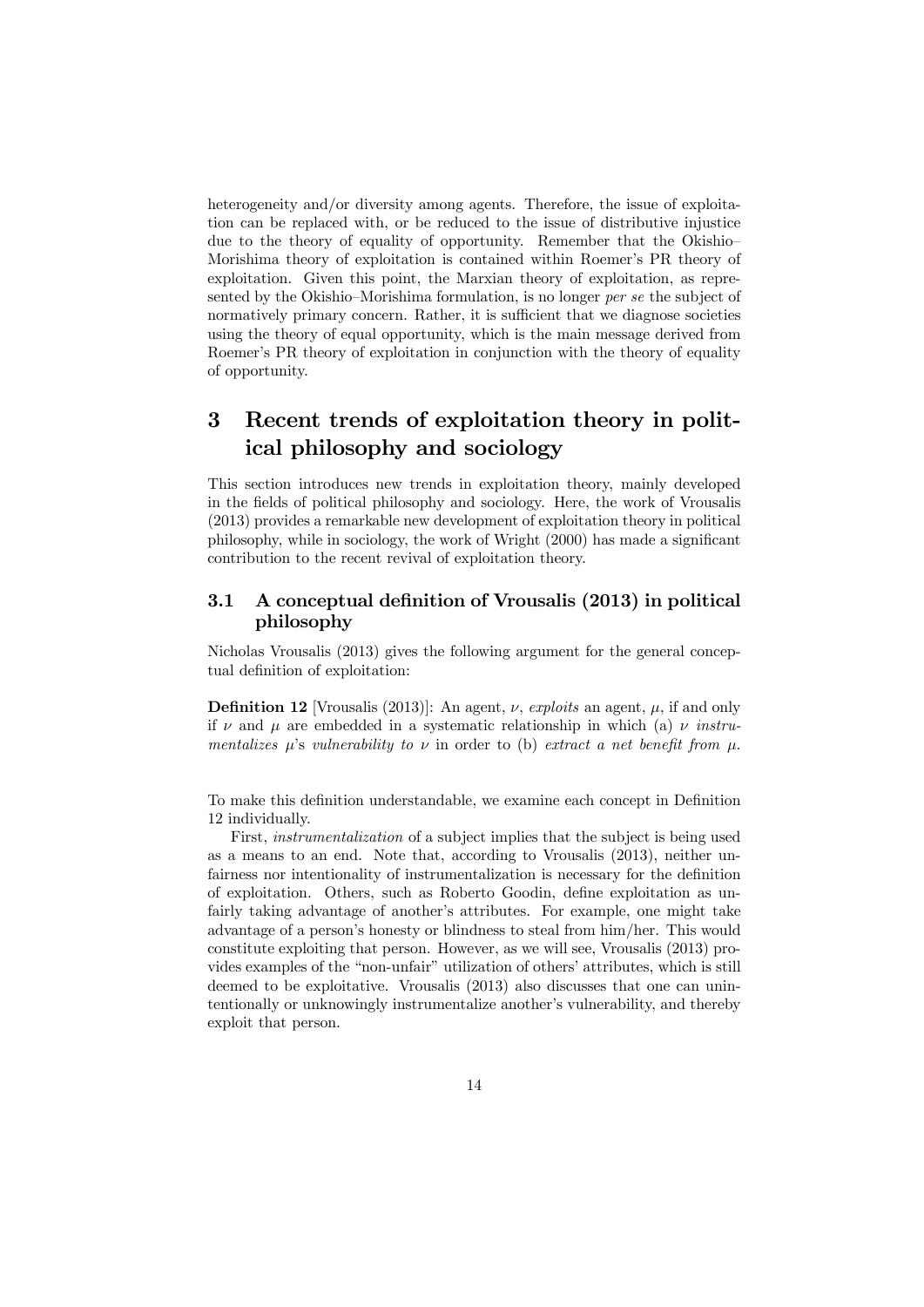Second, Vrousalis (2013) describes two types of vulnerability: absolute and relational. An agent suffers absolute vulnerability when he/she is at substantial risk of a significant loss in the relevant metric (welfare, resources, capabilities, etc.). The absence of absolute vulnerability is guaranteed by security, which implies such losses will not occur. However, absolute vulnerability does not refer to an agent's power over another person. In contrast, the notion of relational *vulnerability* is defined as follows:  $\mu$  is relationally vulnerable to  $\nu$  if  $\nu$  has some sort of power over  $\mu$  in that, (i)  $\mu$  lacks something that he/she wants/needs, F, that is a requirement for  $\mu$  to flourish; (ii)  $\mu$  can only obtain F from  $\nu$ ; and (iii)  $\nu$  has it within his/her discretion to withhold F from  $\mu$ .<sup>7</sup>

Given the above discussion, Vrousalis (2013) derives the notion of economic vulnerability, defined as follows:  $\mu$  is economically vulnerable to  $\nu$  if and only if  $\mu$  is relationally vulnerable to  $\nu$  by virtue of  $\mu$ 's position relative to  $\nu$  in the relations of production. Here, the relations of production refers to systematic relations of effective ownership, and therefore, of power over human labor power and means of production in society. For instance, suppose that  $\nu$  owns a waterproducing well and  $\nu$ 's ownership is fully enforced. If  $\mu$  needs water, but has no independent access to water, then  $\mu$  is economically vulnerable to  $\nu$ . The implication of this notion in a capitalist economy is that  $\mu$  is relationally vulnerable to  $\nu$  by virtue of  $\nu$ 's ownership of a means of production and  $\mu$ 's lack thereof (or,  $\mu$ 's ownership is substantially less than  $\nu$ 's). This gives  $\nu$  economic power over  $\mu$ , regardless of whether  $\mu$  is forced by economic circumstances to supply labor power to  $\nu$ .

The definition of *economic power over* is as follows:  $\nu$  has *economic power* over  $\mu$  if and only if  $\nu$  has the relevant ability and opportunity to get  $\mu$  to do something by virtue of control over a greater share of resources than  $\mu$ . Therefore, if  $\omega^{\nu} > \omega^{\mu}$ , then  $\nu$  has economic power over  $\mu$ .

Summarizing the above arguments, we can derive the following logical implication:

**Proposition 1** [Vrousalis (2013)]: If  $\nu$  instrumentalizes  $\mu$ 's economic vulnerability to  $\nu$ , then in doing so,  $\nu$  takes advantage of his/her economic power over μ.

Here, under capitalism, if  $\mu$  does not have any means of production but  $\nu$  does, or  $\mu$  owns substantially less than  $\nu$ , then  $\mu$  is economically vulnerable to  $\nu$ . This is because  $\nu$  is given economic power over  $\mu$  and can get  $\mu$  to supply his/her labor power to  $\nu$ . Indeed, assuming an equal distribution of internal resources,<sup>8</sup> the wealth owned by capitalists (or agent  $\nu$ ) systematically gives them a decisive bargaining advantage over workers (or agent  $\mu$ ). This means capitalists always

 $7$ Note, that Vrousalis (2013) does not consider condition (iii) of relational vulnerability to be a necessary condition for exploitation, for there is nothing contradictory in the thought that  $\nu$  is forced to exploit  $\mu$ , and therefore lacks the said discretion.

<sup>8</sup> Internal resources imply talents and/or skills inherited in individuals. In contrast, any other types of resources that are transferrable are often called external resources. For a more detail argument on these concepts, see Cohen (1995).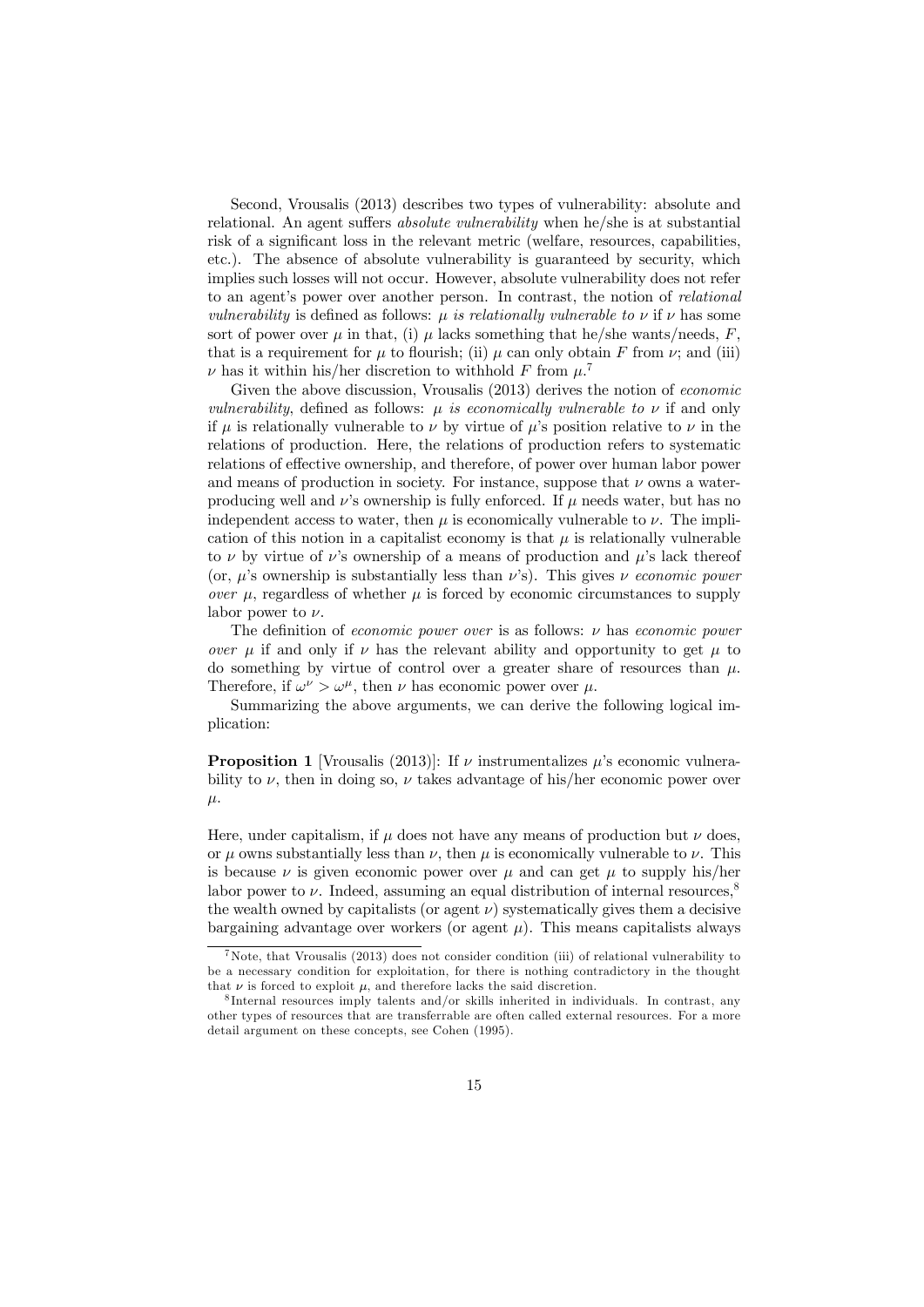have an advantage of economic power over workers, but never the other way around.

Given the above discussion, Vrousalis (2013) derives the notion of *economic* exploitation by applying the general definition of exploitation in Definition 12 to economic problems, as follows:

**Definition 13** [Vrousalis (2013)]: Agent  $\nu$  economically exploits agent  $\mu$  if and only if  $\nu$  and  $\mu$  are embedded in a systematic relationship in which, (a)  $\nu$ instrumentalizes  $\mu$ 's economic vulnerability to  $\nu$  in order to (b) appropriate (the fruits of)  $\mu$ 's labor.

Here, condition (b) of Definition 13 needs clarification:  $\nu$  appropriates  $\mu$ 's labor when  $\mu$  toils for H hours, and  $\nu$  appropriates a use-value of  $H - G$  hours of toil, where G can be any number satisfying  $H > G \geq 0$ .

It is worth noting that, in Definition 13, an unequal exchange of labor (UEL) is simply a necessary condition for economic exploitation. Unequal exchange occurs when there is an unreciprocated net transfer of goods or labor time from one party to another. According to Definition 13, condition (b) implies an unequal exchange of (the fruits of) labor. Hence, the UEL is necessary for economic exploitation. However, the UEL per se is not sufficient for economic exploitation, as economic exploitation requires both conditions (a) and (b) of Definition 13. For instance, gift-giving implies an unequal exchange, but no one thinks of (even systematic) gift-giving as exploitative. If one party freely decides to pass on a large part of whatever use-value he/she creates (with his/her own labor power) to another party of society, the resulting inequality in the consumption of (surplus) labor need not be objectionable.

#### 3.2 A conceptual definition of exploitation by Wright (2000) in sociology

Eric Ohlin Wright (2000) defines exploitation as follows:

Definition 14 [Wright (2000)]: Exploitation exists if the following three criteria are satisfied:

(1) The inverse interdependent welfare principle: The material welfare of exploiters causally depends upon the reduction of material welfare of the exploited; (2) The exclusion principle: This inverse interdependence of the welfare of exploiters and the exploited depends upon the exclusion of the exploited from access to certain productive resources;

(3) The appropriation principle: The exclusion generates a material advantage to exploiters because it enables them to appropriate the labor effort of the exploited.

In a market economy, both parties to an exchange gain relative to their condition before making the exchange: both workers and capitalists gain when an exchange of labor power for a wage occurs. Such mutual gains from trade can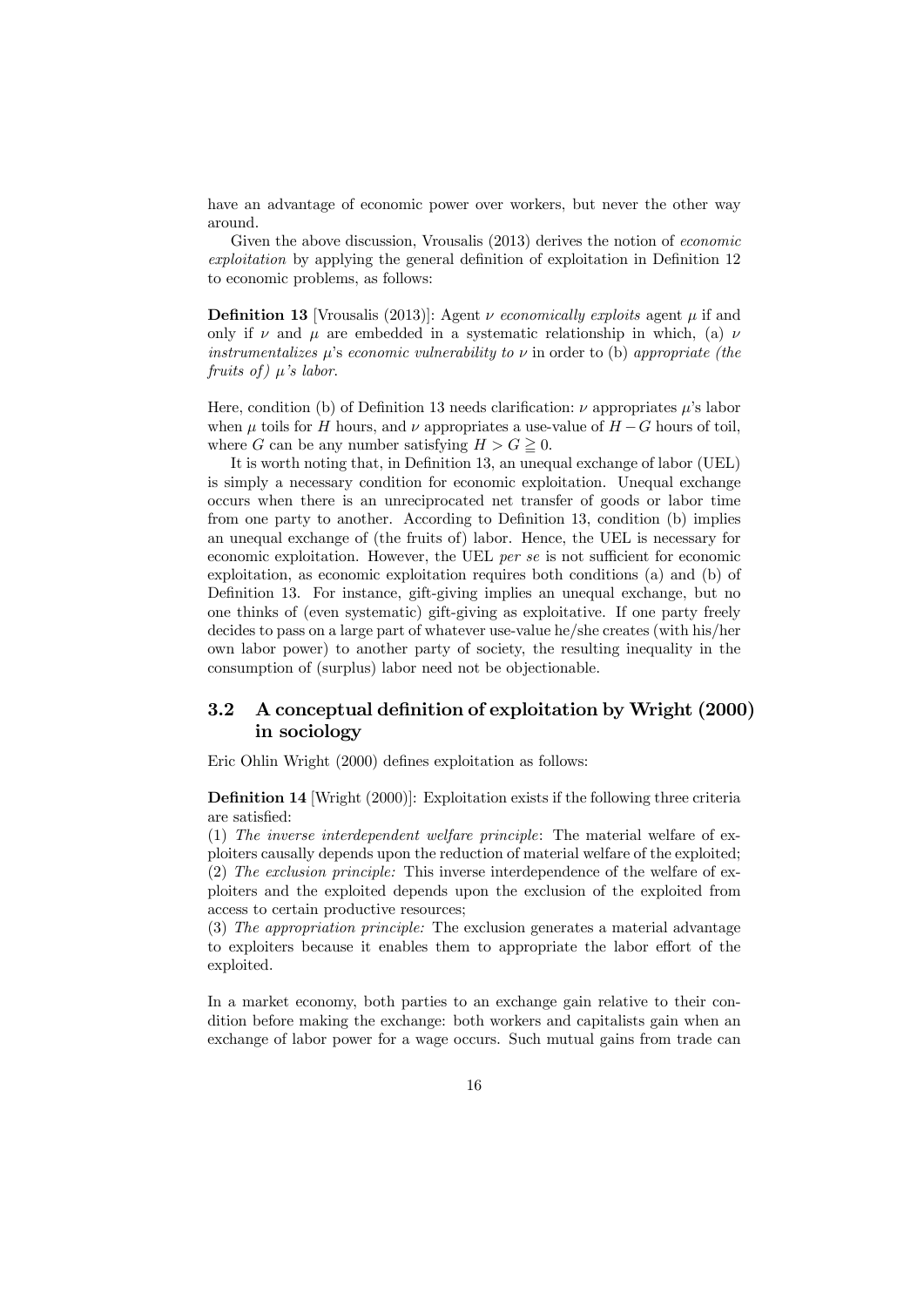occur, but it can still be the case that the magnitude of the gain by one party is at the expense of another party. Thus, criterion (1) should be satisfied and, according to Wright (2000), we should not assume that market exchanges do not satisfy (1) because of mutual gains from trade.

So far, Wright (2000) argues that exploitation is the process through which certain inequalities in income are generated by inequalities in rights and powers over productive resources. Such inequalities in income occur through the ways in which exploiters, by virtue of their exclusionary rights and powers over productive resources, are able to appropriate the labor effort of the exploited.

Before closing this subsection, it is worth noting the following with regard to Definition 14. I do not believe that Definition 14 is sufficient as a definition of exploitation, nor is it as elaborate a conceptual configuration as Definition 13. Definition 14 looks to simply list the indispensable principles of exploitation as its essential features, although the three principles are intuitively appealing and well acknowledged. Moreover, it is easy to check that Definition 13 satisfies all three principles in Definition 14. Indeed, the appropriation principle is obviously satisfied, and the exclusion principle is satisfied by the definition of economic vulnerability. Finally, Definition 13 also satisfies the inverse interdependence welfare principle as long as the fruit of labor is defined as a use-value contributing to human welfare.

#### 3.3 Relations of exploitation with forced transfers, economic oppression, and distributive injustice

This subsection examines the logical relation of exploitation to similar notions of economic oppression and/or distributive injustice using the conceptual definition of exploitation developed by Vrousalis (2013) and Wright (2000).

#### 3.3.1 Exploitation and forced transfer

First, we refer to the definitions of exploitation given by well-known Marxists, such as Nancy Holmstrom, R. G. Peffer, and Jeffrey Reiman. According to their arguments, agent  $\nu$  exploits agent  $\mu$  if and only if  $\nu$  extracts forced, unpaid surplus labor from  $\mu$ . That is, according to their definitions, forced transfer of (the fruit of) labor is an indispensable condition for exploitation. In contrast, neither Definition 13 nor Definition 14 includes any condition related to forced transfer.

Indeed, forced transfer does not constitute a sufficient condition for exploitation. For instance, societies with welfare states generally provide for the sick and disabled, among others. Those welfare beneficiaries receive a net transfer of labor time from able-bodied tax payers. These able-bodied are also forced to engage in these net transfers by the state. However, no one would say that the disabled or the sick exploit the able-bodied.

Moreover, forced transfer is not necessary for exploitation. For instance, assume that both agents  $\nu$  and  $\mu$  have the same welfare function with respect to the consumption of coconuts, and  $\nu$  is wealthier than  $\mu$  in terms of the ownership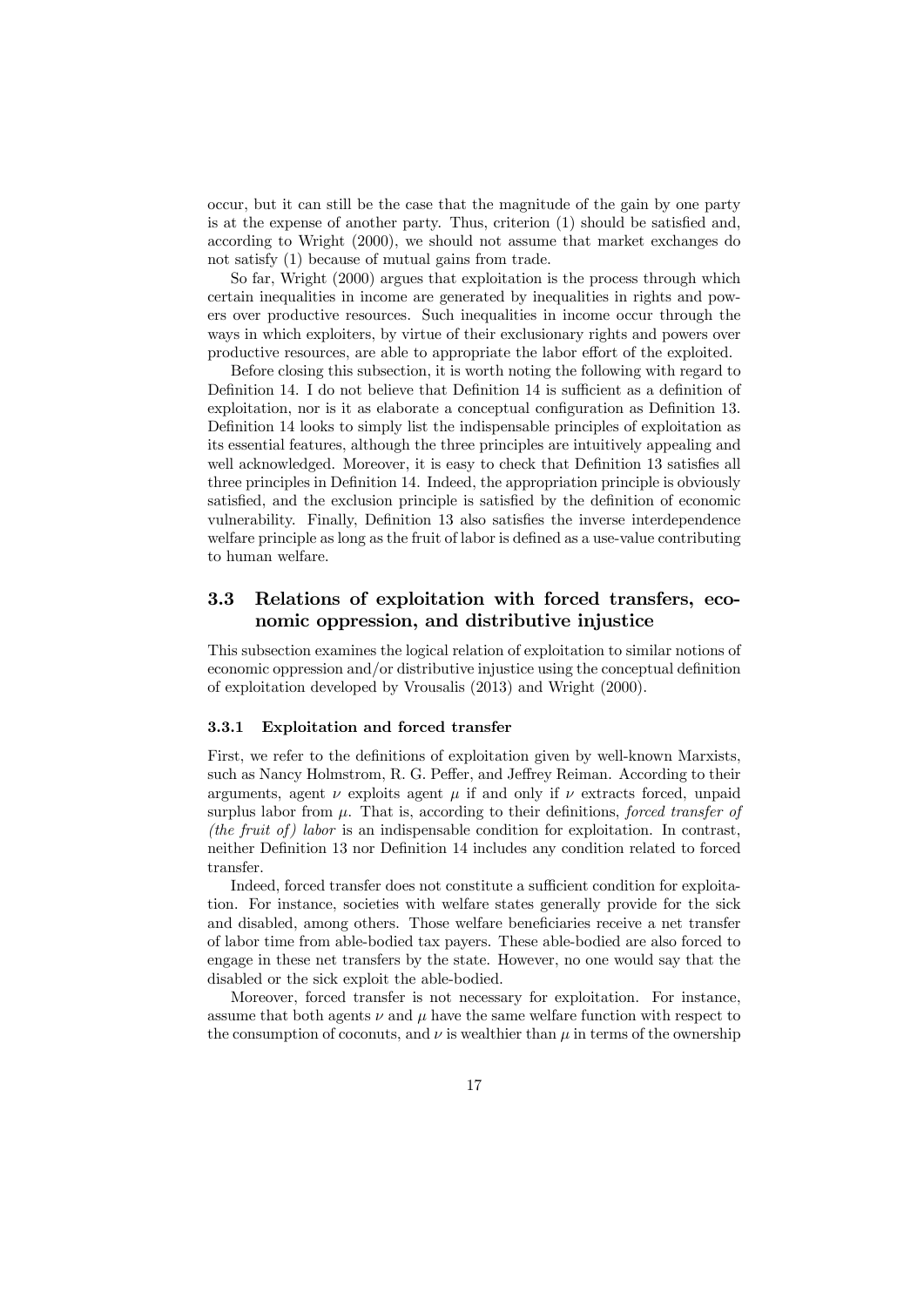of land. Then,  $\nu$ 's land is more productive than  $\mu$ 's land in terms of coconuts. However, without any input of labor, both have access to  $\overline{g}$  coconuts because of the natural productivity of the palms in each of their lands. Suppose that both agents can enjoy a decent level of welfare by consuming  $\overline{q}$  coconuts. Now,  $\nu$  offers  $\mu$  the option of working on  $\nu$ 's land, which is much more productive than  $\mu$ 's land when he/she works on it by himself/herself. If they agree on the contract of  $\nu$ 's offer, this implies that  $\mu$  will produce H coconuts and consume  $\hat{g}$ , where  $\hat{g} > \overline{g}$  and is also sufficiently large to compensate for his/her disutility of labor, if any. As a consequence,  $\mu$  accepts this contract, and therefore  $\nu$ consumes  $H - \hat{g}$  (>  $\hat{g}$ ) coconuts without working at all. This is an example of economic exploitation, according to Definition 13, but  $\mu$  is not being forced by economic circumstances or by a third party to enter into this agreement. This implies that forced transfer is not necessary for exploitation.

#### 3.3.2 Exploitation and distributive injustice

Based on the notion of economic exploitation in Definition 13, Roemer's claim that the issue of exploitation can be reduced to that of distributive injustice is not valid. To argue this point, Vrousalis (2013) introduces the notion of cleanly generated capitalism; that is, "a form of capitalism that does not arise from 'primitive accumulation' through massacre, plunder, forced extraction, or, more generally, by transgressing some norm of distributive justice. Rather, it arises from 'clean' social interactions: a laborer, or class of laborers, manages to accumulate significant quantities of capital through toil and savings, thereby turning himself/herself into a capitalist."

In considering cleanly generated capitalism, Vrousalis (2013) provides us with the following example:

Example of Grasshopper and Ant: Grasshopper spends the summer months singing, whereas Ant spends all her time working. When the winter comes, Grasshopper needs shelter, which he presently lacks. Ant has three options:

(i) she can do nothing to help Grasshopper, in which case, the corresponding payoff allocation,  $(V^{*An}, V^{*Gh})$  is  $(V^{*An}, V^{*Gh}) = (10, 1);$ 

(ii) she can offer Grasshopper costless shelter on the condition that he signs a sweatshop contract, in which case, the corresponding payoff allocation is  $(V^{*An}, V^{*\bar{G}h}) = (12, 2);$ 

(iii) she can offer Grasshopper her shelter, which costs her nothing, in which case, the corresponding payoff allocation is  $(V^{*An}, V^{*Gh}) = (10, 3)$ .

Now, it is plausible to think that Ant has an obligation to help Grasshopper. However, one need not have a view on this to believe that (ii) is morally worse than (iii), in part because the choice of (ii) constitutes exploitation. Indeed, according to the Roemerian principle of voluntary disadvantages discussed in the last section,  $(i)$ ,  $(ii)$ , and  $(iii)$  are equally acceptable. This implies that, even if it is agreed that the option (ii) involves exploitation, it cannot be condemned as distributive injustice by means of Roemer's theory of equality of opportunity.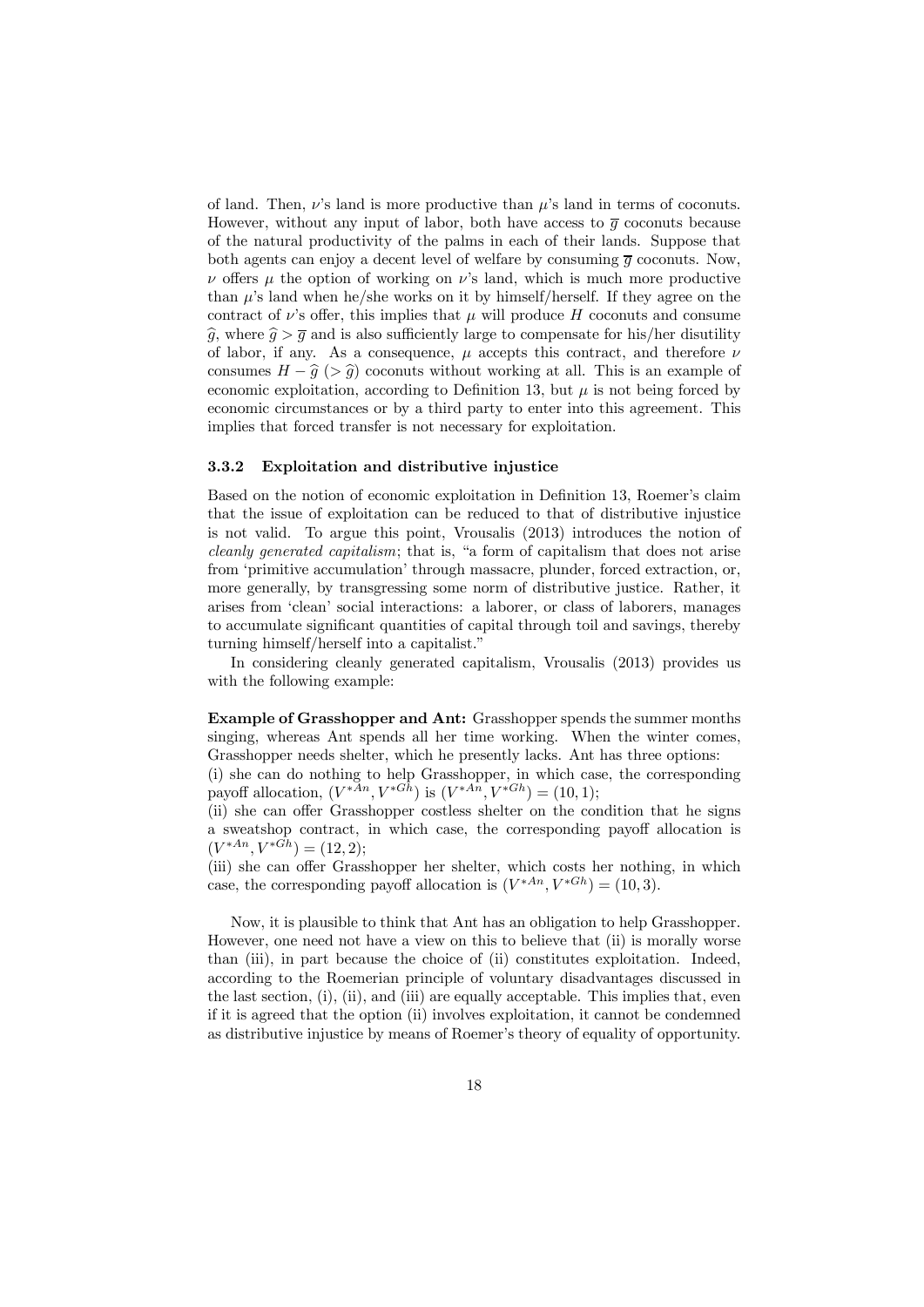The above argument suggests that Roemer's claim that exploitation implies distributive injustice cannot be validated, as long as Definition 13 is presumed. The reason why exploitation survives in the absence of distributive injustice is that, in Definition 13, the notion of exploitation is to diagnose the structure of an economic transaction involving an asymmetric power relation that systematically generates an unequal exchange of labor. In other words, exploitation constitutes a procedural injury to status, which is not reducible to distributive injury.

#### 3.3.3 Exploitation and non-exploitative economic oppression

Exploitation is nothing but a category of economic oppression. Generally speaking, economic oppression could be conceived of as social relations satisfying the inverse interdependence welfare principle and the exclusion principle in Definition 14. According to Wright (2000), various forms of economic oppression can be categorized into the following two notions: exploitation and non-exploitative economic oppression.

In non-exploitative oppression, the advantaged group does not itself need the excluded group. The welfare of the advantaged does depend on the exclusion principle, but there is no ongoing interdependence between their activities and those of the disadvantaged. However, in exploitation, exploiters depend upon the effort of the exploited for their own welfare. Hence, exploiters depend upon and need the exploited.

We can find a sharp contrast between these two notions by considering the difference in the treatment of indigenous people in North America (nonexploitative economic oppression) and South Africa (exploitation) by European settlers. First, in both cases, we can find a causal relationship between the material advantage to the settlers and the material disadvantage to the indigenous people. This implies that both cases satisfy the inverse interdependence welfare principle. Second, in both cases, this causal relation is rooted in processes by which indigenous people were excluded from a crucial productive resource, namely land. Hence, both cases satisfy the exclusion principle.

However, in South Africa, the settlers appropriated the fruits of labor of the indigenous population, first as agricultural labor, and later as mine workers. This implies that the relation between the settlers and the indigenous people in South Africa is characterized as exploitative.

In contrast, in North America, the labor effort of the indigenous people was generally not appropriated. The indigenous people were simply excluded from capitalistic economic activities developed by the settlers. This implies that the settlers in North America could adopt a strategy of genocide in response to the conflict generated by this exclusion, because they did not need the labor effort of Native Americans. Thus, the relation between the settlers and the indigenous people in North America is as an example of non-exploitative economic oppression.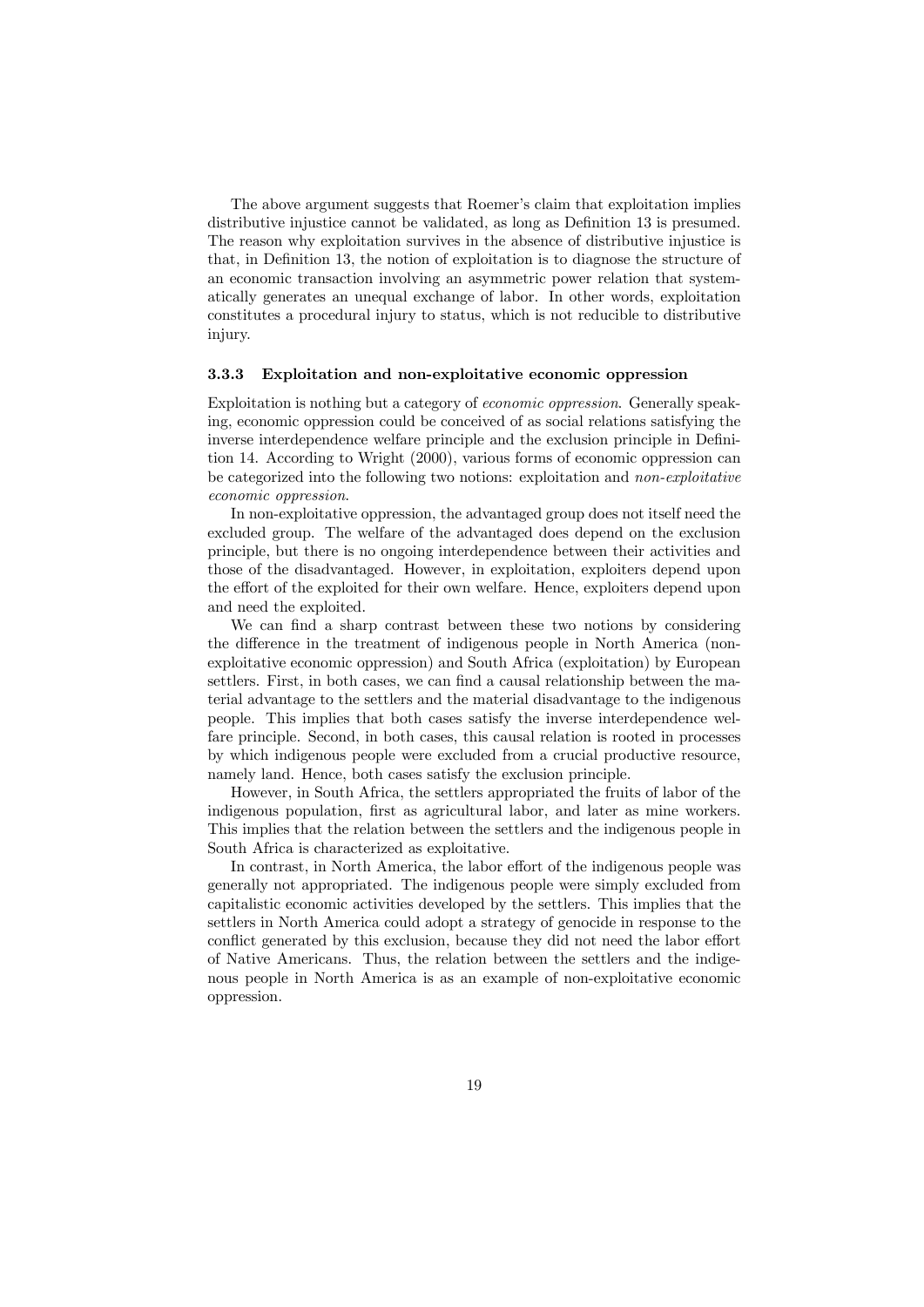#### 3.4 Implications of exploitation theory à la Vrousalis (2013)- Wright (2000) from the standpoint of economic theory

The Vrousalis (2013)—Wright (2000) theory of exploitation, unlike the Okishio— Morishima theory, constitutes the notion of exploitation without relying on the basic framework of the classical labor theory of value or the classical Marxian theory of surplus value. However, it also treats the UEL as an indispensable component of exploitation. In this respect, unlike the Roemer theory of PRexploitation, it inherits a traditional feature from the classical Marxian exploitation theory.

As a result of their independence from the classical framework of the surplus value theory, their arguments make it possible for us to infer exploitation even in economies with no relationship of capital and labor. To see this point, we define a model of Heckscher—Ohlin international economies with two nations and two commodities. We then examine whether a free trade equilibrium between the North and the South involves exploitation. Since the Heckscher-Ohlin model does not have international factor markets, our question here is beyond the traditional subject of the classical Marxian theory and the Okishio—Morishima exploitation theory, which address the existence of exploitation in the production process in terms of employment relations between capital and labor.

Following the notation used in section 2, assume  $\mathcal{N} \equiv \{Nh, Sh\}$  and  $n = 2$ . Let  $b \in \mathbb{R}^2_{++}$  be the *subsistence consumption bundle*, which every citizen in every nation must consume for his/her survival in one period of production, regardless of whether he/she supplies labor. For the sake of simplicity, each nation has the same size population, normalized to unity. In addition, as in section 2, the maximal labor supply of each agent is equal to unity and there is no difference in labor skills (human capital) among agents. Let  $\overline{\omega} \in \mathbb{R}^2_{++}$  be the world endowments of material capital goods at the beginning of the initial period of production. For the sake of simplicity, assume  $\overline{\omega} \equiv A[I - A]^{-1}(Nb)$ , where  $N = 2$  in this section. Every national economy has the common consumption space,  $C \equiv \{c \in \mathbb{R}^2_+ \mid c \geq b\} \times [0, 1]$  and the common welfare function,  $u: C \to \mathbb{R}^2$ R, defined as follows: for each  $(c, l) \in C$ ,

$$
u\left( c,l\right) =1-l.
$$

That is, no nation is concerned by an increase in consumption goods beyond the subsistence level, b, but they evaluate their social welfare in terms of the increase in free hours (leisure time), once b is guaranteed. An international economy is thus defined by the profile  $\langle \mathcal{N},(A,L,b),\overline{\omega}\rangle$ , which we call a subsistent (international) economic environment.

In an economic model with two nations and two goods, the input coefficient matrix,  $A$ , is given by:

$$
A = \left[ \begin{array}{cc} a_{11} & a_{12} \\ a_{21} & a_{22} \end{array} \right] > \left[ \begin{array}{cc} 0 & 0 \\ 0 & 0 \end{array} \right],
$$

where  $1-a_{11} > 0$ ,  $1-a_{22} > 0$ , and  $(1-a_{11})(1-a_{22}) > 0$ . The labor coefficient vector, L, is given by  $L = (L_1, L_2) > (0, 0)$ . Denote each nation's capital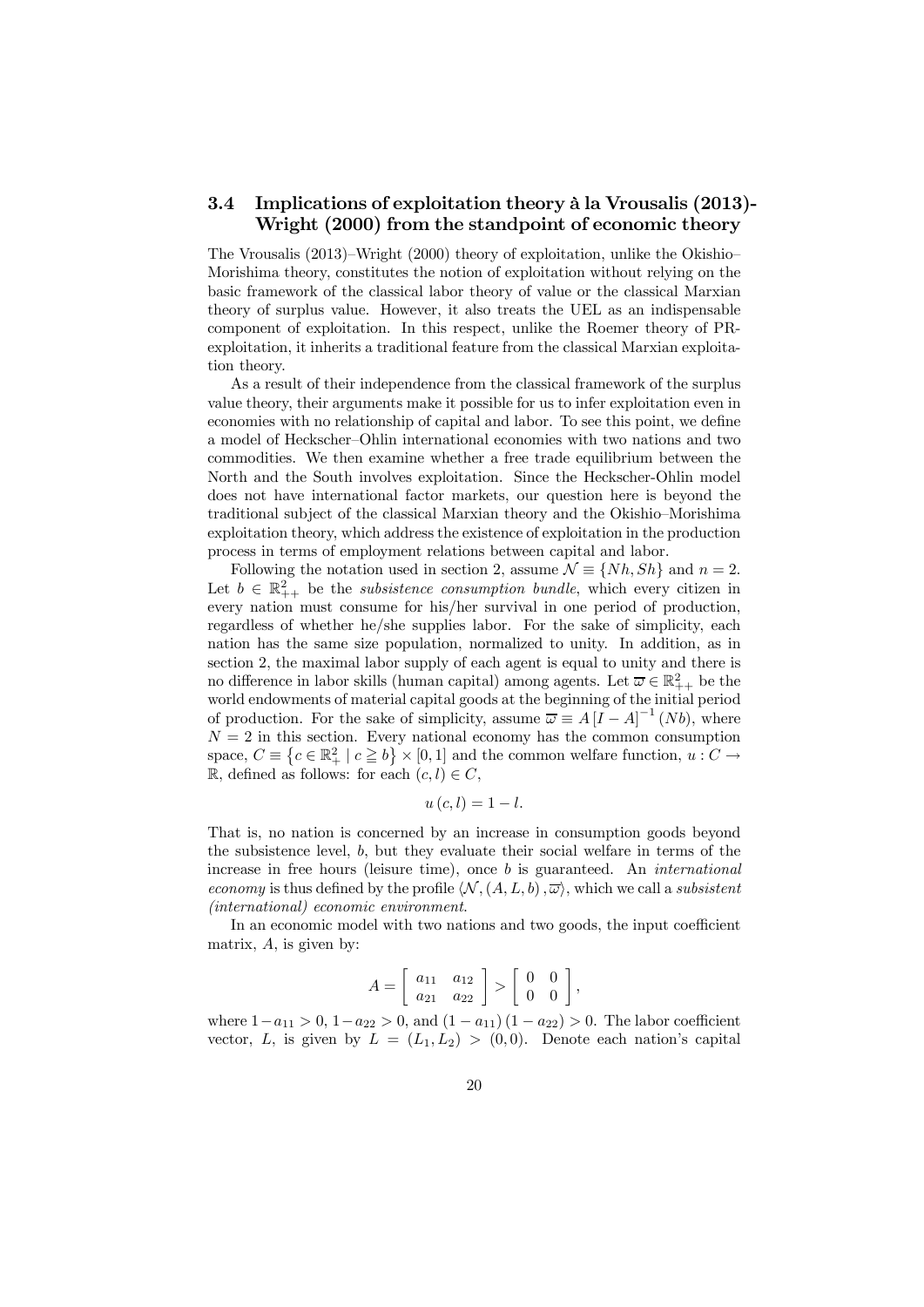endowments in period t by  $\omega_t^{Nh} = (\omega_{1t}^{Nh}, \omega_{2t}^{Nh}) > (0,0)$  and  $\omega_t^{Sh} = (\omega_{1t}^{Sh}, \omega_{2t}^{Sh}) >$  $(0,0)$ . In addition, assume that  $\omega_0^{Nh} > \omega_0^{Sh}$ .

In the following discussion, unlike in the neoclassical Heckscher-Ohlin model of international trade, we assume there are multiple types of capital goods, each of which is reproducible by an overall economic system. In contrast, labor is a primary productive factor in that it is not reproducible, and is indispensable as a factor in any production activity.

We explicitly take the time structure of production. Hence, the capital goods available in the present period of production cannot exceed the amount of capital goods accumulated until the end of the preceding period of production. Moreover, the time structure of production is given as follows:

(1) Given the market prices  $p_{t-1} = (p_{1t-1}, p_{2t-1}) \geq (0, 0)$  at the beginning of period t, each nation,  $\nu = Nh, Sh$ , purchases, under the constraint of its wealth endowment,  $p_{t-1} \omega_t^{\nu}$ , capital goods  $Ax_t^{\nu}$  as inputs for the production in the present period. Each nation also purchases the commodities  $\delta_t^{\nu}$  to sell, for speculative purposes, at the end of the present period;

(2) Each nation is engaged in the production activity of the period  $t$  by inputting labor,  $Lx_t^{\nu}$ , and the purchased capital goods,  $Ax_t^{\nu}$ ;

(3) The production activity is completed and  $x_t^{\nu}$  is produced as an output at the end of this period. Then, in goods markets with market prices  $p_t \geq (0,0)$ , each nation earns the revenue  $(p_t x_t^{\nu} + p_t \delta_t^{\nu})$  derived from the output  $x_t^{\nu}$ , as well as the speculative commodity bundle  $\delta_t^{\nu}$ . The nation uses the revenue to purchase the bundle b for consumption at the end of this period and the capital stock  $\omega_{t+1}^{\nu}$  for production in the next period. Therefore, the wealth endowment carried over to the next period,  $t + 1$ , is  $p_t \omega_{t+1}^{\nu}$ .

A model of international trade endowed with the above-mentioned time structure is called a Marxian Heckscher-Ohlin model of international trade.

Let  $(w_t^{\nu}, r_t^{\nu})$  be the profile of prices in the domestic factor markets of nation  $\nu$  in period t. That is, this is the profile of the wage rate and interest rate in  $\nu$ 's domestic markets. Given a price system,  $\langle \{p_{t-1}, p_t\} ; (w_t^{\nu}, r_t^{\nu})_{\nu \in \mathcal{N}} \rangle$ , in period t, each nation,  $\nu (= Nh, Sh)$ , solves the following optimization program:

$$
\min_{x_t^{\nu}, \delta_t^{\nu}} l_t^{\nu}
$$
\ns.t.  $p_t x_t^{\nu} + p_t \delta_t^{\nu} \geq p_t b + p_t \omega_{t+1}^{\nu}$ ;  
\n $p_t x_t^{\nu} - p_{t-1} A x_t^{\nu} = w_t^{\nu} L x_t^{\nu} + r_t^{\nu} p_{t-1} A x_t^{\nu}$ ;  
\n $l_t^{\nu} = L x_t^{\nu} \leq 1$ ;  
\n $p_{t-1} \delta_t^{\nu} + p_{t-1} A x_t^{\nu} \leq p_{t-1} \omega_t^{\nu}$ , where  $\delta_t^{\nu} \in \mathbb{R}_+^2$ ;  
\n $p_t \omega_{t+1}^{\nu} \geq p_{t-1} \omega_t^{\nu}$ .

We denote the set of solutions to the optimization program of each nation,  $\nu$ , in period t by  $\mathbf{O}_t^{\nu} \left( \{ p_{t-1}, p_t \} ; \left( w_t^{\nu}, r_t^{\nu} \right)_{\nu \in \mathcal{N}} \right)$ .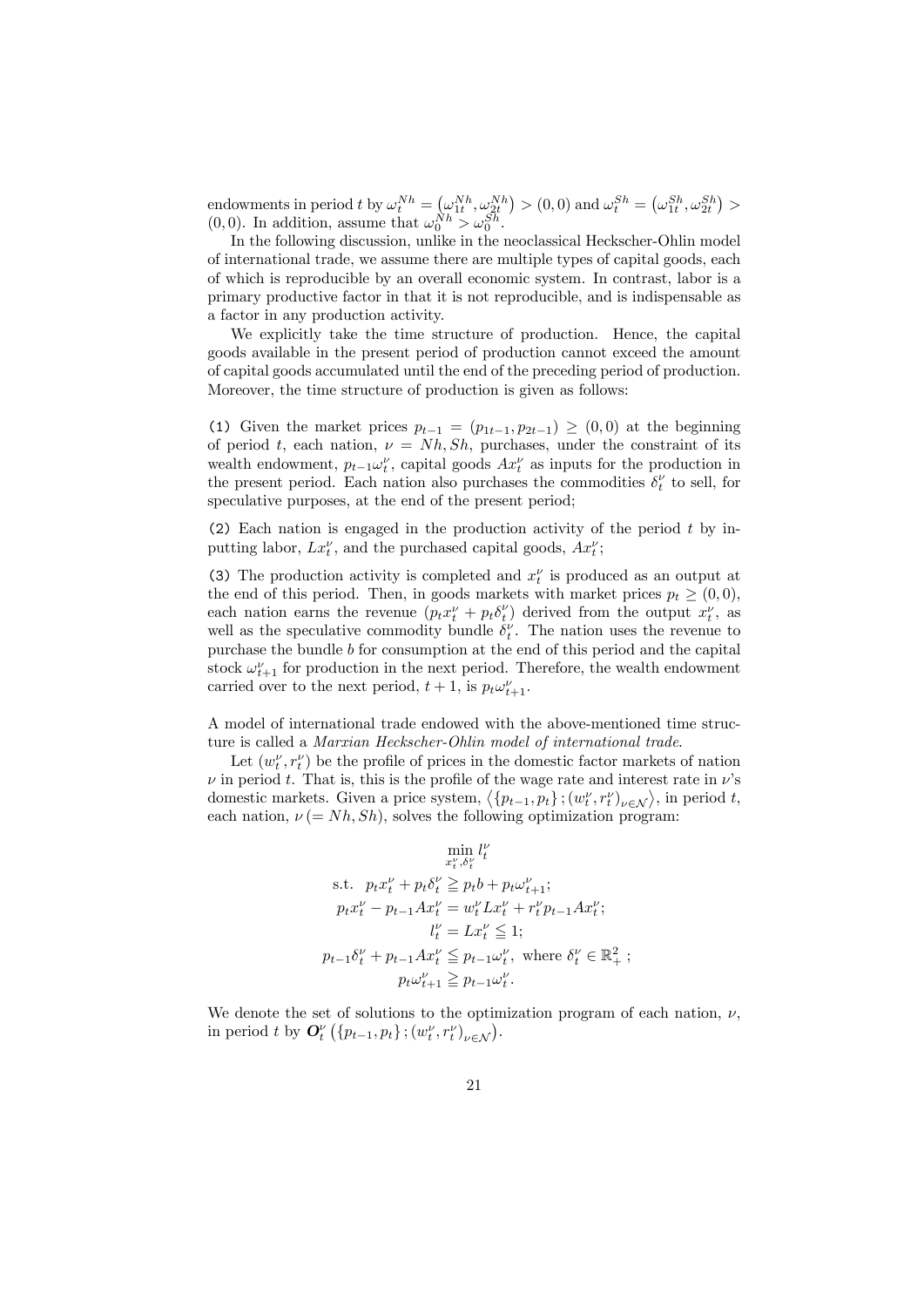For the sake of simplicity, we focus on the case of stationary equilibrium prices (i.e.,  $p_t = p_{t-1} = p^*$ ). In this case, for any optimal solution,  $(x_t^{*\nu}, \delta_t^{*\nu}) \in$  $\mathbf{O}_t^{\nu}\left(p^*; (w_t^{\nu*}, r_t^{\nu*})_{\nu \in \mathcal{N}}\right)$ , it follows that  $p^*x_t^{*\nu} - p^*A x_t^{*\nu} = p^*b$ .

**Definition 15:** For a subsistence international economy,  $\langle N, (A, L, b), (\omega_0^{Nh}, \omega_0^{Sh}) \rangle$ , where  $\omega_0^{Nh} + \omega_0^{Sh} = \overline{\omega}$ , an *international reproducible solution (IRS)* is a profile of a price system  $\langle p^*, (w_t^{\nu*}, r_t^{\nu*})_{\nu \in \mathcal{N}} \rangle$  and production activities  $(x_t^{*\nu})_{\nu \in \mathcal{N}}$  ( $\forall t$ ) that satisfies the following conditions:

(i)  $(x_t^{*\nu}, \delta_t^{*\nu}) \in \mathbf{O}_t^{\nu} \left( p^*; (w_t^{\nu*}, r_t^{\nu*})_{\nu \in \mathcal{N}} \right)$  ( $\forall t$ ) (each nation's welfare optimization); (ii)  $2b \leq [I-A] \left(x_t^{*Nh} + x_t^{*Sh}\right)$  ( $\forall t$ ) (the demand-supply matching at the end of each period);

(iii)  $A\left(x_t^{*Nh} + x_t^{*Sh}\right) + \left(\delta_t^{*Nh} + \delta_t^{*Sh}\right) \leq \omega_t^{Nh} + \omega_t^{Sh}$  ( $\forall t$ ) (the social feasibility of production at the beginning of each period).

In addition to the above definition, we focus on the following subset of the IRS: An international reproducible solution is imperfectly specialized if and only if  $x_t^{*\nu} \in \mathbb{R}^2_{++}$  and  $\delta_t^{*\nu} = \mathbf{0}$  ( $\forall t$ ), for each  $\nu \in \mathcal{N}$ . By the property of imperfect specialization of the IRS, it follows that  $p^* \in \mathbb{R}^2_{++}$  and  $[I - A]$   $(x_t^{*Nh} + x_t^{*Sh}) =$ 2b. The latter equation implies  $(x_t^{*Nh} + x_t^{*Sh}) = [I - A]^{-1} (2b)$ . Therefore,  $A\left(x_t^{*Nh} + x_t^{*Sh}\right) = A\left[I - A\right]^{-1}(2b) = \overline{\omega} = \omega_0^{Nh} + \omega_0^{Sh}$  holds.

It is well known that, in the so-called neoclassical Heckscher—Ohlin model of international trade, the factor price equalization theorem and the Heckscher-Ohlin theorem hold. Even in the Marxian Heckscher-Ohlin model of international trade presented here, we can verify the factor price equalization theorem, as follows:

Theorem 1 (Factor price equalization theorem in subsistence economies): For any subsistence international economy,  $\langle N, (A, L, b), (\omega_0^{Nh}, \omega_0^{Sh}) \rangle$ , with  $\omega_0^{Nh} + \omega_0^{Nh}$  $\omega_0^{Sh} = \overline{\omega}$ , let  $\langle p^*; (w_t^{\nu*}, r_t^{\nu*})_{\nu \in \mathcal{N}}, (x_t^{*\nu})_{\nu \in \mathcal{N}}\rangle$  be an imperfectly specialized IRS. Then, if  $\frac{p^*Ae_1}{L_1} \neq \frac{p^*Ae_2}{L_2}$ , where  $e_i$  is the *i*-th unit vector (only the *i*-th component is unity, and any other is zero), then  $(w_t^{Nh*}, r_t^{Nh*}) = (w_t^{Sh*}, r_t^{Sh*})$  holds.

**Proof.** By the property of an imperfectly specialized IRS, the following equation holds for each nation,  $\nu = Nh, Sh$ :

$$
p^*[I - A] = r_t^{\nu *} p^* A + w_t^{\nu *} L. \tag{2.1}
$$

Let  $H \equiv A [I - A]^{-1}$  and  $v \equiv L [I - A]^{-1}$ . Then, by (2.1), we have:

$$
p^* = r_t^{\nu *} p^* H + w_t^{\nu *} v.
$$

Note that by the indecomposability of matrix  $A$  and the hypothesis of the Hawkins–Simon condition,  $[I - A]^{-1}$  is a positive matrix. This implies that  $H$  is also a positive matrix and  $v$  is a positive vector. Therefore:

$$
(r_t^{Nh*} - r_t^{Sh*}) p^* H + (w_t^{Nh*} - w_t^{Sh*}) v = \mathbf{0}.
$$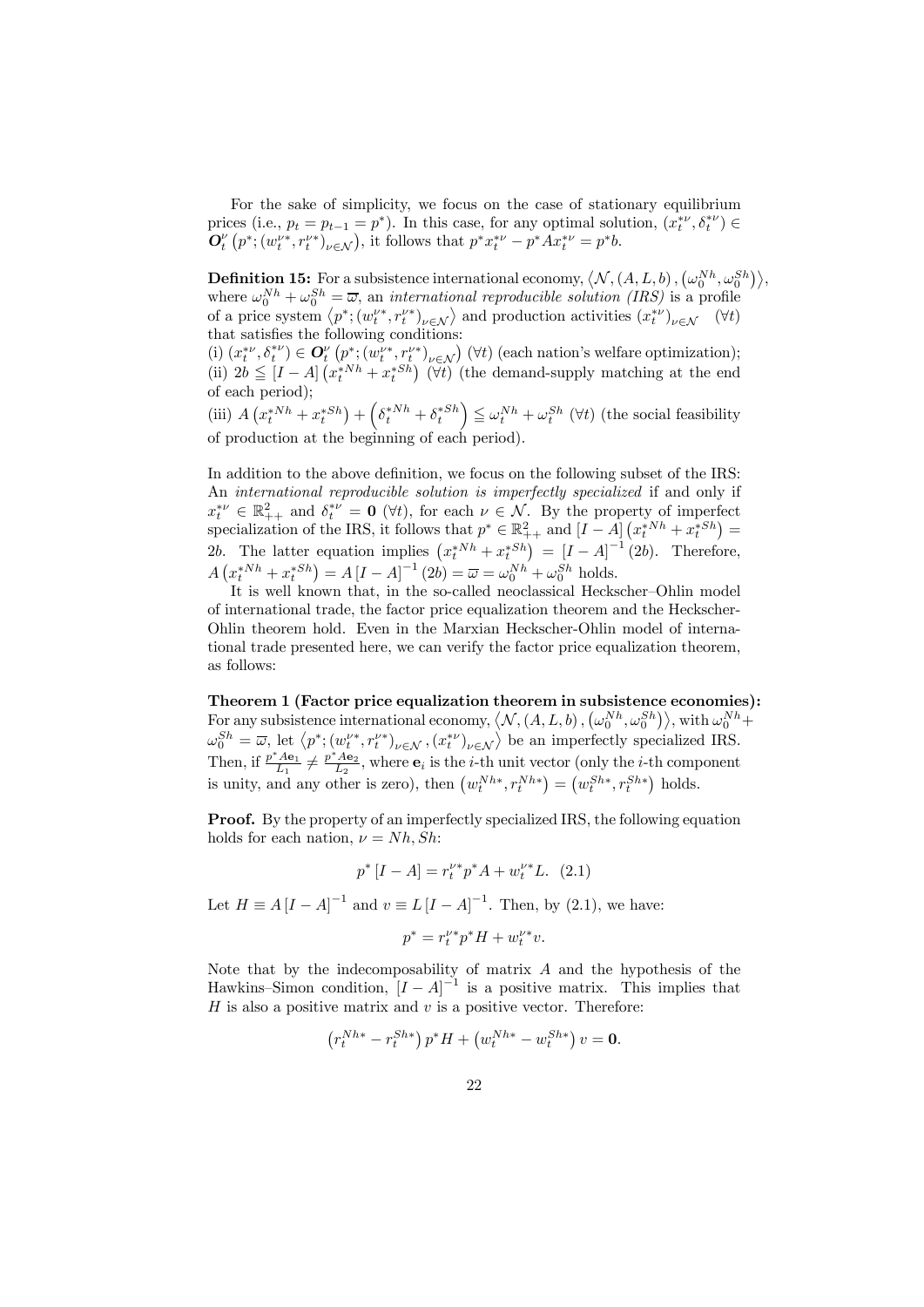To establish  $(w_t^{Nh*}, r_t^{Nh*}) = (w_t^{Sh*}, r_t^{Sh*})$ , it is sufficient to confirm that the row vectors  $p^*H$  and v are linearly independent. By  $\frac{p^*Ae_1}{L_1} \neq \frac{p^*Ae_2}{L_2}$ , it follows that  $p^*A\mathbf{e}_1 \cdot L_2 - p^*A\mathbf{e}_2 \cdot L_1 \neq 0$ , which implies the matrix  $\begin{bmatrix} p^*A \\ L \end{bmatrix}$  $\overline{\phantom{a}}$ is non-singular, and therefore the row vector  $p^*A$  and the row vector L are linearly independent. Now, assume that the row vectors  $p^*H$  and v are linearly dependent. Then, there exists a positive scalar,  $\varsigma > 0$ , such that  $\varsigma p^* H = v$ . Multiplying both sides of this equation by  $[I - A]$ , from the right, we obtain  $\varsigma p^*A = L$ , which contradicts the fact that  $p^*A$  and L are linearly independent. Thus,  $p^*H$  and v are linearly independent. ■

Theorem 2 ("Quasi-Heckscher—Ohlin theorem" in subsistence economies): For any subsistence international economy,  $\langle N, (A, L, b), (\omega_0^{Nh}, \omega_0^{Sh}) \rangle$ , with  $\omega_0^{Nh}$  + For any subsistence international economy,  $\langle v, (A, L, 0), (\omega_0, \omega_0) \rangle$ , with  $\omega_0$ <br>  $\omega_0^{Sh} = \overline{\omega}$ , let  $\langle p^*; (w_t^*, r_t^*)$ ,  $(x_t^{*\nu})_{\nu \in \mathcal{N}} \rangle$  be an imperfectly specialized IRS with  $\frac{p^*A\mathbf{e}_1}{L_1} > \frac{p^*A\mathbf{e}_2}{L_2}$ . Then, if  $p^*\omega_t^{Nh} > p^*\omega_t^{Sh}$ , the wealthier nation, Nh, exports the more capital-intensive good, good 1, and imports the more labor-intensive good, good 2. Correspondingly, the poorer nation,  $Sh$ , exports the more laborintensive good, good 2, and imports the more capital-intensive good, good 1.

Proof. Firstly, we show that, in equilibrium, it follows that:

$$
\frac{p^*A\mathbf{e}_1}{p^*A\mathbf{e}_2} > \frac{p^* [I - A] \mathbf{e}_1}{p^* [I - A] \mathbf{e}_2} \geqq \frac{L_1}{L_2}.
$$

Assume that  $\frac{p^*A\mathbf{e}_1}{p^*A\mathbf{e}_2} \leq \frac{p^*[I-A]\mathbf{e}_1}{p^*[I-A]\mathbf{e}_2}$ . Then, since  $\frac{p^*A\mathbf{e}_1}{p^*A\mathbf{e}_2} > \frac{L_1}{L_2}$ , both nations have the optimal solution:

$$
x_t^{*\nu} = \left(\min\left\{\frac{p^*b}{p^*\left[I-A\right]\mathbf{e}_1},\frac{p^*\omega_t^\nu}{p^*A\mathbf{e}_1}\right\},0\right).
$$

This implies that  $(x_t^{*\nu})_{\nu \in \mathcal{N}}$  violates condition (ii) of Definition 15, which is a contradiction. Likewise, if we assume that  $\frac{p^*[I-A]e_1}{p^*[I-A]e_2} < \frac{L_1}{L_2}$ , then both nations have the optimal solutions:

$$
x_t^{*\nu} = \left(0, \min\left\{\frac{p^*b}{p^*\left[I-A\right]\mathbf{e}_2}, \frac{p^*\omega_t^{\nu}}{p^*A\mathbf{e}_2}\right\}\right),\,
$$

which again violates condition (ii) of Definition 15, producing a contradiction. In summary, we must have  $\frac{p^*A\mathbf{e}_1}{p^*A\mathbf{e}_2} > \frac{p^*[I-A]\mathbf{e}_1}{p^*[I-A]\mathbf{e}_2} \geq \frac{L_1}{L_2}$  in equilibrium.

In this case, the optimal production activity,  $x_t^{*\nu}$ , of each nation,  $\nu$ , has the properties  $p^*b = p^* [I - A] x_t^{*\nu}$  and  $p^* A x_t^{*\nu} = p^* \omega_t^{\nu}$ . Moreover, by condition (ii) of Definition 15, we have  $[I - A]^{-1} b = \frac{1}{2} (x_t^{*Nh} + x_t^{*Sh})$ . Then, since  $p^* \omega_t^{Nh} >$  $p^* \omega_5^{Sh}$ , we have  $x_1^{*Nh} > e_1[I-A]^{-1}b > x_1^{*Sh}$  and  $x_2^{*Nh} < e_2[I-A]^{-1}b <$  $x_2^{*Sh}$ , which implies that

$$
(1 - a_{11}) x_1^{*Nh} - a_{12} x_2^{*Nh} > b_1 > (1 - a_{11}) x_1^{*Sh} - a_{12} x_2^{*Sh};
$$
  

$$
(1 - a_{22}) x_2^{*Nh} - a_{21} x_1^{*Nh} < b_2 < (1 - a_{22}) x_2^{*Sh} - a_{21} x_1^{*Sh}.
$$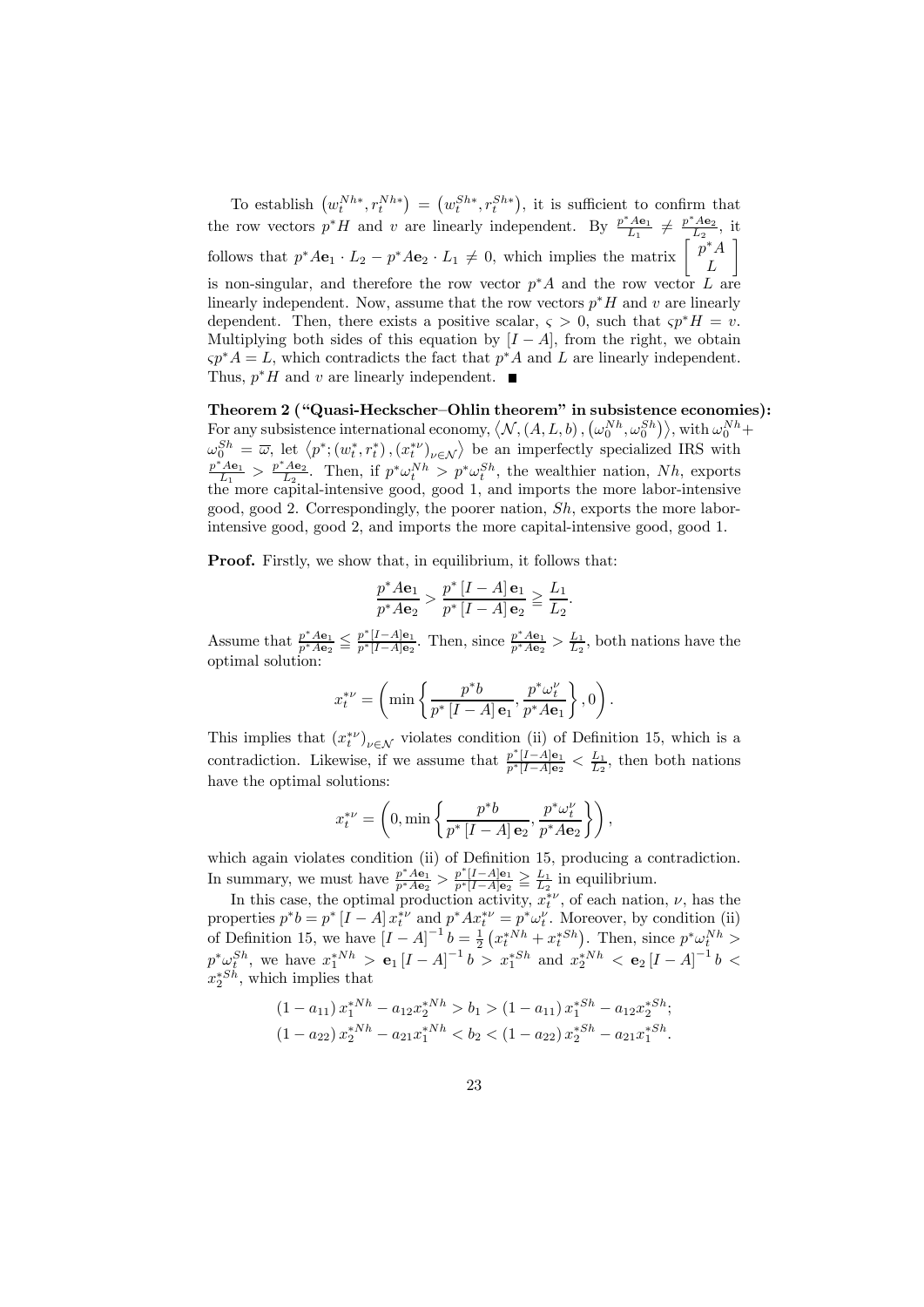That implies that nation  $Nh$  exports good 1 and imports good 2, whereas nation Sh imports good 1 and exports good 2. Since  $\frac{p^*Ae_1}{L_1} > \frac{p^*Ae_2}{L_2}$ , we can say that good 1 is more capital-intensive and good 2 is more labor-intensive.

Note that, unlike the standard Heckscher—Ohlin theorem derived from the neoclassical Heckscher—Ohlin model, Theorem 2 is not necessary to explain the mechanism of free trade as the principle of comparative advantage. The good 1 industry is, in the present equilibrium, incidentally more capital intensive than the good 2 industry. This allows the possibility that, in a transient price system before arriving at the equilibrium, the good 2 industry would be more capital intensive than the good 1 industry. Likewise, nation  $Nh$  is incidentally wealthier than nation  $Sh$  in the present equilibrium price system, which allows the possibility that, in a transient price system before arriving at the equilibrium, the monetary value of  $Sh$ 's capital endowments is larger than that of  $Nh$ . Therefore, it is difficult to preserve the implication of the standard Heckscher—Ohlin theorem, which states that a free trade equilibrium is established in international markets through the mechanism of international division of labor. In other words, each nation chooses its own production activity, following the principle of comparative advantage, to specialize in the industry that uses this nation's relatively abundant factor of production more intensively. In this way, a free trade equilibrium is established, according to the standard Heckscher-Ohlin theorem.

The notion of labor exploitation under subsistence economies is formally defined as follows:

**Definition 16:** For any subsistence economy,  $\langle \mathcal{N}, (A, L, b), \overline{\omega} \rangle$ , let  $\langle p^*; (w_t^{\nu*}, r_t^{\nu*})_{\nu \in \mathcal{N}}, (x_t^{*\nu})_{\nu \in \mathcal{N}} \rangle$ be an IRS. Then, the amount of socially necessary labor required to produce b as a net output is:

$$
\frac{1}{2}L\left(x^{*Nh} + x^{*Sh}\right) = vb = L\left[I - A\right]^{-1}b.
$$

Moreover, for each nation,  $\nu = Nh, Sh$ , the supply of labor hours to earn revenue  $p^*b$  for its own survival is  $Lx^{*\nu}$ , which implies:

> $\nu$  is an exploiting nation  $\Longleftrightarrow Lx^{*\nu} < v$ b:  $\nu$  is an exploited nation  $\Longleftrightarrow Lx^{*\nu} > \nu b$ .

Under the assumption of Definition 16, the following theorem indicates that if the quasi-Hecksher—Ohlin international division of labor is generated in the international relation between the North and South, it is characterized as an exploitative relation:

Theorem 3 (The generation of exploitative relations in subsistence **economies):** For any subsistence international economy,  $\langle N, (A, L, b), (\omega_0^{Nh}, \omega_0^{Sh}) \rangle$ ,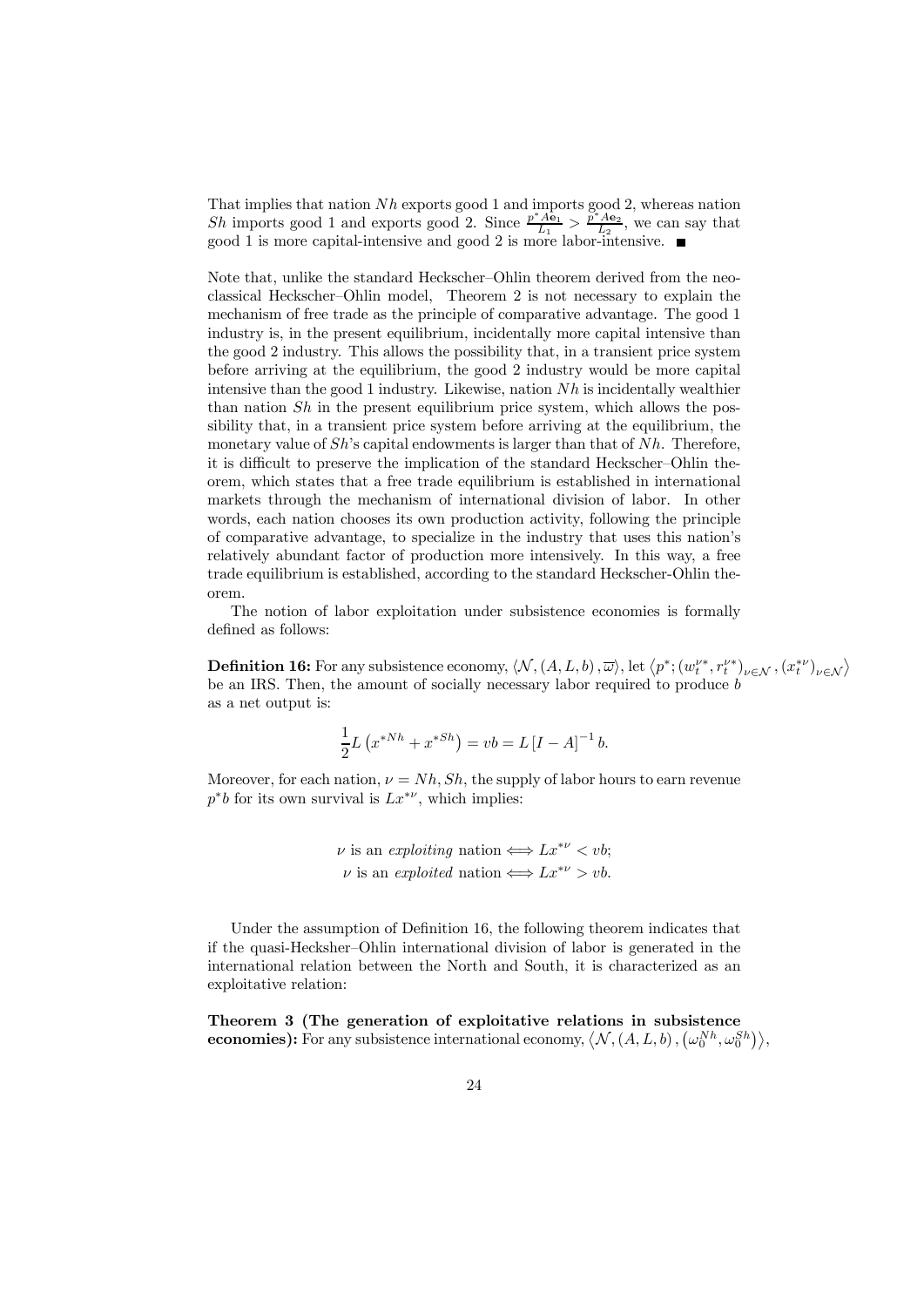with  $\omega_0^{Nh} + \omega_0^{Sh} = \overline{\omega}$ , let  $\langle p^*; (w_t^*, r_t^*)$ ,  $(x_t^{*\nu})_{\nu \in \mathcal{N}}\rangle$  be an imperfectly specialized IRS with  $\frac{p^* A \mathbf{e}_1}{L_1} > \frac{p^* A \mathbf{e}_2}{L_2}$ . Then, if  $r_t^* > 0$  and  $p^* \omega_t^{Nh} > p^* \omega_t^{Sh}$ , then the wealthier nation,  $\overline{N}h$ , is exploiting, and the poorer nation,  $\overline{S}h$ , is exploited, in terms of Definition 16. Conversely, if  $r_t^* = 0$  or  $p^* \omega_t^{Nh} = p^* \omega_t^{Sh}$  holds, then there is no exploitative relation.

Proof. Following the proof of Theorem 2, we can confirm that at the IRS, the optimal production activity,  $x_t^{*\nu}$ , for each nation,  $\nu$ , is selected to satisfy  $p^*b =$  $p^*[I-A]x_t^{*\nu}$  and  $p^*Ax_t^{*\nu} = p^*\omega_t^{\nu}$ . Then, by  $p^*\omega_t^{Nh} > p^*\omega_t^{Sh}$ , the hyperplane  $p^*Ax_t^{*Nh} = p^*\omega_t^{Nh}$  is placed above the hyperplane  $p^*Ax_t^{*Sh} = p^*\omega_t^{Sh}$ . Moreover, by  $p^*[I-A] x_t^{*Nh} = p^*b = p^*[I-A] x_t^{*Sh}$ , the point  $x_t^{*Nh}$  is placed more to the right than point  $x_t^{*Sh}$ . Recall that the condition

$$
\frac{p^*A\mathbf{e}_1}{p^*A\mathbf{e}_2} > \frac{p^*\left[I - A\right]\mathbf{e}_1}{p^*\left[I - A\right]\mathbf{e}_2} \ge \frac{L_1}{L_2}
$$

holds in equilibrium, with  $p^* \omega_t^{Nh} > p^* \omega_t^{Sh}$ , which implies that the normal vector, L, has a gentler slope than the normal vector  $p^*$  [ $I - A$ ], or that the slopes of both normal vectors are identical. Therefore, since the point  $x_t^{*Nh}$  is placed more to the right than point  $x_t^{*Sh}$ ,  $\frac{p^*[I-A]e_1}{p^*[I-A]e_2} > \frac{L_1}{L_2}$  implies

$$
Lx_t^{*Nh} < L[I - A]^{-1}b < Lx_t^{*Sh}.
$$

In contrast,  $\frac{p^*[I-A] \mathbf{e}_1}{p^*[I-A] \mathbf{e}_2} = \frac{L_1}{L_2}$  implies

$$
Lx_t^{*Nh} = L[I - A]^{-1}b = Lx_t^{*Sh}.
$$

Note that the property  $\frac{p^*[I-A]e_1}{p^*[I-A]e_2} > \frac{L_1}{L_2}$  is confirmed as follows: first, by  $p^* = r_t^* p^* H + w_t^* v$ , if  $r_t^* > 0$ , then

$$
\frac{p^*}{w_t^*} > v \Leftrightarrow \frac{p^*}{w_t^*} [I - A] > L.
$$

If there exists a positive number,  $\varsigma > 1$ , such that  $\frac{p^*}{w_t^*} [I - A] = \varsigma L$  holds, then  $\frac{p^*}{w_i^*} = \varsigma v$  holds. However, according to the proof of Theorem 1, the linear independence of the vectors  $p^*H$  and v is confirmed by  $\frac{p^*A\mathbf{e}_1}{L_1} > \frac{p^*A\mathbf{e}_2}{L_2}$ . Therefore, there is no positive number  $\varsigma > 1$  such that  $\frac{p^*}{w_t^*} = \varsigma v$ . Thus, there is no  $\varsigma > 1$ such that  $\frac{p^*}{w_t^*}[I-A] = \varsigma L$ . In summary, we have  $\frac{p^*}{w_t^*}[I-A] > L$  since  $r_t^* > 0$ , and  $\frac{p^*[I-A]e_1}{p^*[I-A]e_2} \geq \frac{L_1}{L_2}$  holds by the property of an imperfectly specialization equilibrium, both of which imply  $\frac{p^*[I-A]e_1}{p^*[I-A]e_2} > \frac{L_1}{L_2}$ .

In contrast, if  $r_t^* = 0$ , then

$$
\frac{p^*}{w_t^*} = v \Leftrightarrow p^* [I - A] = w_t^* L,
$$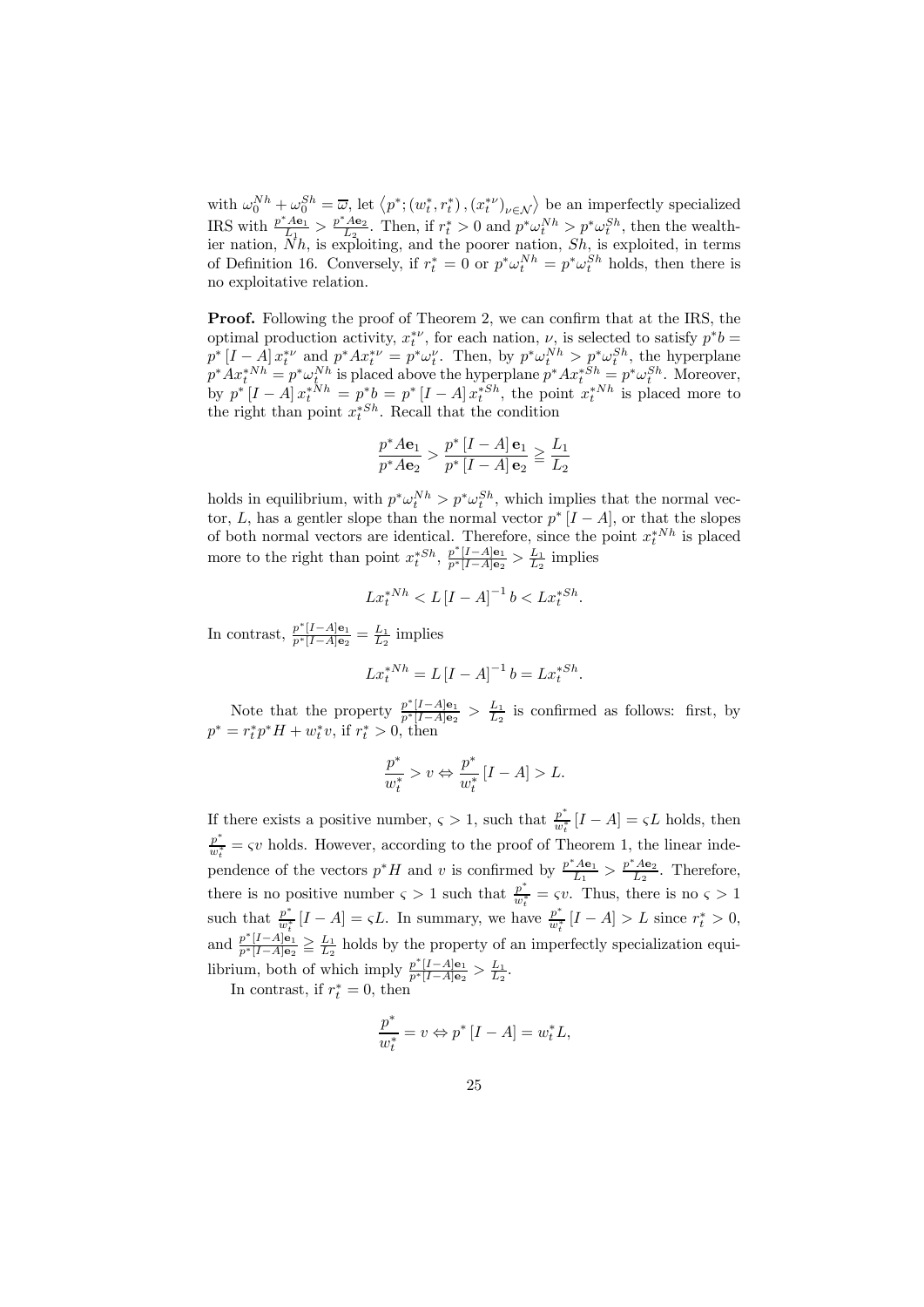which corresponds to the case of  $\frac{p^*[I-A]e_1}{p^*[I-A]e_2} = \frac{L_1}{L_2}$ .

In Theorem 3, the inequality  $Lx_t^{*Nh} < vb < Lx_t^{*Sh}$  that represents the unequal exchange of labor implies the generation of exploitative relation. In an IRS for a subsistence economic environment, both  $Nh$  and  $Sh$  earn the minimal income required to purchase the subsistence bundle, b. However, there is a difference between the two nations in terms of their labor supply, which means nation Nh enjoy more hours of freedom from the necessary labor for survival than does nation Sh. Based on Definition 13, this phenomenon is not simply an issue of wealth inequality, but implies the existence of an exploitative relation.

Firstly, nation  $Sh$  is economically vulnerable to nation  $Nh$ . This is because nation Nh has sufficient wealth,  $p^* \omega_t^{Nh}$ , that it can survive autarkically, but Sh cannot do so given its level of wealth,  $p^* \omega_t^{Sh}$ , evaluated at the present international market equilibrium prices. Therefore, the survival of nation  $Sh$ can be guaranteed trading with  $Nh$ . In other words, given the present equilibrium price system, though  $Nh$  can withdraw from the trade relation with  $Sh$  at the expense of its economic rationality, it is substantially impossible for Sh to withdraw from the trade relation with Nh.

Secondly,  $Nh$  can instrumentalize the economic vulnerability of  $Sh$ , which gives  $Nh$  a bargaining advantage over  $Sh$  in their trade relation. As a consequence, the trade relation between  $Nh$  and  $Sh$  is characterized by the systematic feature that Sh cannot but accept the appropriation of the fruits of its labor by  $Nh$ . This is the structure of the trade relation between  $Nh$  and  $Sh$  generated systematically in the imperfectly specialized IRS.

This phenomenon obviously implies that the inverse interdependent welfare principle of Definition 14 is satisfied. Moreover, this inverse interdependency occurs because Sh does not have sufficient access to capital goods because of a lack of wealth. This implies that the exclusion principle of Definition 14 is also satisfied. Indeed, if  $Sh$  were to own sufficient wealth that it was able to purchase the capital goods,  $A[I - A]^{-1}b$ , necessary for its autarkic survival, then Nh could not appropriate the fruit of the labor of  $Sh$ ,  $Lx_t^{*Sh} - L[I - A]^{-1}b$ .

Finally, for Nh to enjoy more free hours depends heavily on the trade relation with Sh. Indeed, without the trade with  $\overline{Sh}$ , Nh should invest  $L[I - A]^{-1}b$ of labor, even if it owns  $\omega_t^{Nh} > A[I - A]^{-1}b$ . As a result of the trade relation with  $Sh$ , in which the mutual gains from trade exist,  $Nh$  can guarantee its own survival by appropriating the fruit of labor from  $Sh$ ,  $Lx_t^{*Sh} - L[I - A]^{-1}b$ , even with fewer labor hours than  $L[I - A]^{-1}b$ . Thus, the inequality of the UEL,  $Lx_t^{*Nh} < vb < Lx_t^{*Sh}$ , also implies an exploitative relation, even in terms of Definition 14.

Note that the neoclassical international trade theory is ignorant of the generation of exploitation in free trade equilibria, since it usually evaluates the performance of the free trade in terms of the mutual gains from trade. Here, free trade is praised for its mechanism that enables both parties to increase their welfare from their autarkic activities. Furthermore, according to this theory, another virtue of free trade is that South's gain from the trade is typically greater than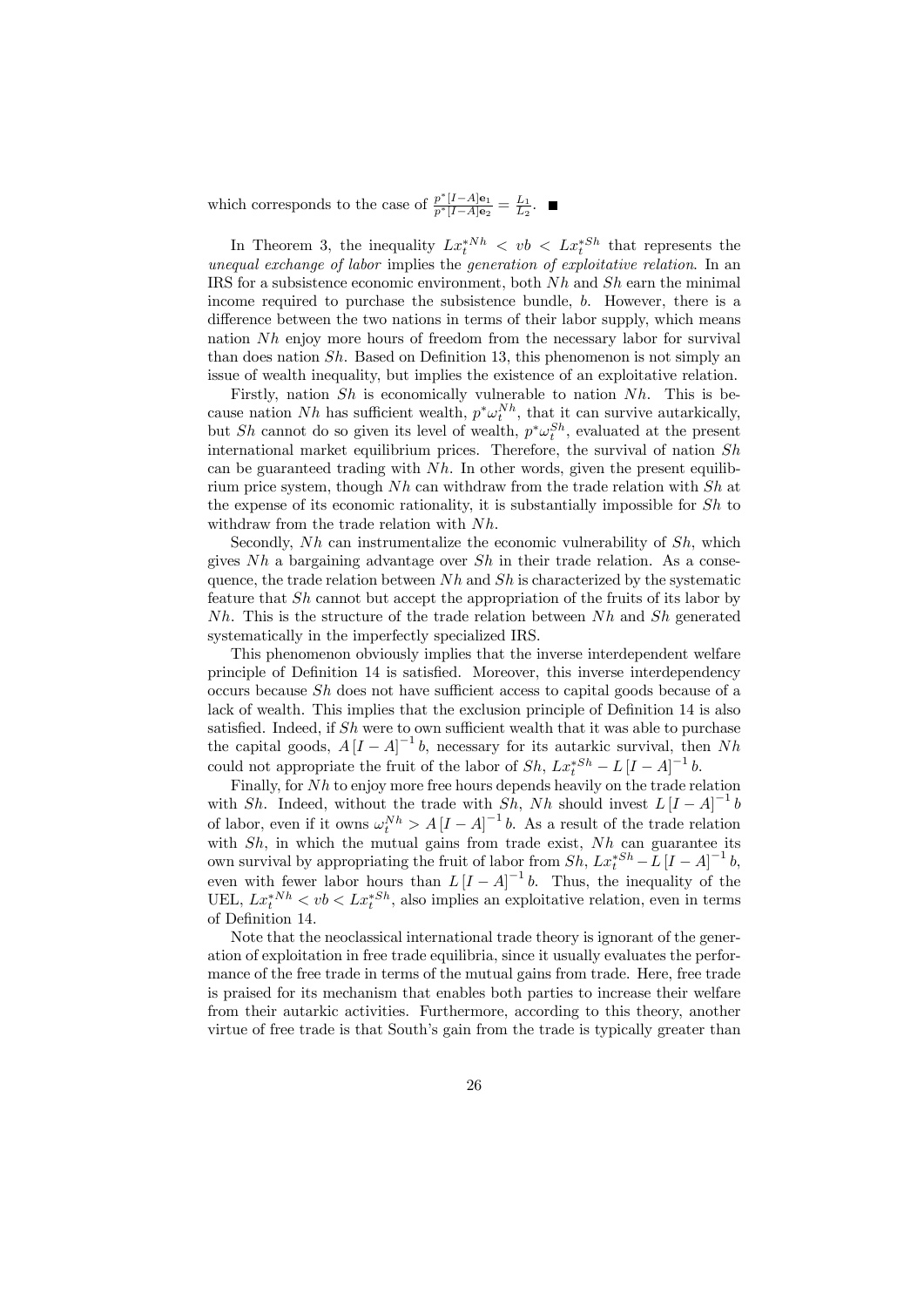that of North. These features are also found in the imperfectly specialized IRS of Marxian Heckscher—Ohlin international trade. Therefore, the mutual gains from trade and the generation of exploitative relations are completely compatible in a free trade equilibrium under the Marxian Heckscher—Ohlin framework. This is because the viewpoint of the mutual gains from trade is not concerned about the asymmetric structure of the initial endowments or the corresponding asymmetric power relations, both of which are primary concerns of the Vrousalis (2013)—Wright (2000) viewpoint of exploitation.

## 4 Recent developments of exploitation theory in economics: an axiomatic approach to exploitation theory

According to the Vrousalis (2013)—Wright (2000) theory, exploitation should be conceptualized as the systematic structure of economic transactions characterized by the UEL. Here, part of the fruits of the labor of the exploited agents is appropriated by the exploiters under the institutional framework of asymmetric power relations resulting from private ownership. In contrast, the formal definition of exploitation in economic theory has been discussed mainly as the formulation of the UEL feature of exploitation.

The issue of how to formally define the UEL is not difficult to fix, as long as we assume the simple Leontief types of production economies. For instance, the formulation given by Definition 16 would be the unique, proper definition of the UEL whenever the economies are restricted to subsistence economies with a Leontief production technology. However, once we extend our perspective beyond the simple Leontief production economies to more general economic environments, it becomes more difficult to formally define the UEL. Many proper formal definitions of exploitation as the UEL have been proposed, such as those of Morishima (1974), Roemer (1982; chapter 5), Foley (1982), and so on. These proposals are essentially equivalent within the class of simple Leontief production economies, but behave differently whenever the class of economies is extended to contain a more general type of economic model.

Note that if a definition of exploitation as the UEL is appropriate, it should point out the existence of a transfer mechanism by which the UEL is mediated: the UEL is implemented by a mechanism that transfers (a part of) the productive fruits from the exploited to the exploiter. In perfectly competitive markets, where neglecting the issue of rent, net outputs are distributed into two categories of income: wage income and profit income. Moreover, every party receives an equal wage per unit of (effective) labor. Therefore, the appropriation of more of the productive fruits by exploiters must be explained by a source of income other than wages, which implies the necessity of profit income. In other words, a valid formal definition of exploitation as the UEL should be able to verify the correspondence between the UEL and profits.

Summarizing the above argument leads to the following logical implication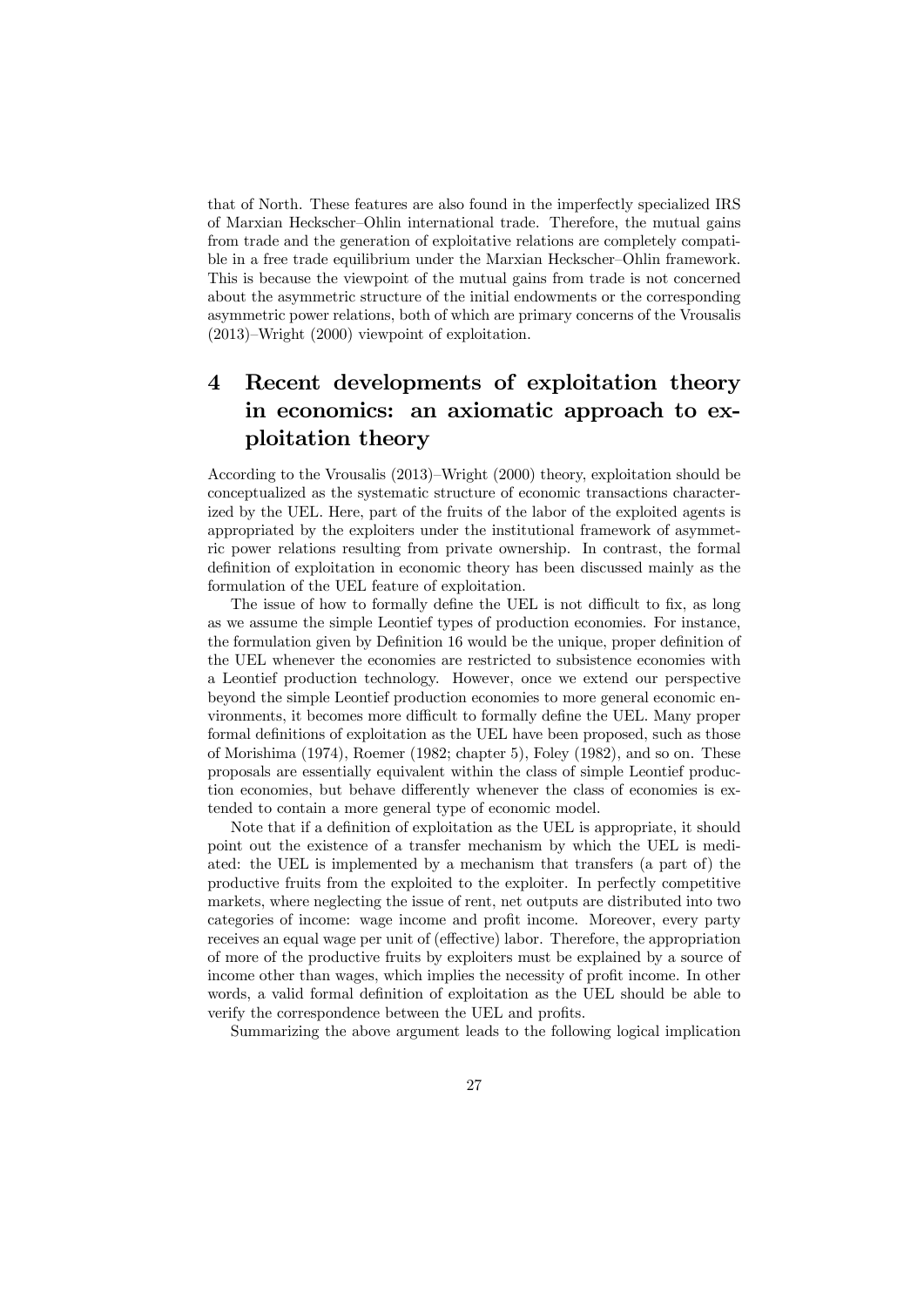as our desideratum:

(a) the formal definition of exploitation as the UEL is valid  $\Rightarrow$  (b) in any economic equilibrium, the generation of positive profits must be equivalent to the state that at least each of propertyless worker is exploited, according to the presumed definition of exploitation.

#### Statement (b) is referred to as the Profit-Exploitation Correspondence Principle (PECP).

The PECP looks similar to the FMT, but they are both conceptually and formally different. Conceptually, the FMT, in general, refers to the (average) rate of exploitation  $(=$  the rate of surplus value) for the working class as a whole. Therefore, the FMT would be unsatisfactory if we are interested in each individual worker's exploitation status in an economy with heterogeneity and diversity of individual agents.<sup>9</sup> In contrast, the PECP requires the equivalence between the generation of positive profits and the situation in which each propertyless worker is identified as exploited, even if the economic environments have heterogenous and diverse agents and a more general production technology. However, formally speaking, this does not necessarily imply that the PECP is a stronger condition than the FMT. Indeed, as discussed in detail later, the PECP and FMT are logically independent in that the former allows for zero profits in conjunction with a positive average rate of exploitation, which would violate the FMT.

Veneziani and Yoshihara (2013a) axiomatically characterize the definitions of exploitation that satisfy the PECP, and so shed new light on the debate about the proper definition of exploitation in Marxian economics. Firstly, they propose a general model of capitalist economies that allows for heterogeneity in each agent's preferences for consumption goods and leisure, heterogeneity in their endowments of material and human capital, and a general closed-convex cone type of production set. Secondly, given such a general model, they axiomatically characterize the formulations of exploitation as the UEL in which the PECP is preserved in any equilibrium. As a result, most definitions of exploitation proposed in the literature, such as those of Morishima (1974) and Roemer (1982; chapter 5) do not preserve the PECP, with only the definition à la New Interpretation [Duménil (1980), Foley (1982)] doing so. In addition, Yoshihara and Veneziani (2013c) define exploitation in terms of a general commodity analogically to the New Interpretation definition of labor exploitation. They then show that, given such a definition, the equivalence between positive profits and the existence of exploitation in terms of a general commodity is not established.

<sup>9</sup>For instance, as shown by Yoshihara and Veneziani (2012), in a von Neumann economy with heterogeneity of propertyless workers' welfare functions, the positivity of the average rate of exploitation coexists with the non-exploitation of some propertyless workers, simply because of their consumption choices. This implies that, even if the FMT holds in such economies, it may be that some propertyless workers are not exploited.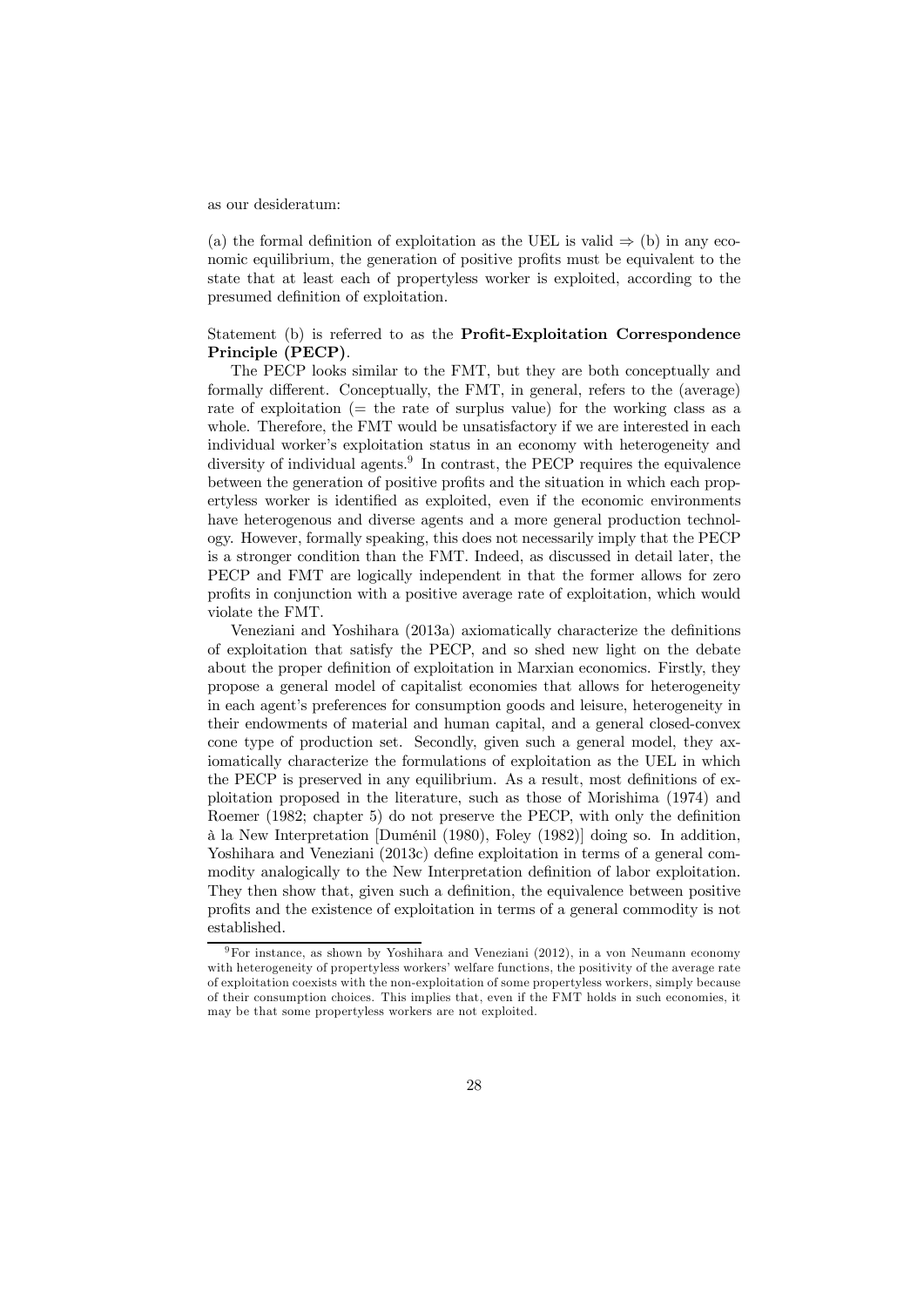In the following subsections, we introduce the main arguments developed by Veneziani and Yoshihara (2013a) by restricting our focus to the von Neumann production technology,  $(A, B, L)$ , introduced in section 2.

#### 4.1 Model

We define a production possibility set derived from a von Neumann production technology,  $(A, B, L)$ , as follows:

$$
P_{(A,B,L)} \equiv \left\{ \alpha \equiv (-\alpha_l, -\underline{\alpha}, \overline{\alpha}) \in \mathbb{R}_- \times \mathbb{R}^n_+ \times \mathbb{R}^n_+ \mid \exists x \in \mathbb{R}^m_+ : \alpha \leq (-Lx, -Ax, Bx) \right\}.
$$

Here, by the definition of  $\alpha \in P_{(A,B,L)}$ , let  $\widehat{\alpha} \equiv \overline{\alpha} - \underline{\alpha}$  represent the vector of net outputs corresponding to  $\alpha$ . Given  $P_{(A,B,L)}$ , we define the set of production activities feasible with  $k$  units of labor inputs by:

$$
P_{(A,B,L)}(\alpha_l = k) \equiv \left\{ (-\alpha'_l, -\underline{\alpha}', \overline{\alpha}') \in P_{(A,B,L)} \mid \alpha'_l = k \right\}.
$$

The frontier of the production possibility set  $P_{(A,B,L)}$  is given by:

$$
\partial P_{(A,B,L)} \equiv \left\{ \alpha \in P_{(A,B,L)} \mid \nexists \alpha' \in P_{(A,B,L)} : \alpha' > \alpha \right\}.
$$

Moreover, for any bundle  $c \in \mathbb{R}_+^n$  , the production possibility set to produce  $c$ as a net output is given by:

$$
\phi(c) \equiv \left\{ \alpha \in P_{(A,B,L)} \mid \widehat{\alpha} \geqq c \right\}.
$$

To characterize the types of agents in the von Neumann capitalist economies defined in section 2, we assume in this section that each agent can be heterogeneous in terms of their capital endowments  $(\omega_0^{\nu})_{\nu \in \mathcal{N}}$ , welfare functions, and labor skills. That is, for each  $\nu \in \mathcal{N}$ ,  $s^{\nu} > 0$  represents his/her skill level. Moreover, let  $C \subseteq \mathbb{R}^n_+ \times [0,1]$  be the consumption space common to all agents, and for each  $\nu \in \mathcal{N}$ , let  $u^{\nu}: C \to \mathbb{R}_{+}$  be his/her welfare function. All available welfare functions are assumed to be increasing in consumption bundles and decreasing in the supply of labor hours. Thus, one capitalist economy is defined by the list  $\mathcal{E} \equiv \langle \mathcal{N}; P_{(A,B,L)}; (u^{\nu}, s^{\nu}, \omega_0^{\nu})_{\nu \in \mathcal{N}} \rangle$ .

Assuming the same time structure of production as in section 3.4, and given a price system  $\langle \{p_{t-1}, p_t\}, w_t \rangle$  in period t, each agent  $\nu \in \mathcal{N}$  engages in an optimal choice of production plan  $\alpha_t^{\nu} \in P_{(A,B,L)}$ . Here, each agent, (i) purchases a bundle of capital goods  $\underline{\alpha}^{\nu}_t$  under his/her wealth constraint,  $p_{t-1}\omega^{\nu}_t$ , and employs labor power,  $\alpha_{lt}^{\nu}$ , at the beginning of this period; (ii) purchases an optimal amount of commodity bundle  $\delta_t^{\nu}$  under budget constraint  $p_{t-1}(\omega_t^{\nu} - \underline{\alpha}_t^{\nu})$  for speculative purposes, to be sold at the end of the period; and (iii) chooses an optimal labor supply and consumption plan,  $(c_t^{\nu}, l_t^{\nu}) \in C$ , where  $c_t^{\nu}$  will be purchased at the end of this period under the budget constraint of his/her revenue from both production and speculation. This choice behavior is determined as a solution to the optimization problem  $(MP_t^{\nu})$ , as follows:

$$
MP_t^\nu: \max_{(c_t^\nu,l_t^\nu) \in C; \ \delta_t^\nu \in \mathbb{R}_+^n, \ \alpha_t^\nu \in P_{(A,B,L)}} u^\nu\left(c_t^\nu,l_t^\nu\right)
$$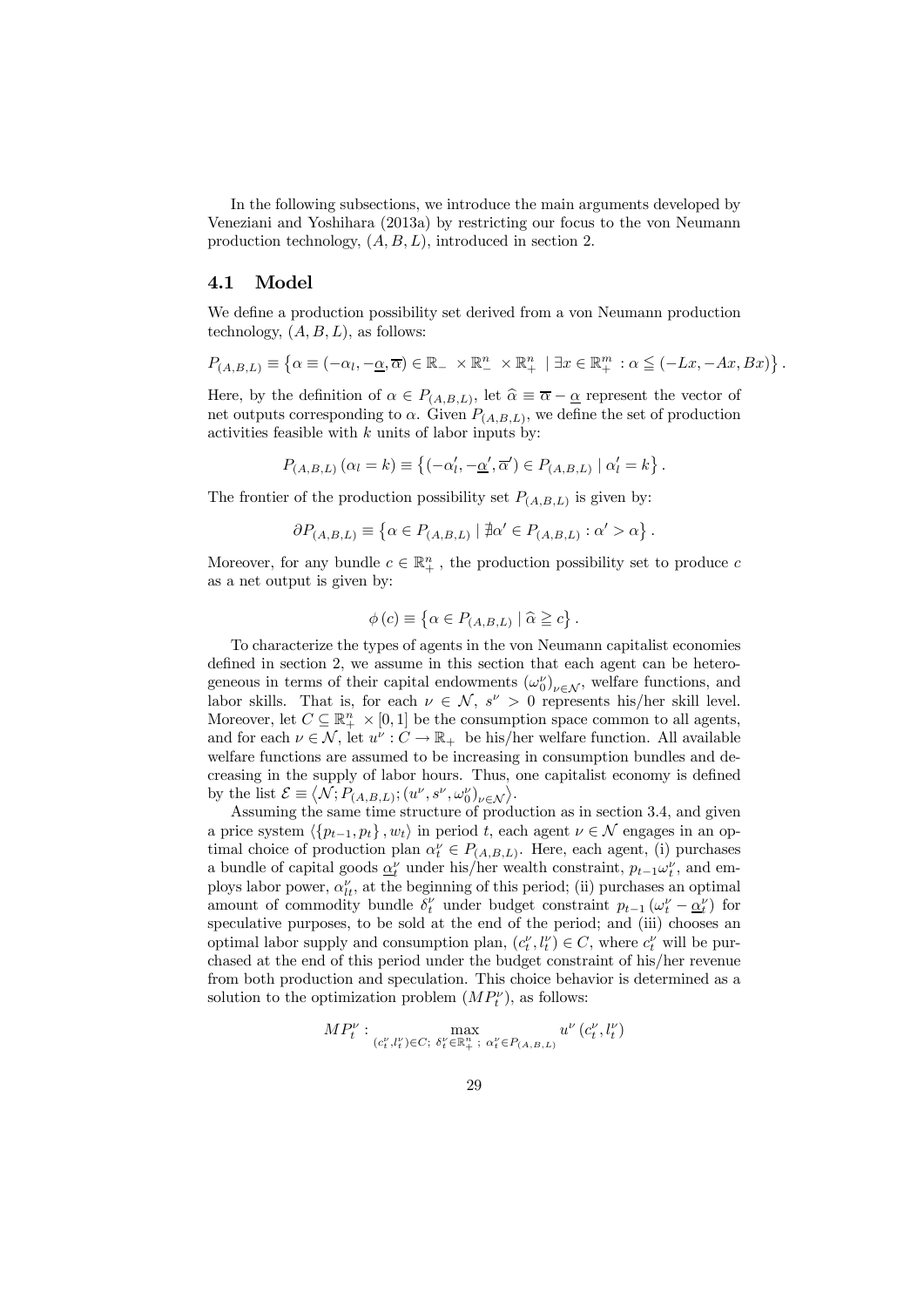s.t. 
$$
[p_t \overline{\alpha}_t^{\nu} - w_t \alpha_{lt}^{\nu}] + w_t \Lambda_t^{\nu} + p_t \delta_t^{\nu} \geq p_t c_t^{\nu} + p_t \omega_{t+1}^{\nu}, \text{ where } \Lambda_t^{\nu} \equiv s^{\nu} l_t^{\nu};
$$

$$
p_{t-1} \delta_t^{\nu} + p_{t-1} \underline{\alpha}_t^{\nu} \leq p_{t-1} \omega_t^{\nu};
$$

$$
p_t \omega_{t+1}^{\nu} \geq p_{t-1} \omega_t^{\nu}.
$$

Then, denote the set of solutions to the problem  $(MP_t^{\nu})$  by  $\mathbf{O}_t^{\nu}(\{p_{t-1}, p_t\}, w_t)$ .

As in section 3.4, we focus on the stationary equilibrium price vector,  $p^* =$  $p_{t-1} = p_t$  ( $\forall t$ ). Moreover, we focus on the non-trivial equilibrium satisfying  $\max_{\alpha' \in P_{(A,B,L)}} \frac{p^* \overline{\alpha}' - p^* \underline{\alpha}' - w_t \alpha'_l}{p^* \underline{\alpha}'} \geq 0$ . In this case, by the monotone increasing characteristic of  $u^{\nu}$  at  $c^{\nu}_t$ , there always exists an optimal solution having  $\delta^{\nu}_t$  = **0.** By focusing on this optimal solution, we can remove the description of  $\delta_t^{\nu}$ without loss of generality. Henceforth, we consider the following equilibrium notion:

**Definition 17:** For a capitalist economy,  $\mathcal{E}$ , a reproducible solution (RS) is a profile  $((p^*, w_t^*); ((c_t^{*\nu}, l_t^{*\nu}); \alpha_t^{*\nu})_{\nu \in \mathcal{N}})$  of a price system and economic activities in each period,  $t$ , satisfying the following conditions:

(i)  $((c_t^{*\nu}, l_t^{*\nu}); \alpha_t^{*\nu}) \in O_t^{\nu}(p^*, w_t^*)$  ( $\forall t$ ) (each agent's optimization); (ii)  $\sum_{\nu \in \mathcal{N}} \hat{\alpha}_t^{*\nu} \geq \sum_{\nu \in \mathcal{N}} c_t^{*\nu}$  ( $\forall t$ ) (demand-supply matching at the end of each period);

(iii)  $\sum_{\nu \in \mathcal{N}} \alpha_{l}^{*\nu} = \sum_{\nu \in \mathcal{N}} \Lambda_{l}^{*\nu} (\forall t)$  (the labor market equilibrium);  $(v)$   $\sum_{\nu \in \mathcal{N}} \underline{\alpha_t^{*\nu}} \leq \sum_{\nu \in \mathcal{N}} \omega_t^{\nu}$  ( $\forall t$ ) (social feasibility of production at the beginning of each period).

In the following section, we assume the stationary state on economic activities of agents and delete the time description, t.

#### 4.2 Alternative definitions of exploitation and the domain axiom of admissible definitions of exploitation

Recall that the model of capitalist economies considered in section 2 assumes there is no difference in agents' labor skills or consumption preferences. In this section, we assume a more general model of a capitalist economy,  $\mathcal{E} =$  $\mathcal{N}; P_{(A,B,L)}; (u^{\nu}, s^{\nu}, \omega_0^{\nu})_{\nu \in \mathcal{N}}\rangle$ , that includes heterogeneity of labor skills and preferences. Here, discuss an axiom proposed by Veneziani and Yoshihara (2013a), which represents the minimal necessary condition for admissible definitions of exploitation as the UEL. Then, we introduce some alternative definitions of exploitation proposed in the literature on mathematical Marxian economics.

Any definition of exploitation should be able to identify, associated with each equilibrium allocation, the set of exploiting agents,  $\mathcal{N}^{ter} \subseteq \mathcal{N}$ , and the set of exploited agents,  $\mathcal{N}^{ted} \subseteq \mathcal{N}$ , such that  $\mathcal{N}^{ter} \cap \mathcal{N}^{ted} = \emptyset$  holds. Moreover, it should capture the feature of the UEL as the difference between the amount of labor supplied by each agent and the amount of labor "received" via each agent's income. In particular, it should have the form that the supplied labor amount is greater than the received labor amount for each exploited agent. Such properties should be preserved as a core feature of exploitation, regardless of the way in which exploitation as the UEL is defined.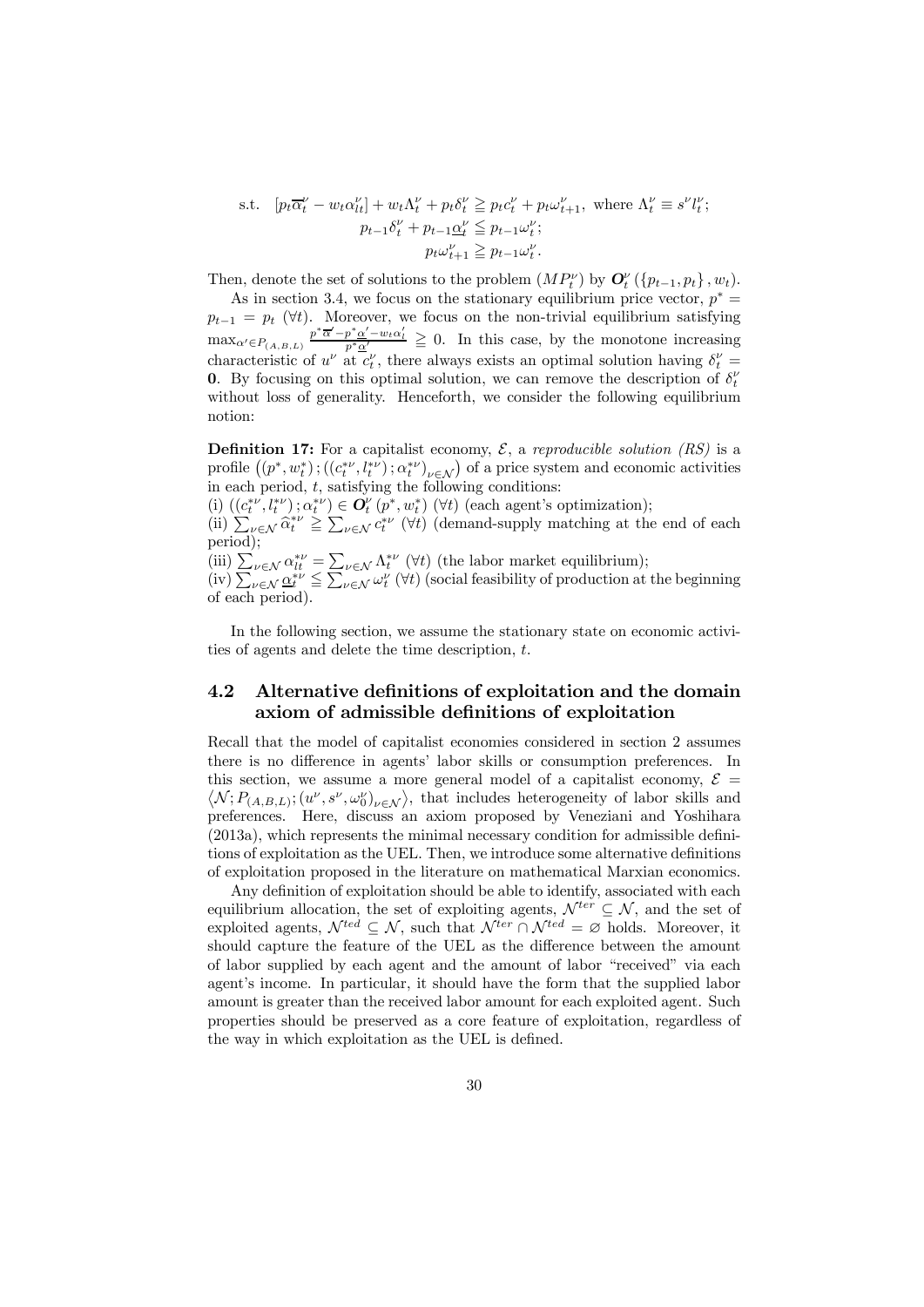Note that, for capitalist economies considered herein, each agent's supply of labor is identified by  $\Lambda^{\nu}$ . In contrast, what remains open to debate is how to formulate the labor amount that each agent can "receive" via his/her earned income. According to the forms of the "received" labor, there are a number of possible definitions of exploitation.

Summarizing the above arguments, Veneziani and Yoshihara (2013a) propose an axiom that represents the minimal necessary condition for any definition of exploitation, whenever it is deemed admissible as the form of the UEL:

Labor Exploitation (LE) [Veneziani and Yoshihara (2013a)]: Given any definition of exploitation, for any capitalist economy  $\mathcal E$  and any RS  $((p, w)$ ;  $((c^{\nu}, l^{\nu}); \alpha^{\nu})_{\nu \in \mathcal N})$ , the set of exploited agents,  $\mathcal{N}^{ted} \subseteq \mathcal{N}$ , should have the following property: there exists a profile of consumption bundles,  $(c_e^{\nu})_{\nu \in \mathcal{W}} \in \mathbb{R}^{nW}_+$ , such that, for any  $\nu \in \mathcal{W},$   $pc_e^{\nu} = w\Lambda^{\nu}$  holds, and for some production point,  $\alpha^{c_e^{\nu}} \in \phi(c_e^{\nu}) \cap \partial P$ with  $\widehat{\alpha}^{c_e^{\nu}} \not> c_e^{\nu}$ :

$$
\nu \in \mathcal{N}^{ted} \Leftrightarrow \alpha_l^{c_e^\nu} < \Lambda^\nu.
$$

That is, axiom LE requires that any admissible definition of exploitation must identify whether each propertyless agent is exploited for each reproducible solution under any economy. More specifically, the axiom stipulates that the set of propertyless exploited agents be identified as follows: according to each specific admissible definition, there should be a profile,  $(c_e^{\nu})_{\nu \in \mathcal{W}}$ , for each propertyless agent's consumption bundle affordable by that agent's revenue, and its corresponding profile  $(\alpha^{c_e^{\nu}})_{\nu \in \mathcal{W}}$  of production activities, where each  $\alpha^{c_e^{\nu}}$  can produce the corresponding consumption bundle  $c_e^{\nu}$  as a net output in a technologically efficient way. Then, the exploitation status of each propertyless agent can be identified by comparing the amount of his/her labor supply  $\Lambda^{\nu}$  to the amount of labor input  $\alpha_i^{\overline{c}_e}$  that he/she is able to "receive" via his/her income  $w\Lambda^{\nu}$ .

Axiom LE is a rather weak condition in that it only refers to the exploitation status of propertyless agents in each reproducible solution. This should be reasonable as a minimal necessary condition for the admissible domain. In other words, a definition of exploitation is not necessarily deemed proper, even if it satisfies LE. In fact, there are potentially infinitely many definitions of exploitation that satisfy LE, and all the main definitions proposed in mathematical Marxian economics literature satisfy this axiom.<sup>10</sup>

The following three definitions all satisfy LE. Note that, in the following definitions, the labor value of any commodity  $c \in \mathbb{R}^n_+$  given in Definition 4 is represented by l.v.  $(c) \equiv \min \{ \alpha_l \mid \alpha_l = (-\alpha_l, -\alpha_l, \overline{\alpha}) \in \phi(c) \}.$  Then, Definition 18 is a natural extension of the Morishima's (1974) own definition of economies with homogeneous agents to economies with possibly heterogeneous agents:

 $10$ Of course, this does not imply that the axiom LE is trivial. For instance, the definition proposed by Matsuo (2008) does not satisfy LE.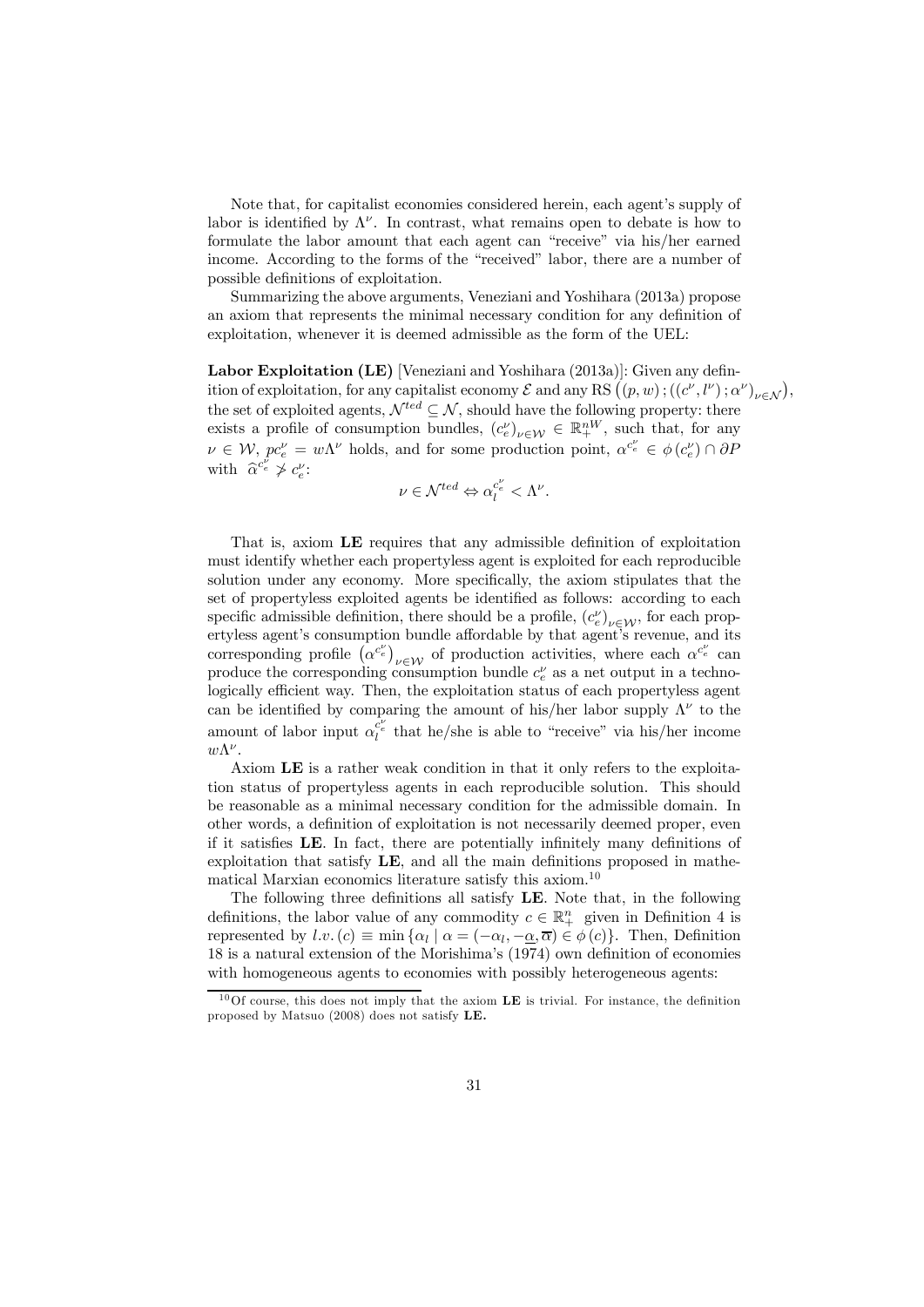**Definition 18** [Morishima (1974)]: For any capitalist economy,  $\mathcal{E}$ , and any  $\nu \in \mathcal{W}$ , who supplies  $\Lambda^{\nu}$  and consumes  $c^{\nu} \in \mathbb{R}^{n}_{+}$ ,  $\nu \in \mathcal{N}^{ted}$  if and only if  $\Lambda^{\nu} > l.v. (c^{\nu}).$ 

Then, we can naturally extend the Roemer (1982; chapter 5) definition of exploitation, given for economies with homogeneous agents, to economies with possibly heterogeneous agents, which also satisfies **LE**. For any price system  $(p, w) \in$  $\mathbb{R}^{n+1}_+$  and any  $c \in \mathbb{R}^n_+$ , let  $\phi(c;p,w) \equiv \left\{ \alpha \in \arg \max_{\alpha' \in P_{(A,B,L)}} \frac{p\overline{\alpha}' - w\alpha'_l}{p\underline{\alpha}'} \mid \widehat{\alpha} \geqq c \right\}$ and

$$
l.v. (c; p, w) \equiv \min \{ \alpha_l \mid \alpha = (-\alpha_l, -\underline{\alpha}, \overline{\alpha}) \in \phi (c; p, w) \}.
$$

Then:

**Definition 19** [Roemer (1982; chapter 5)]: For any capitalist economy,  $\mathcal{E}$ , any RS,  $((p, w)$ ;  $((c^{\nu}, l^{\nu}); \alpha^{\nu})_{\nu \in \mathcal{N}})$ , and any  $\nu \in \mathcal{W}$ , who supplies  $\Lambda^{\nu}$  and consumes  $c^{\nu} \in \mathbb{R}^n_+$ ,  $\nu \in \mathcal{N}^{ted}$  if and only if  $\Lambda^{\nu} > l.v.$   $(c^{\nu}; p, w)$ .

Finally, for any capitalist economy,  $\mathcal{E}$ , and any RS,  $((p, w) ; ((c^{\nu}, l^{\nu}) ; \alpha^{\nu})_{\nu \in \mathcal{N}})$ , let  $\alpha^{p,w} \equiv \sum_{\nu \in \mathcal{N}} \alpha^{\nu}$ . Moreover, for any  $c \in \mathbb{R}^n_+$ , we define a non-negative number,  $\tau^c \in \mathbb{R}_+$ , as satisfying  $\tau^c p \hat{\alpha}^{p,w} = pc$ . Then:

Definition 20 [Veneziani and Yoshihara (2013a)]: For any capitalist economy,  $\mathcal{E}$ , any RS,  $((p, w)$ ;  $((c^ν, l^ν); α^ν)_{ν ∈ N})$ , and any  $ν ∈ W$ , who supplies Λ<sup>ν</sup> and consumes  $c^{\nu} \in \mathbb{R}^n_+$ ,  $\nu \in \mathcal{N}^{ted}$  if and only if  $\Lambda^{\nu} > \tau^{c^{\nu}} \alpha_l^{p,w}$ .

Definition 20 is also an extension of the New Interpretation definition of exploitation à la Duménil (1980)—Foley (1982), which was originally defined in Leontief economies with homogeneous agents, then extended to economies with possibly heterogeneous agents.

#### 4.3 Profit-Exploitation Correspondence Principle

Now, we are ready to formulate Profit-Exploitation Correspondence Principle, given as follows:

Profit-Exploitation Correspondence Principle (PECP) [Veneziani and Yoshihara (2013a)]: For any capitalist economy,  $\mathcal{E}$ , and any RS,  $((p, w)$ ;  $((c^{\nu}, l^{\nu}); \alpha^{\nu})_{\nu \in \mathcal{N}})$ :

$$
\left[ p \widehat{\alpha}^{p,w} - w \alpha_l^{p,w} > 0 \Leftrightarrow \mathcal{N}^{ted} \supseteq \mathcal{W}_+ \right],
$$

where  $\mathcal{W}_+ \equiv \{ \nu \in \mathcal{W} \mid \Lambda^{\nu} > 0 \} \neq \emptyset$ .

That is, whatever the definition of exploitation, it must follow that for any capitalist economy and any reproducible solution, total profits are positive if and only if any propertyless employee is exploited in terms of this definition, assuming the definition of exploitation is deemed appropriate. This is required by PECP.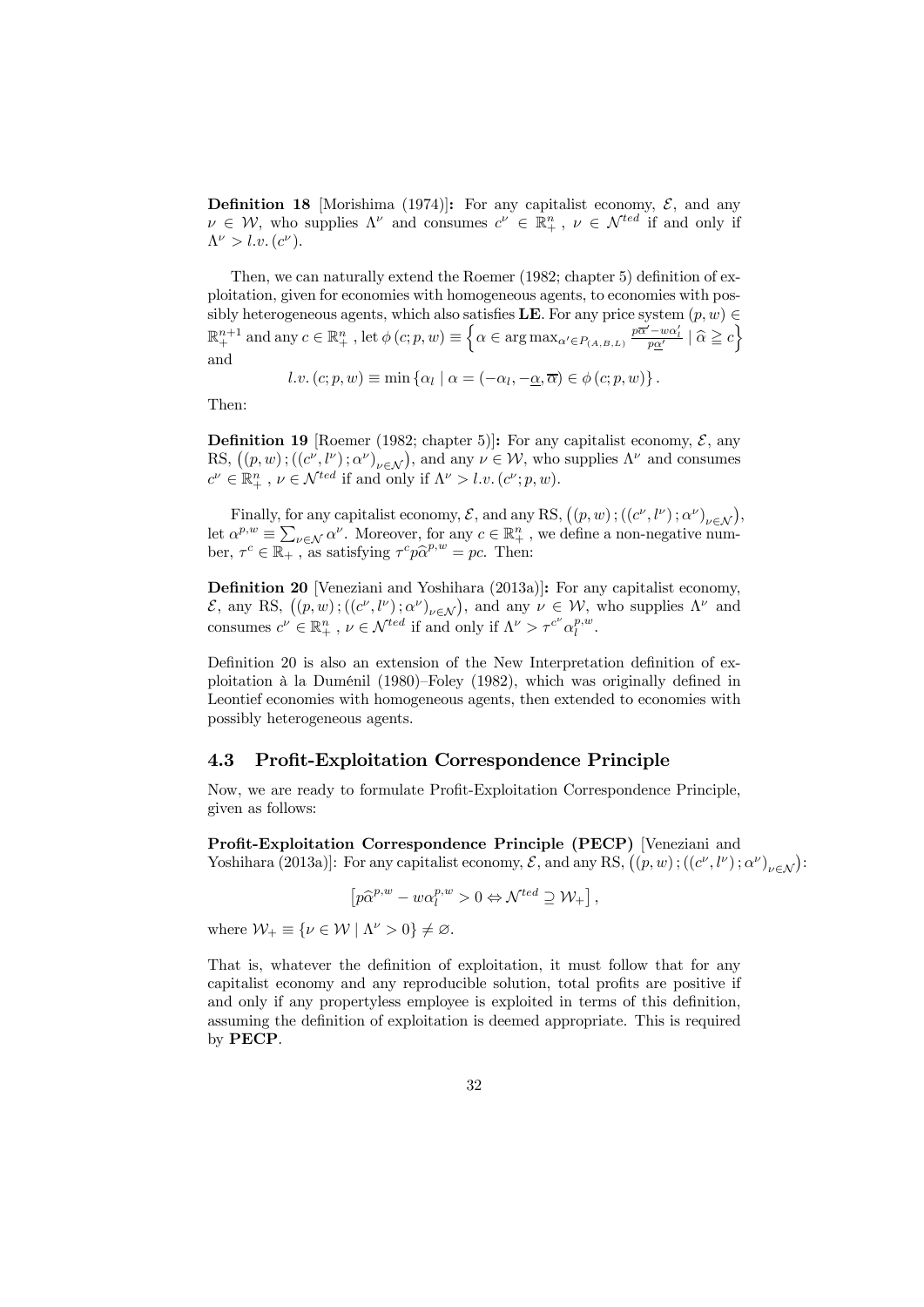Note that for the available class of capitalist economies considered here, there is no requirement of a restriction that excludes the existence of fixed capital goods, the possibility of joint production, or of technical changes. In addition, unlike in condition  $(2)$  of the RFMT discussed in section 2, there is no restriction that excludes the existence of inferior production processes. Moreover, the heterogeneity of agents' preferences and skills is also available. The equilibrium notion presumed here is also sufficiently general that there is no requirement of a subsistence wage condition. Therefore, the correspondence between profits and exploitation is required for a large class of economic environments, as assumed by the standard general equilibrium theory.

However, **PECP** per se is not so strong. Indeed, **PECP** even allows for a situation in which some propertyless employees are exploited in equilibrium, with zero total profit.<sup>11</sup> This implies that, at least within the class of economies with homogeneous agents, **PECP** is logically weaker than the statement of the FMT. For, within the class of such economies, the FMT implies that no propertyless employee is exploited in any equilibrium with zero profit.

As noted at the start of this section, we can derive the following lesson from the recent developments in exploitation theory in political philosophy and sociology: if a definition of exploitation satisfying axiom  $LE$  is proper, it must satisfy PECP. Based on this perspective, Veneziani and Yoshihara (2013a) studied the necessary and sufficient condition for **PECP**, as stated in the following theorem:

Theorem 4 [Veneziani and Yoshihara (2013a)]: For any definition of exploitation satisfying LE, the following two statements are equivalent for any capitalist economy,  $\mathcal{E}$ , and any RS,  $((p, w)$ ;  $((c^{\nu}, l^{\nu}); \alpha^{\nu})_{\nu \in \mathcal{N}})$ :

(1) PECP holds under this definition of exploitation;

(2) If  $p\hat{\alpha}^{p,w} - w\alpha_l^{p,w} > 0$ , then for any  $\nu \in \mathcal{W}_+$ , there exists a production activity  $\alpha^{\nu}_{\pi} \in P(\alpha_l = \Lambda^{\nu}) \cap \partial P$  such that  $\hat{\alpha}^{\nu}_{\pi} \in \mathbb{R}^n_+$ ,  $p\hat{\alpha}^{\nu}_{\pi} > w\Lambda^{\nu}$ , and  $(\alpha^{\nu}_{\pi l}, \alpha^{\nu}_{\pi}, \overline{\alpha}^{\nu}_{\pi}) \geq$  $\eta^{\nu}\left(\alpha_{l}^{c_{e}^{\nu}}, \alpha^{c_{e}^{\nu}}\right)$  hold for some  $\eta^{\nu} > 1$ .

That is, condition (2) of Theorem 4 is the necessary and sufficient condition for any definition of exploitation satisfying  $\bf LE$  to preserve  $\bf PECP$ . Condition (2) states that, if total profits are positive in the present equilibrium, then for each propertyless employee,  $\nu \in \mathcal{W}_+$ , there exists a suitable efficient production point,  $\alpha_{\pi}^{\nu}$ , activated by the present amount of labor supply,  $\Lambda^{\nu}$ , which in conjunction with production activity,  $\alpha^{c_e}$ , can verify that this agent is being exploited. Recall that, according to axiom LE, production activity  $\alpha^{c_e}$  is identified by the presumed definition of exploitation, and the corresponding labor input  $\alpha_i^{c_e^k}$ represents agent  $\nu$ 's "received" labor. Production activity  $\alpha''_{\pi} \in P(\alpha_l = \Lambda^{\nu})$  $\partial P$  is defined as the proportional expansion of production point  $\alpha^{c_{e}^{\nu}}$  up to the point of his/her present labor supply,  $\Lambda^{\nu}$ , and that produces a non-negative net output,  $\widehat{\alpha}^{\nu}_{\pi} \in \mathbb{R}^n_+$ , that is non-affordable by  $\nu$  at the present equilibrium because  $p\hat{\alpha}^{\nu}_{\pi} > w\Lambda^{\nu}$ . Therefore, since  $\Lambda^{\nu} = \alpha^{\nu}_{\pi l} > \alpha^{\tilde{c}^{\nu}}_l$  holds for such a selection of  $\alpha^{\nu}_{\pi}$ ,

 $11$  However, any definition of exploitation satisfying LE does not allow the existence of exploited propertyless employees in conjunction with zero profit.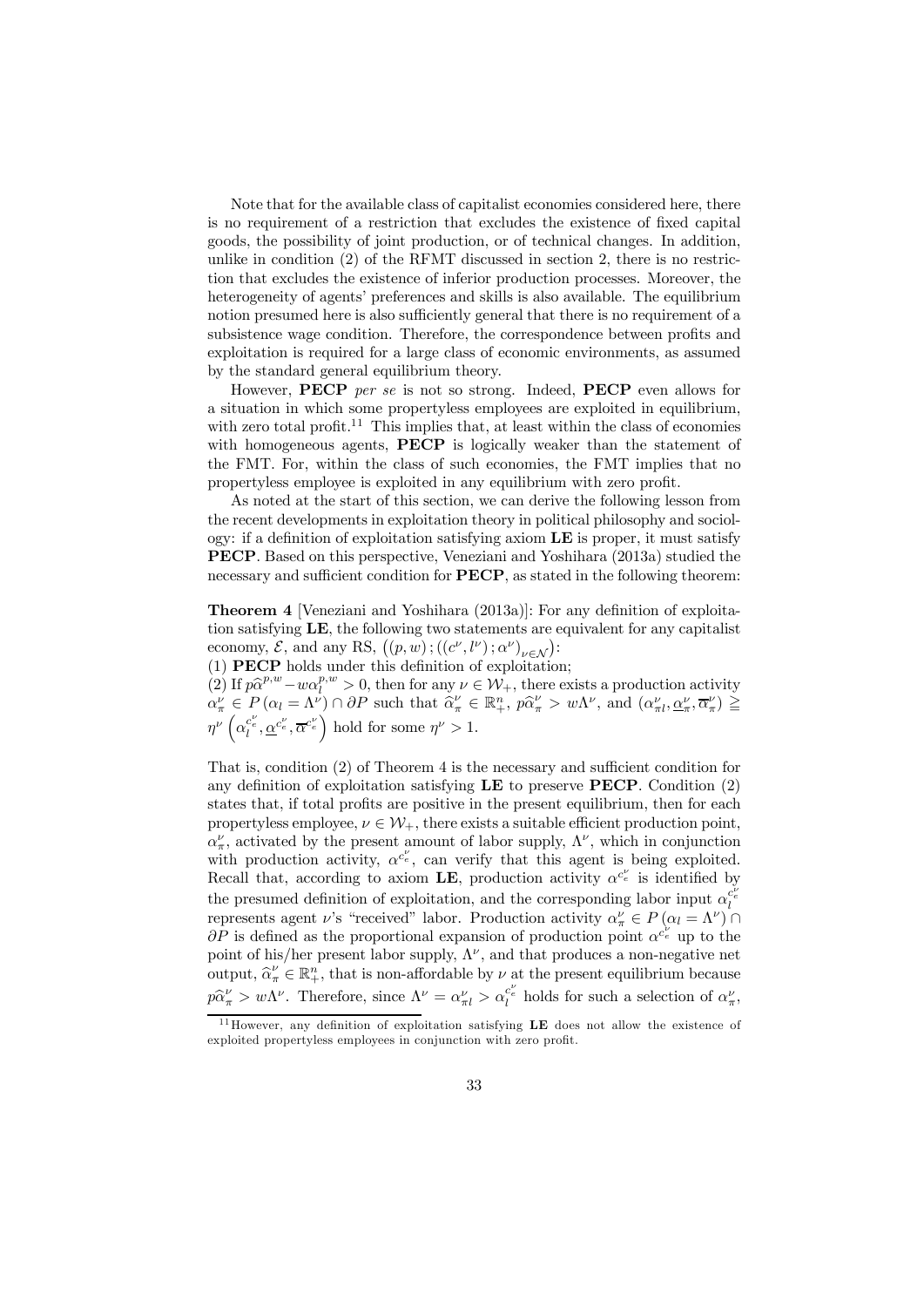we can confirm that agent  $\nu \in \mathcal{W}_+$  is exploited at this RS, according to the given definition satisfying LE.

Theorem 4 does not provide a normative characterization of the presumed definition of exploitation, but rather a demarcation line (condition (2)) by which one can test which of infinitely many potential definitions preserves the essential relation of exploitation and profits in capitalist economies. Thus, if a definition of exploitation satisfying  $LE$  does not generally meet condition  $(2)$ , then it will not satisfy PECP, which implies that it is not a proper definition of exploitation as the UEL.

Some may criticize the methodological positions of PECP and Theorem 4, claiming that PECP should be proved as a theorem rather than treated as an axiom. In fact, as Okishio and Morishima did, the methodological standpoint of the FMT was, assuming a specific definition of exploitation, to verify that a capitalist economy can be conceived of as exploitative by establishing the equivalence between exploitation and positive profits.

In contrast, Theorem 4 presumes a correspondence between positive profits and exploitation for every propertyless employee as an axiom, and then tests the validity of each alternative definition of exploitation by checking whether it satisfies this axiom. This methodological standpoint is more likely to be approved, since PECP should be positioned as a necessary condition for any proper definition of exploitation, as argued above. Such a methodology has been implicitly adopted within the debates on the FMT. Typically, whenever a counterexample was raised against the FMT with a major definition of exploitation by generalizing the model of economic environments, this criticism was resolved by proposing an alternative definition and proving that the FMT is held with this alternative form under the generalized economic model. This implicitly suggests that, in the overall debate over the FMT, the validity of each exploitation form has been tested by the robustness of the equivalence between exploitation and positive profits. However, even if such an interpretation is acceptable, the structure of the debate over the FMT could not function as a test of the validity of a form of exploitation, because it may involve an infinite repetition of "counterexample and alternate proposal." In contrast, by providing an axiomatic characterization, such as Theorem 4, the validity of every form of exploitation is testable simply by checking condition (2).

There is another argument to justify the treatment of **PECP** as an axiom. It can be shown that in any Leontief economic environment, regardless of whether the heterogeneity of preferences and skills is involved, the equivalence of positive profits and the exploitation of each propertyless employee and the equivalence of zero profit and no exploitation are preserved for any definition of exploitation, as long as it satisfies LE.

Theorem 5 [Veneziani and Yoshihara (2013a)]: For any capitalist economy,  $\langle \mathcal{N}; P_{(A,L)}; (u^{\nu}, s^{\nu}, \omega_0^{\nu})_{\nu \in \mathcal{N}} \rangle$ , and any RS,  $((p, w); ((c^{\nu}, l^{\nu}); \alpha^{\nu})_{\nu \in \mathcal{N}})$ , **PECP** holds for any definition of exploitation satisfying LE.

Proof. Take any definition of exploitation that satisfies LE. Then, for any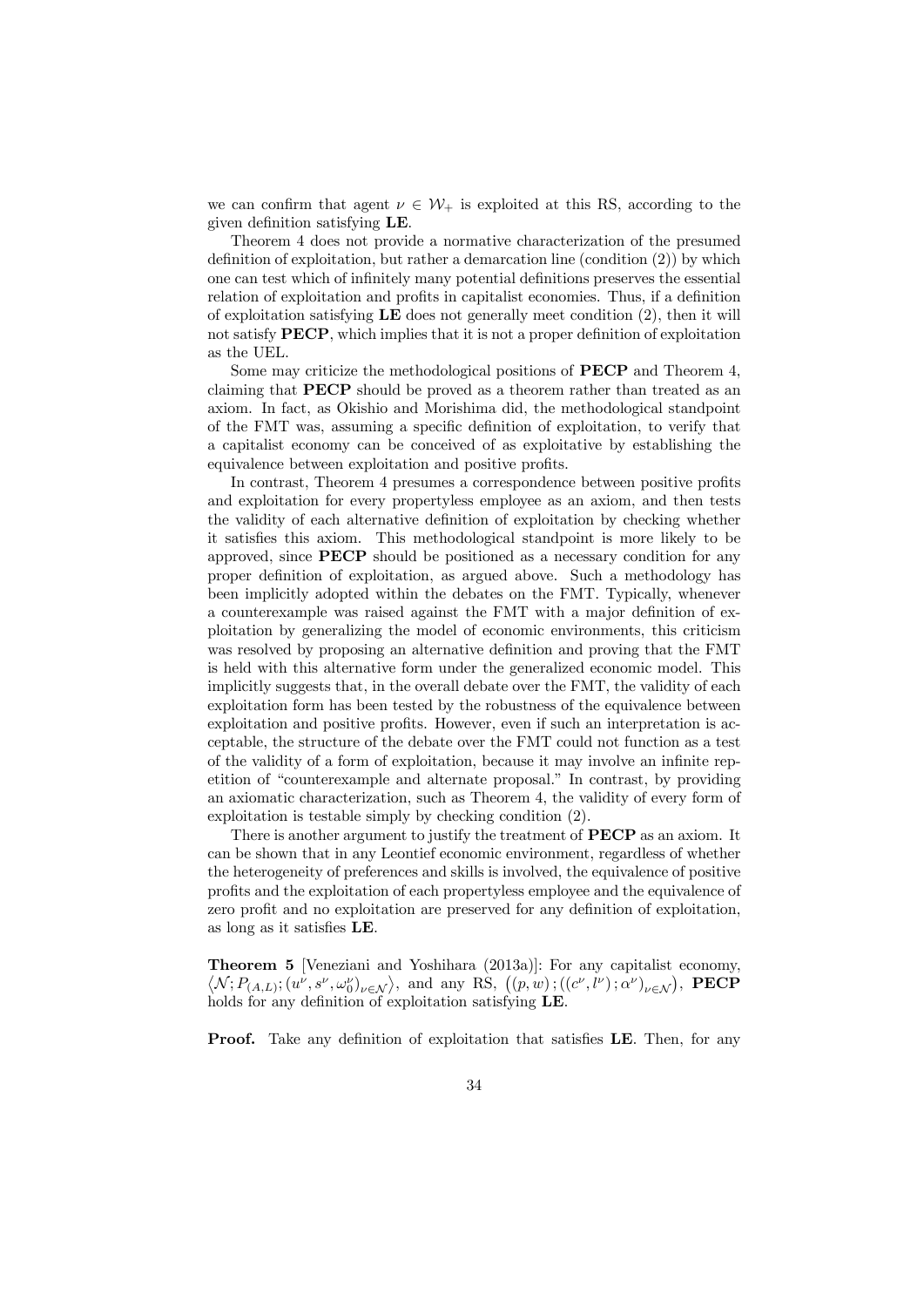Leontief economy and any RS,  $(p, w)$ , we can find a profile of reference consumption bundles,  $(c_e^{\nu})_{\nu \in \mathcal{W}} \in \mathbb{R}^{nW}_{+}$ . Then, regardless of the heterogeneity of welfare functions and skills, the corresponding profile of production activities,  $(\alpha^{c_e^{\nu}})_{\nu \in \mathcal{W}}$ , is uniquely given by

$$
\alpha^{c_e^{\nu}} \equiv \left(-vc_e^{\nu}, -A\left(I-A\right)^{-1}c_e^{\nu}, \left[I+A\left(I-A\right)^{-1}\right]c_e^{\nu}\right) \text{ for each } \nu \in \mathcal{W}.
$$

Thus,  $\alpha_l^{c_e^{\nu}} = v c_e^{\nu}$ . Let  $p\hat{\alpha}^{p,w} - w\alpha_l^{p,w} > 0$  for this RS. This implies that, under the Leontief economy

$$
p = (1 + \pi) pA + wL
$$
 for some  $\pi > 0$ .

Then, as shown in the proof of Theorem 3,  $\frac{p}{w} > v$ . Thus, by  $w\Lambda^{\nu} = pc_e^{\nu}$  from **LE**, we have  $\Lambda^{\nu} = \frac{p}{w}c_e^{\nu} > vc_e^{\nu}$ , for any  $\nu \in W_+$ . Therefore, according to **LE**, any propertyless employee is exploited in terms of the presumed definition of exploitation.

However, once the production technology of economic environments is replaced by a more general type, such as the von Neumann production technology, some definitions of exploitation violate PECP, even if they satisfy LE. Does this suggest that the validity of the basic Marxian perception of capitalist economies as exploitative crucially depends on the degree of the complexity of the production technology? Or, does it suggest that such counterexamples are generated because of incoherency in these definitions, in that they cannot properly identify the set of exploited agents whenever a more complex production technology is applied? Veneziani and Yoshihara (2013a) take the latter view. That is, they believe that the complexity of the production technology, such as the existence of fixed capital and the possibility of joint production, should not be essential to determining the exploitation status of each agent. Rather, these counterexamples should be viewed as representing the non-validity of the presumed definitions of exploitation.

Theorem 4 does not identify a unique definition that meets PECP, but rather a class of definitions that satisfy condition (2). Yet, Veneziani and Yoshihara (2013a, Corollary 1) show that it has surprising implications concerning the main approaches in exploitation theory. There are economies in which, for all  $\nu \in \mathcal{W}_+$ , condition (2) is never satisfied if  $\alpha^{c_e^{\nu}}$  is given by Definition 18 or 19, and so PECP does not hold. In contrast, Definition 20 satisfies condition (2), and thus **PECP** holds for all  $\mathcal E$  and all RS:

Corollary 1 [Veneziani and Yoshihara (2013a)]: There exists a capitalist economy,  $\mathcal{E}$ , and an RS for this economy such that neither Definition 18 nor Definition 19 satisfies PECP.

The proof of Corollary 1 is given by using the economy defined in Example 1 of section 2.1. In that economy, assume an RS  $(p^*, 1)$  with  $p_1^* > 0$ . Then, every agent,  $\nu \in \mathcal{W}_+$ , consumes  $c^{\nu} = b$  and  $l.v.$   $(b) = l.v.$   $(b; p^*, 1) = 1 = \Lambda^{*\nu}$ ,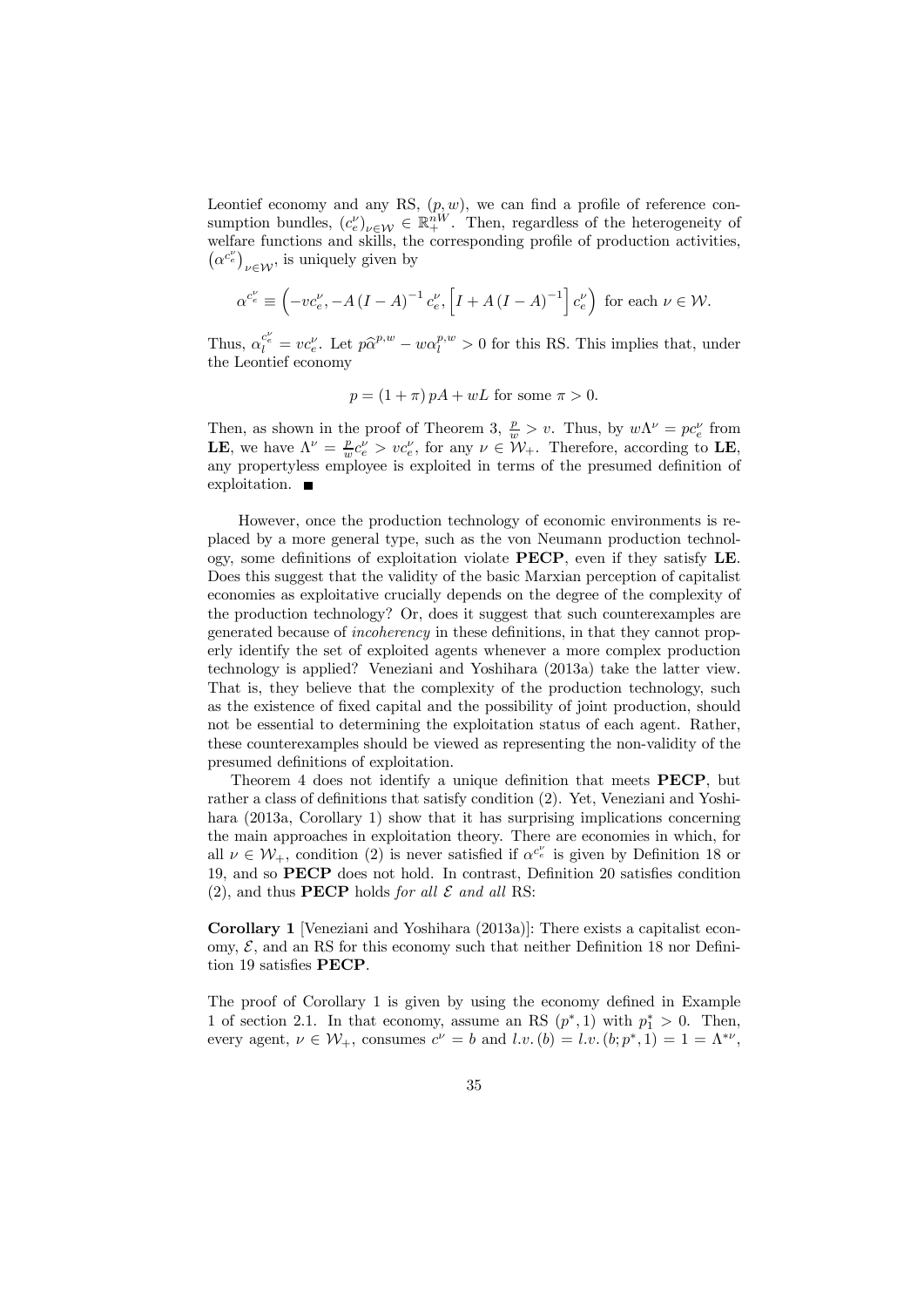while  $\pi^* > 0$ . This implies that neither Definition 18 nor Definition 19 satisfies PECP.

**Corollary 2** [Veneziani and Yoshihara (2013a)]: For any capitalist economy,  $\mathcal{E}$ , and any RS, Definition 20 satisfies PECP.

These corollaries suggest that, at least among the main competing proposals of exploitation forms, Definition 20 is the sole appropriate form.

There is another interesting argument to support the New Interpretation definition of exploitation. Though Definition 20 formulates exploitation as the unequal exchange of labor, it is also possible to formulate the unequal exchange of any commodity,  $k$ , which is analogical to Definition 20. In this case, is an argument such as the GCET again established by using such a definition of unequal exchange? The answer is negative, according to Veneziani and Yoshihara (2013c).

Let us define exploitative relations as an unequal exchange of commodity  $k$ , analogical to Definition 20, given as follows:

Definition 21 [Veneziani and Yoshihara (2013c)]: For any capitalist economy,  $\mathcal{E}$ , and any RS,  $((p, w); ((c^{\nu}, l^{\nu}); \alpha^{\nu})_{\nu \in \mathcal{N}})$ , any agent,  $\nu \in \mathcal{N}$ , supplies some amount of commodity  $k, \omega_k^{\nu} \geq 0$ , as a factor of production, and consumes  $c^{\nu} \in \mathbb{R}^n_+$ . Then, agent  $\nu$  is k-exploited if and only if  $\omega_k^{\nu} > \tau^{c^{\nu}} \underline{\alpha}_k^{p,w}$ .

Our concern is whether the equivalence between positive profits and the existence of k-exploited agents in terms of Definition 21 can be established for any reproducible solution. Veneziani and Yoshihara (2013c) prove that such an equivalence does not hold. For instance, assuming an economy with homogeneity of welfare functions and labor skills, consider a reproducible solution with zero profit. In such an RS, it follows that, for any  $\nu \in \mathcal{N}$ ,  $\tau^{c^{\nu}} = \frac{1}{N}$ . In contrast, whenever the initial endowment of capital good  $k$  is unequal, there generically exists an agent,  $\nu'$ , endowed with  $\omega_k^{\nu'} > \frac{1}{N} \omega_k$ . Then, it is not difficult to construct an equilibrium with zero profit under which this agent is deemed to be  $k$ -exploited, which violates the equivalence of  $k$ -exploitation with positive profits in terms of Definition 21.

Summarizing these arguments, if we take the New Interpretation definition of exploitation, such as in Definition 20, it follows that the unequal exchange of any productive factor other than labor and the UEL are not logically equivalent. Therefore, there can be no room for criticism against this definition by means of an analogical argument of the GCET, unlike the criticism of the Okishio— Morishima definition.

#### 5 Concluding remarks

One of the most prominent contributions of Okishio (1963) is that he inspired research beyond the classical Marxian theory of surplus value to the great con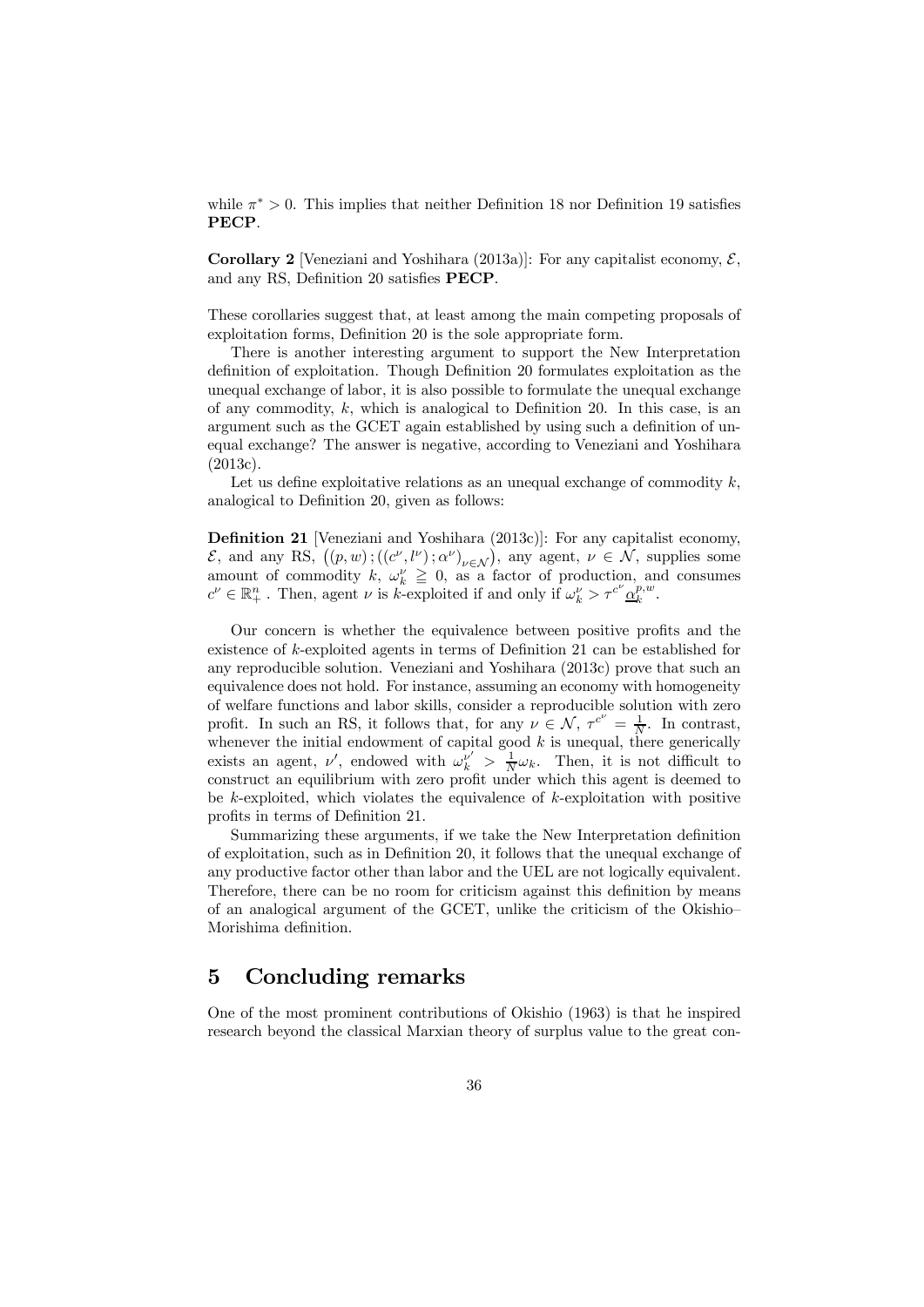troversies on the proper definitions of exploitation. Though the Okishio definition of exploitation (Definition 2 in this paper) was essentially faithful to the labor theory of value and theory of surplus value, the sequence of the later controversies suggests the limitation and noneligibility of such a classical definition. It was the property relation theory of exploitation by Roemer (1982, 1994), proposed as an alternative to the Okishio—Morishima approach, that was to prove influential in the fields of economics and political philosophy beyond the Marxian camp. However, recent developments of exploitation theory, such as Vrousalis (2013) and Wright (2000), have successfully defined the notion of exploitation as social relations of the UEL independently of the classical labor theory of value and theory of surplus value. According to these new arguments, the primary normative concern of exploitation has been restored. Along with this recent trend, the present controversy regarding the proper definitions of exploitation as the UEL is the New Interpretation type (Definition 20 in this paper). Though this definition is also independent of the classical framework of labor value and surplus value, the validity of this definition is verified by Veneziani and Yoshihara (2013a,c) through an axiomatic analysis of PECP.

Note that there are other axiomatic analyses to support the New Interpretation definition, such as those of Yoshihara (2010) and Yoshihara and Veneziani (2009). Yoshihara (2010) formulates Class-Exploitation Correspondence Principle (CECP), another important argument in exploitation theory, as an axiom that any proper definition of exploitation should meet, and then characterizes the class of proper definitions of exploitation satisfying this axiom. As a result, the New Interpretation definition has been shown to be the unique and proper definition among the current definitions. Yoshihara and Veneziani (2009) introduce an axiom called Relational Exploitation to capture the social relational feature of exploitation as the UEL, and then show that a small number of rather weak axioms, including Relational Exploitation, can completely characterize the New Interpretation definition.

Given this current standpoint, it may be concluded that the New Interpretation definition is appropriate as a form of exploitation with which to conceive a capitalist economy as exploitative within a rather broad class of economic environments. Then, it remains to examine whether the New Interpretation definition can be deemed appropriate even in economic environments with heterogeneous labor. However, as a prerequisite of this subject, we may have to identify a proper measure with which to aggregate each vector of multiple heterogeneous labor contents. This problem is discussed by Veneziani and Yoshihara (2013d), who axiomatically derive one proper measure.

Secondly, even if it is shown to be valid to conceive the capitalist economy as exploitative, it would be more desirable in terms of economics to study the degree of seriousness of the exploitation in each society. Proceeding with this line of research would require a new subject to identify the proper measure of the degree of exploitation.

Thirdly, the New Interpretation definition of exploitation, such as that shown in Definition 20 in this paper, suggests that the non-exploitative resource allocations should be nothing but the proportional solution proposed by Roemer and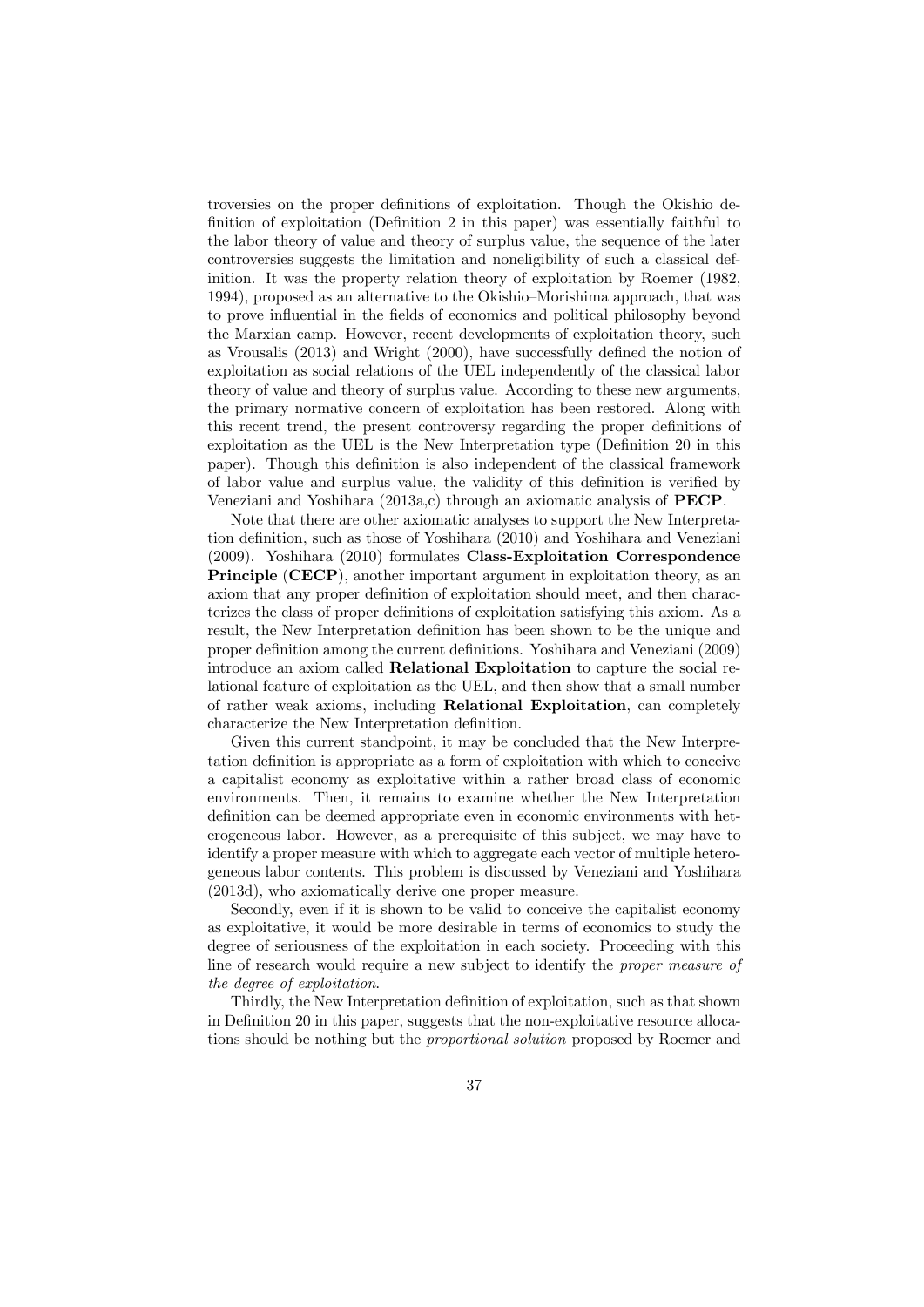Silvestre (1993). Though it is not eligible to reduce the issues of exploitation to the issues of distributive injustice, as argued in section 3.3, it is still an intrinsically interesting problem to study the ethical properties of non-exploitative allocations. With regard to this point, Roemer (2010; 2013) recently proved that the proportional solution, that is, the allocation rule of non-exploitation, would be implementable in a moral state of society in which every citizen behaves in accordance with the Kantian categorical imperative. Such a moral state of society is formulated by Roemer (2010) as a social state of Kantian equilibrium. This line of research would be interesting for Marxian economists to study further.

Lastly, this paper has mainly discussed the generation of exploitative relations in perfectly competitive equilibria in a capitalist economy. However, we have not addressed the persistency of exploitative relations, $12$  nor the generation of exploitative relations under capitalist economies with imperfect labor contracts.<sup>13</sup> The former problem would be relevant, in a broader sense, to the controversies over the Okishio Theorem [Okishio (1961)], another significant contribution by Nobuo Okishio. We leave this point as a topic of further research.

#### 6 References

Arneson, R. (1989): "Equality and Equal Opportunity for Welfare," Philosophical Studies 56, pp. 77-93.

Bowles, S. and H. Gintis (1977): "The Marxian Theory of Value and Heterogeneous Labour: A Critique and Reformulation," Cambridge Journal of Economics 1, pp. 173-192.

Bowles, S. and H. Gintis (1978): "Professor Morishima on Heterogeneous Labour and Marxian Value Theory," Cambridge Journal of Economics 2, pp. 311-314.

Bowles, S. and H. Gintis (1981): "Structure and Practice in the Labor Theory of Value," Review of Radical Political Economics 12, pp. 1-26.

Cohen, G. A. (1989): "On the Currency of Egalitarian Justice," Ethics 99, pp. 906-44.

Cohen, G. A. (1995): Self-ownership, Freedom and Equality, Cambridge University Press, Cambridge.

Duménil, G. (1980): De la Valeur aux Prix de Production, Paris: Economica.

Dworkin, R. (1981): "What is Equality? Part 2: Equality of Resources," Philosophy  $\mathcal B$  Public Affairs 10, pp. 283-345.

 $12$  For the current standpoint of this subject, refer to Veneziani (2007, 2013) and Veneziani and Yoshihara (2013b; section 4).

<sup>&</sup>lt;sup>13</sup> For more information on this line of research, refer to Yoshihara (1998) and Skillman (2013).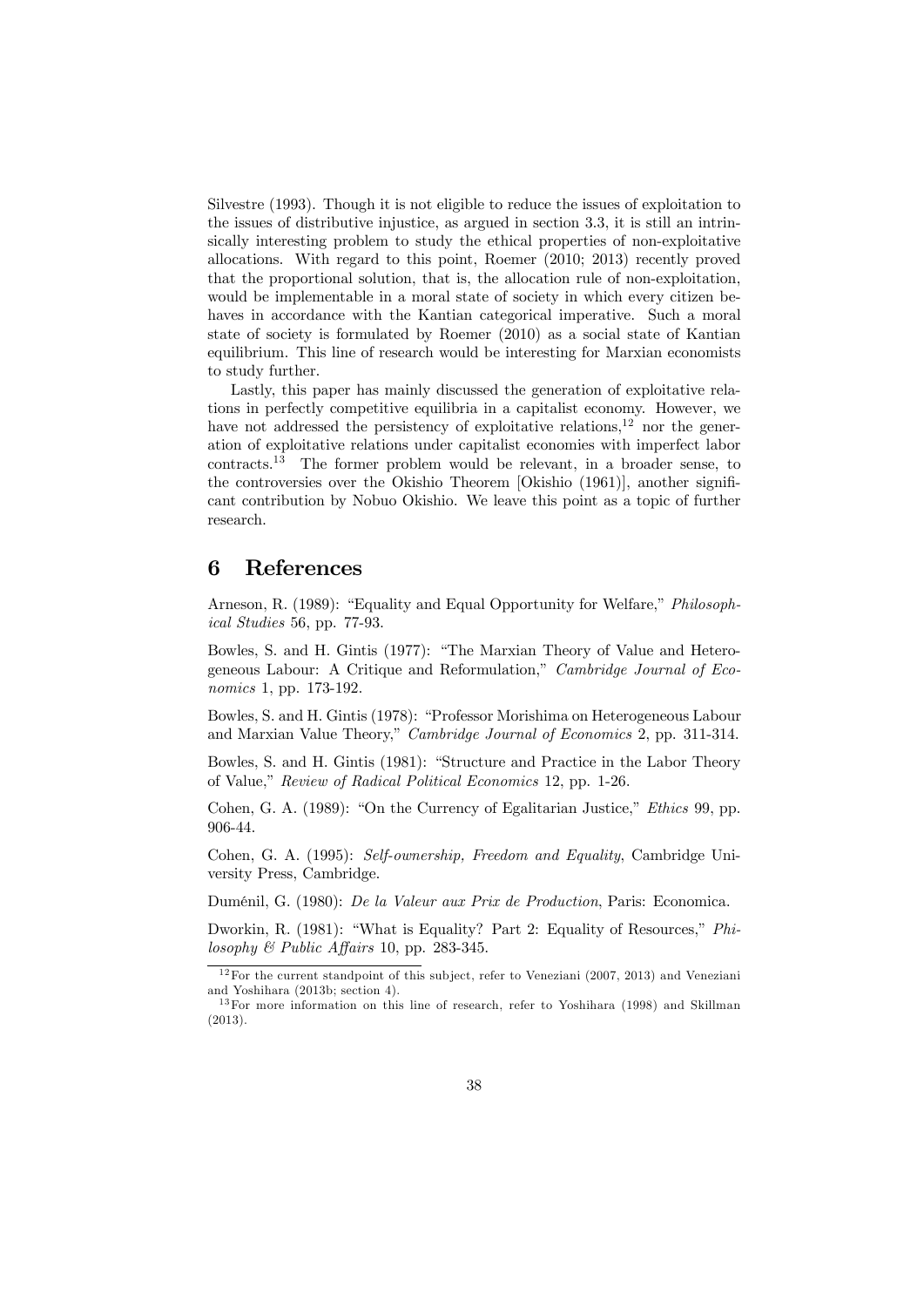Foley, D. K. (1982): "The Value of Money, the Value of Labor Power, and the Marxian Transformation Problem," Review of Radical Political Economics 14, pp. 37-47.

Fujimoto, T. and Y. Fujita (2008): "A Refutation of Commodity Exploitation Theorem," Metroeconomica 59, pp. 530-540.

Krause, U. (1982): "Heterogeneous Labour and the Fundamental Marxian Theorem," Review of Economic Studies 48, pp. 173-178.

Matsuo, T. (2008): "Profit, Surplus Product, Exploitation and Less than Maximized Utility," Metroeconomica 59, pp. 249-265.

Matsuo, T. (2009): "Generalized Commodity Exploitation Theorem and the Net Production Concept," Bulletin of Political Economy 3, pp. 1-11.

Morishima, M. (1973): Marx's Economics, Cambridge University Press, Cambridge.

Morishima, M. (1974): "Marx in the Light of Modern Economic Theory," Econometrica 42, pp. 611-632.

Okishio, N. (1961): "Technical Changes and the Rate of Profit," Kobe University Economic Review 7, pp. 85-99.

Okishio, N. (1963): "A Mathematical Note on Marxian Theorems," Weltwirtschaftliches Archiv 91, pp. 287-299.

Roemer, J. E. (1980): "A General Equilibrium Approach to Marxian Economics," Econometrica 48, pp. 505-30.

Roemer, J. E. (1982): A General Theory of Exploitation and Class, Harvard University Press.

Roemer, J. E. (1994): Egalitarian Perspectives: Essays in Philosophical Economics, Cambridge University Press, Cambridge.

Roemer, J. E. (1998): Equality of Opportunity, Harvard University Press.

Roemer, J. E. (2010): "Kantian Equilibrium," Scandinavian Journal of Economics 112, pp. 1-24.

Roemer, J. E. (2013): "On the problem of socialist economic design," forthcoming in Journal of Theoretical Politics.

Roemer, J. E. and J. E. Silvestre (1993): "The Proportional Solution for Economies with both Private and Public Ownership," Journal of Economic Theory 59, 426-444.

Samuelson, P. (1982): "The Normative and Positive Inferiority of Marx's Values Paradigm," Southern Economic Journal 49, pp. 11-18.

Skillman, G. L. (2013): "Capitalist exploitation without capitalist production: The consequences of imperfect contracting," forthcoming in Journal of Theoretical Politics.